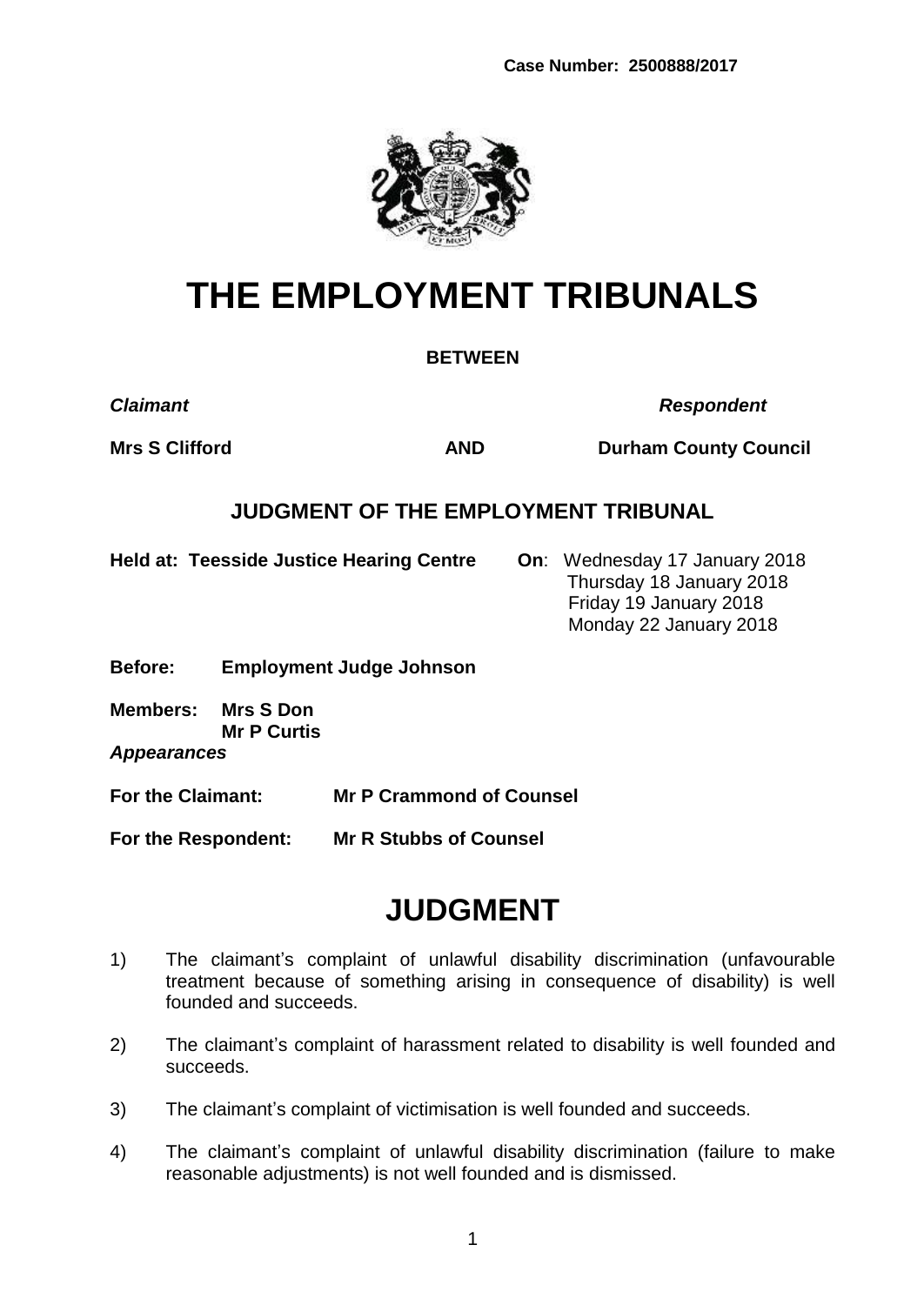Parties will be notified of arrangements for a private preliminary hearing by telephone to consider such case management orders as may be appropriate relating to the listing of a remedy hearing

## **REASONS**

- 1) The claimant was represented by Mr Crammond of Counsel. Mr Crammond called to give evidence the claimant herself and a former work colleague, Ms Penelope Johnson. The respondent was represented by Mr Stubbs of Counsel, who called to give evidence Ms Anne Brown (Deputy Head), Ms L Woodhead (former teaching assistant) and Mr James Walsh (Chair of Governors). The claimant and all of the witnesses had provided formal, typed witness statements which were taken "as read" by the Tribunal, subject to questions in cross examination and questions from the Tribunal.
- 2) There was an agreed bundle of documents marked R1 and R2, comprising two A4 ring binders, containing a total of 1,166 pages of documents. During the course of the hearing, additional documents were added, namely photographs of parts of the school where the claimant worked and a series of text messages between Penelope Johnson and Lynne Woodhead.
- 3) By claim for presented on 14 July 2017, the claimant brought claims of unlawful disability discrimination. The respondent defended the claims. In essence they arise out of a deterioration in the working relationship between the claimant (who was employed as a teaching assistant) and the headmaster of Aycliffe Village Primary School in County Durham. The claimant alleges that she was bullied, harassed and victimised by the headmaster and that he also failed to make reasonable adjustments to accommodate her disability. This conduct is said to have taken place over a period of time from mid 2015 to approximately May 2017.
- 4) a) In a "list of issues" prepared by Mr Crammond, there are set out a total of 14 specific incidents of discriminatory conduct about which the claimant complains. They are as follows:-
	- (i) The respondent refusing to allow the claimant to undertake training for ladder handling, paediatric fist aid and fire safety officer. The refusals are said to have taken place from late 2015 through to May 2016.
	- (ii) The respondent's head teacher chastising the claimant for the way she handled a class in approximately September/October 2015.
	- (iii) The respondent's head teacher subjecting the claimant to scrutiny and stating, "Yes you are right, I have been watching you and waiting for you to slip up. I have been bullying you and I have been waiting to get something on you". This is said to have taken place in October 2015.
	- (iv) The respondent failing to inform other teachers with whom the claimant was working about reasonable adjustments which had been advised by Occupational Health in or about July 2016.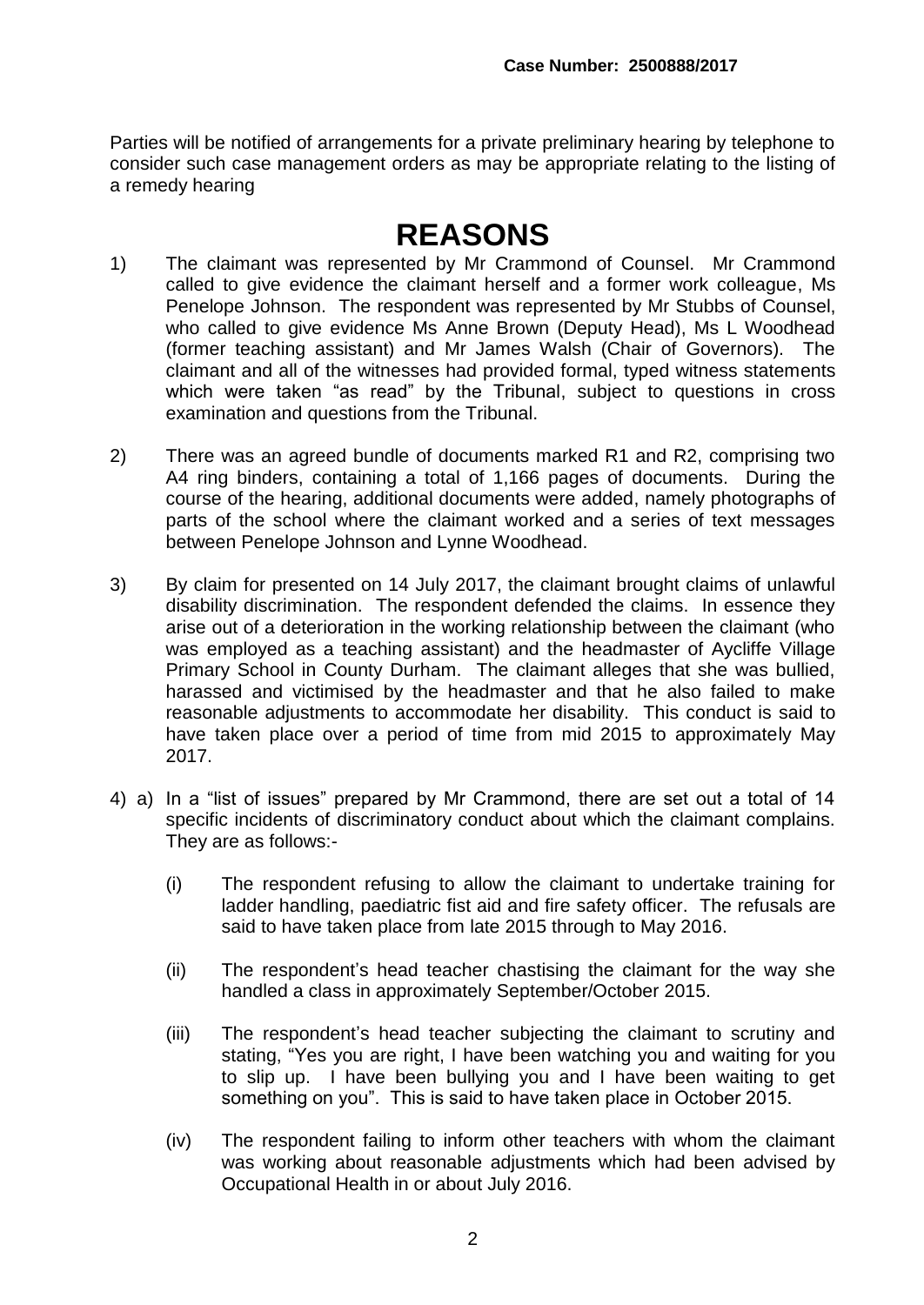- (v) The respondent's head teacher telling the claimant in or about July 2016 that there was no money to pay for a step stool, until the claimant said she would pay for one herself.
- (vi) The respondent's head teacher removing a reasonable adjustment during a phased return to work by the claimant in or about December 2016 and saying "I can do whatever I like".
- (vii) The respondent's head teacher telling the claimant, "we are all under pressure and working hard" in or about February 2017, when the claimant asked to be able to walk around between interventions.
- (viii) The respondent's head teacher chastising the claimant for making "mountains out of molehills" in or about February 2017, in so far as she sought working arrangements which would allow her a lunch break.
- (ix) The respondent's head teacher telling the claimant that she was causing stress and extra work for her colleagues as well as financial stress for the school by taking sickness absence.
- (x) The respondent's head teacher telling the claimant he did not ever want her to return to work when she said her conditions were permanent disabilities, on or about 15 February 2017.
- (xi) The respondent's head teacher telling the claimant that she was no longer permitted to attend hospital appointments in working hours and that she was having too much time off, on 16 February 2017.
- (xii) The respondent's head teacher berating the claimant for raising her voice to children, when other staff were not challenged, and treating the claimant inconsistently, in or about February 2017.
- (xiii) The respondent's head teacher refusing to engage in a discussion concerning a revised timetable as to why the claimant had been timetabled with more interventions and telling the claimant "There is the door" on 6 March 2017.
- (xiv) The respondent's head teacher divulging that the claimant had raised a grievance about him, at a staff meeting on 3 May 2017.
- b) Although not mentioned in this list of issues, the claimant also complained about an alleged failure by the respondent to allow her time to prepare for her intervention classes and to mark the work done by pupils during those classes.
- 5) The claimant's case is that each of those incidents took place and each amounted to one or more of the various kinds of unlawful disability discrimination. The respondent accepts that it refused to allow the claimant to undertake the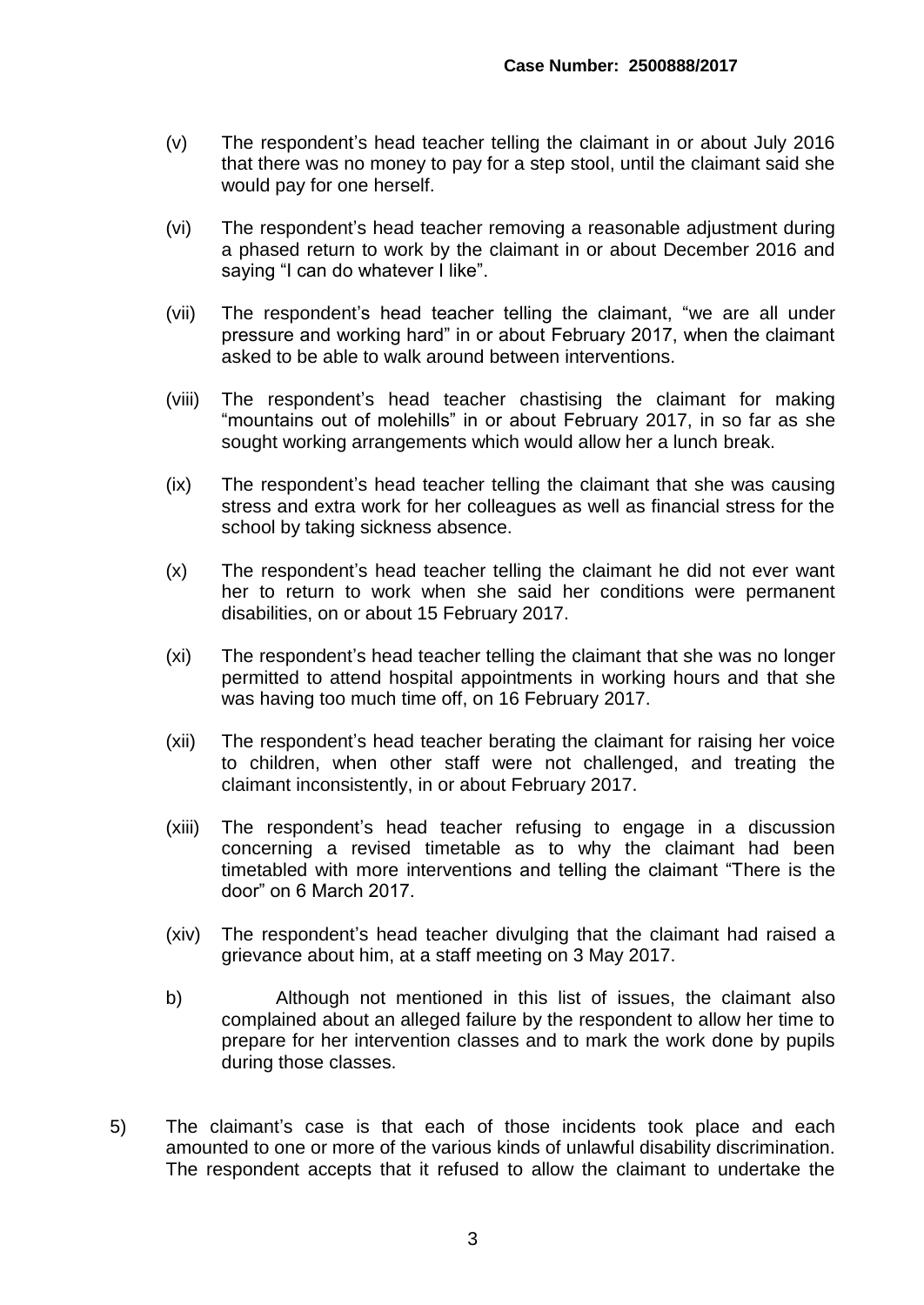training set out in paragraph (i) and also accepts that the headmaster disclosed to the other members of staff at the meeting on 3 May 2017, that the claimant had raised a grievance about him.

- 6) Most of the claimant's allegations related to conduct towards her by the headmaster, Mr Jed Gargen. The claimant raised a formal grievance against Mr Gargen on 24 March 2017. Mr Gargen attended a grievance meeting with the Chair of Governors, Mr Walsh, on 3 May 2017. Mr Gargen tendered his resignation in or about June/July 2017, with effect from 31 December 2017. Mr Gargen commenced a period of ill-health absence in May 2017 and did not return to work until his employment came to an end at the end of December 2017.
- 7) Mr Gargen did not attend the Employment Tribunal hearing, nor was there any statement from him to either confirm or deny the allegations made by the claimant, or indeed to confirm any of the matters raised by the respondent in its defence. At the beginning of the hearing, the Tribunal enquired of Mr Stubbs to how the respondent proposed to deal with those allegations raised by the claimant which involved things specifically said or done or omitted to be done by the headmaster. Mr Stubbs quite properly conceded that the respondent was not in a position to gainsay what the claimant alleges was said to her by Mr Gargen. In his closing submissions, Mr Stubbs made clear that this did not mean that the respondent conceded that these things had been said, but would leave it to the Tribunal to make its findings based upon the strength and quality of the evidence which was placed before it. Mr Crammond's position on behalf of the claimant was that he originally believed from the start of the hearing that the respondent was conceding that what the claimant alleges to have been said by Mr Gagen, had actually been said. The Tribunal panel checked its notes and were satisfied that the respondent's position was that it could not gainsay what the claimant alleged that the head master had said, but did not formally concede that it had been said.
- 8) No explanation was given by or on behalf of the respondent as to why Mr Gargen was not present. Mr Crammond's position was that the absence of the headmaster was a fact from which the Tribunal could infer that, in the absence of an explanation (and that the respondent could not gainsay t what the claimant alleges had been said by the head master) then it had been said and also that it amounted to discriminatory conduct. Whilst that interesting evidential point is dealt with below, the Tribunal concluded that the headmaster's absence itself could not and did not amount to a fact from which the Tribunal could infer that unlawful disability discrimination had taken place.
- 9) The respondent has conceded throughout these proceedings that the claimant is and was at all material times suffering from a disability as defined in **Section 6 of the Equality Act 2010**. The claim suffers from fibromyalgia, chronic fatigue syndrome, hypertension, Reynaud's disease, restless leg syndrome and migraines. The claimant was also diagnosed with rheumatoid arthritis in September 2017.
- 10) The claimant was diagnosed with fibromyalgia and chronic fatigue syndrome in late 2000/early 2001. It is accepted that since then, the claimant's physical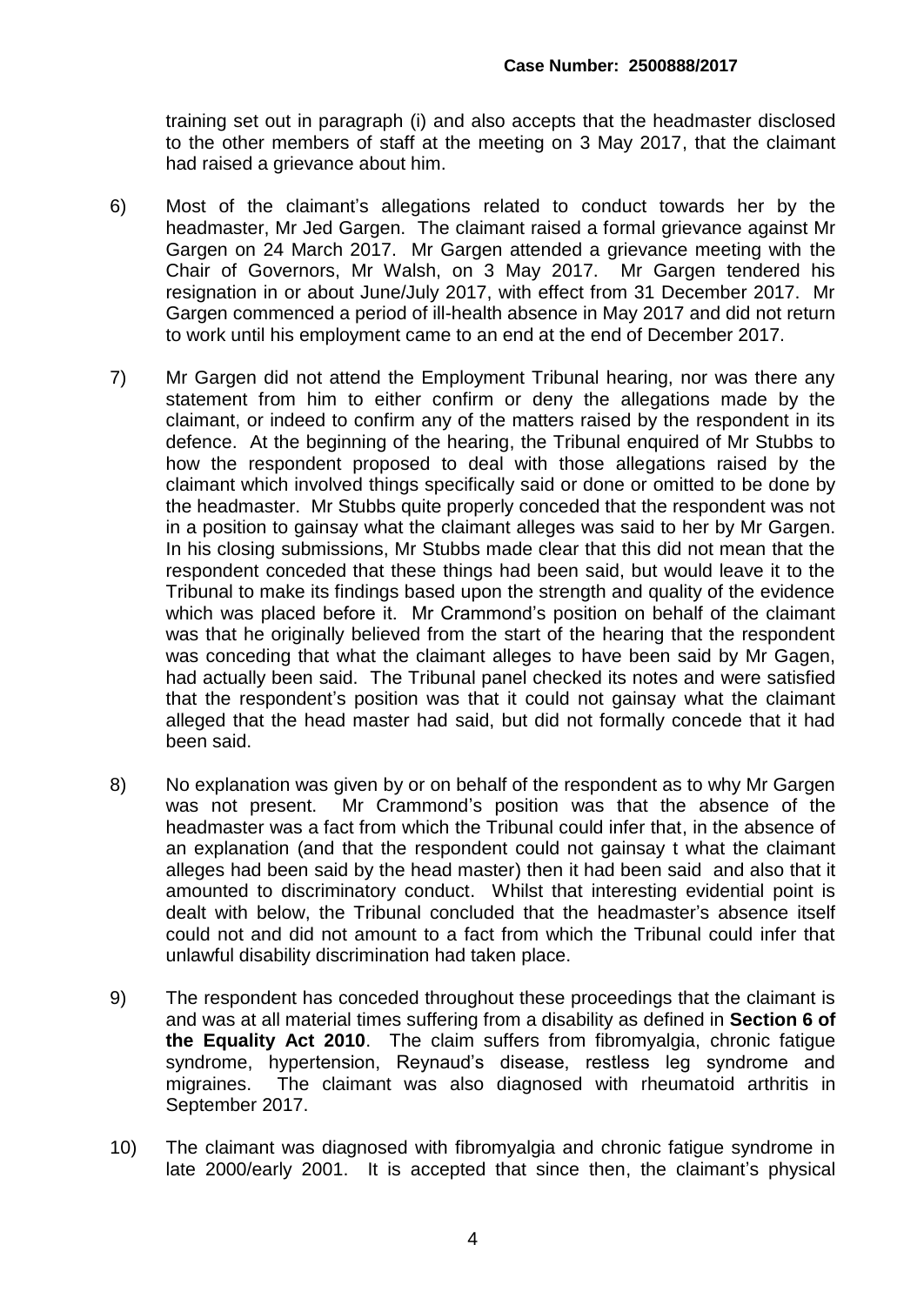health has deteriorated. She experiences consistent pain on a daily basis. That pain was originally managed with Ibuprofen and Paracetamol tablets, as well as Tramadol. Her level of Tramadol was increased in 2007/2008. By November 2008 the claimant`s pain had increased to such an extent that she was prescribed Gabapentin. In June 2011 the claimant was prescribed Sertraline, normally an anti depressant, but in the claimant's case prescribed for the purpose of pain relief.

11) Paragraph 14 of the claimant's witness statement states as follows:-

"In March 2014 my pain had increased to the point that it was affecting my work. This can be seen in the medical record at page 1025 and 1036 of the bundle. I would leave work exhausted and require a couple of hours sleep to recuperate. Despite this, with the aid of pain relief, I managed to perform my contractual hours. At this point I was prescribed with morphine patches by my pain management consultant Dr Thimappa, to control my pain. As the pain was getting much worse, I could no longer perform housework such as ironing and vacuuming. I also slept most of the weekend to recuperate from the working week. I experienced severe pain every single day."

12) At paragraph 16 of her witness statement, the claimant states:-

"In 2016 I was provided with a blue badge, a PIP, disability status, a disabled bus pass, amongst other things. The head was updated. I stopped driving because of the condition around November 2016."

- 13) From about September 2005, the claimant worked voluntarily as a teaching assistant at Aycliffe Village Primary School, for up to three days a week. The claimant became an employee of Durham County Council, working as a teaching assistant in Aycliffe Primary School in February 2006. It is accepted that the head teacher was aware of the claimant's condition when she began to work as a volunteer in September 2005 and when she was taken on as an employee in February 2006.
- 14) At paragraph 24 of her witness statement, the claimant states,

"Over the course of my employment, the head teacher treated me unfavourably and harassed me because of my disabilities. His conduct towards me worsened over the last year. I considered that requests for reasonable adjustments were not taken seriously and that the respondent was reluctant to or failed to implement them".

15) Whilst the claimant's employment began in February 2006, the first incident upon which she now relies as an act of discriminatory conduct, took place towards the end of 2015. The claimant alleges that she was not allowed to undertake ladder training because of her conditions. The claimant further alleges that in April/May 2016 she was not allowed to undertake training for an advanced paediatric first aid certificate, nor was she allowed to undertake fire safety officer training shortly thereafter. The respondent accepts that the claimant asked to undertake all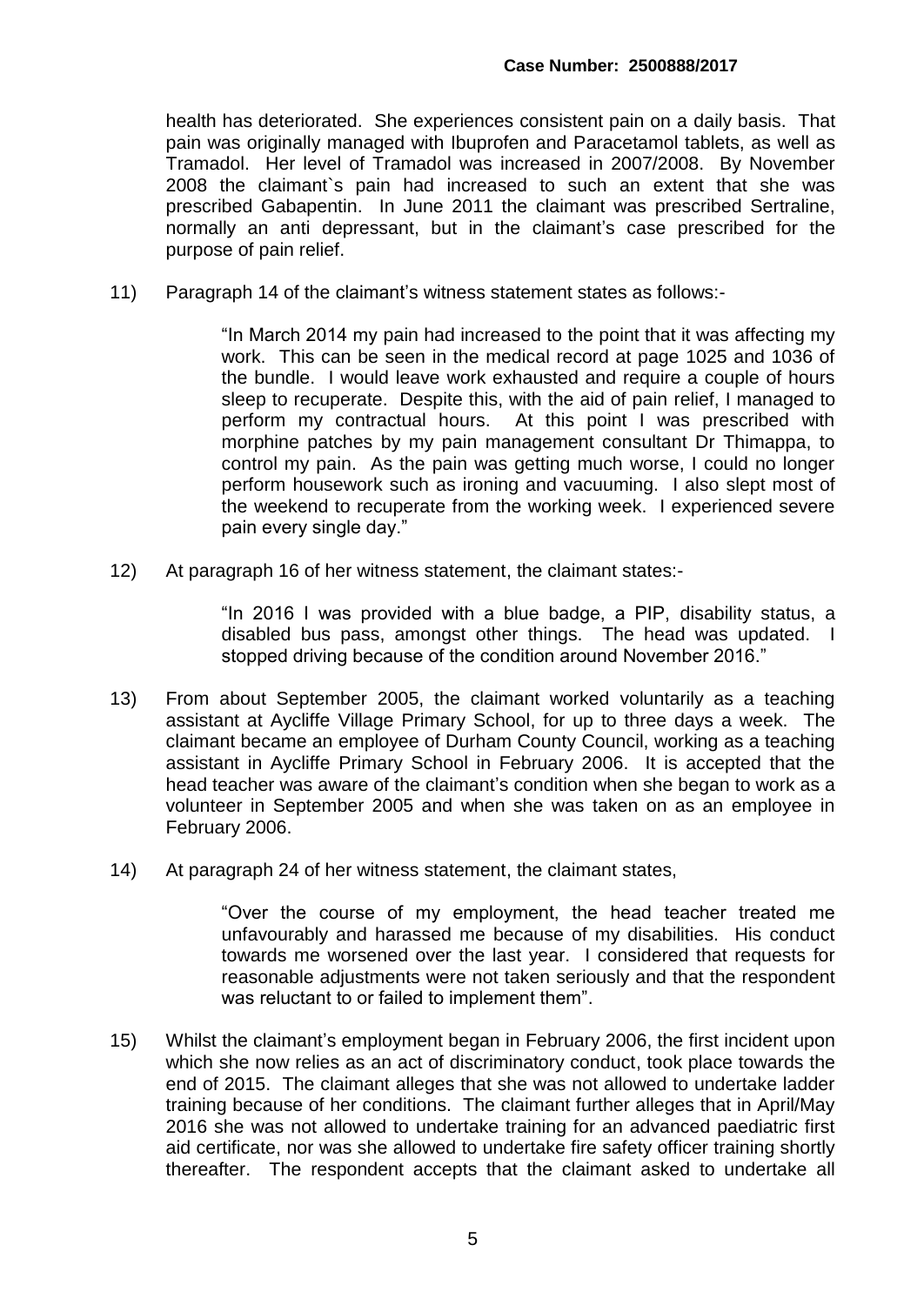three forms of training and that she was refused permission to do so. The claimant raised no formal complaint about any refusal at that time, nor did she mention any such refusal to permit her to undertake training, when she raised a formal grievance, about the headmaster's conduct towards her, on the 24 March 2017.

- 16) The Tribunal accepted the respondent's evidence that none of the teaching staff (including the teaching assistants) were required or permitted to undertake ladder training. There was no need for any of the teaching staff to use ladders. Only the caretaker was permitted to use ladders and only the caretaker had undertaken the ladder training. On the claimant's own case, she required as a reasonable adjustment to enable her to undertake display work, a step-stool with a handrail. The Tribunal found that that the respondent's decision not to allow the claimant to undertake ladder training had nothing at all to do with her disability.
- 17) The claimant insisted in her evidence that she was physically able to undertake the training for fire evacuations and paediatric care. The respondent's evidence from Ms Brown was that there were genuine concerns about the claimant's physical capability to deliver advanced paediatric first aid care and to undertake evacuation procedures in the case of a fire, due to her physical disabilities. The respondents already had employees who had the necessary first aid and fire safety training and there was no need for the claimant to undertake any of those duties. There was no evidence from the claimant as to why she particularly wanted to obtain these qualifications and no evidence as to why or how the respondent's refusal amounted to "unfavourable treatment". The Tribunal found that the claimant's failure to complain at the time or to mention the matters in her grievance, confirmed that they were of little significance to her. The Tribunal found that the claimant's evidence in this regard was somewhat inconsistent with what she says at paragraphs 14, 16 and 18 of her statement, which set out the limitations on what she could do, because of her physical capabilities. By December 2016, Occupational Health were recommending a Personal Emergency Evacuation Plan (PEEP) for the claimant herself. The Tribunal found that the respondent had a legitimate aim in each case, namely to ensure that those trained in advanced paediatric first aid and fire safety were physically capable of attending to injured children and of ensuring that school premises were evacuated quickly and efficiently in the case of fire. Limiting such training to those persons physically capable of undertaking those roles was totally proportionate in all the circumstances.
- 18) Furthermore, the Tribunal found that the claimant's complaints that she had been denied these forms of training, were out of time. The Tribunal found that these three complaints were specific, discreet allegations about the same subject matter, all of which took place in late 2015 and early 2016. The Tribunal found that they did not amount to a continuation state of affairs or continuing act of discrimination. The Tribunal found that these particular allegations had no reasonable prospect of success and that in all the circumstances it would not be just and equitable for time to be extended so as to permit those claims to be considered by the Tribunal.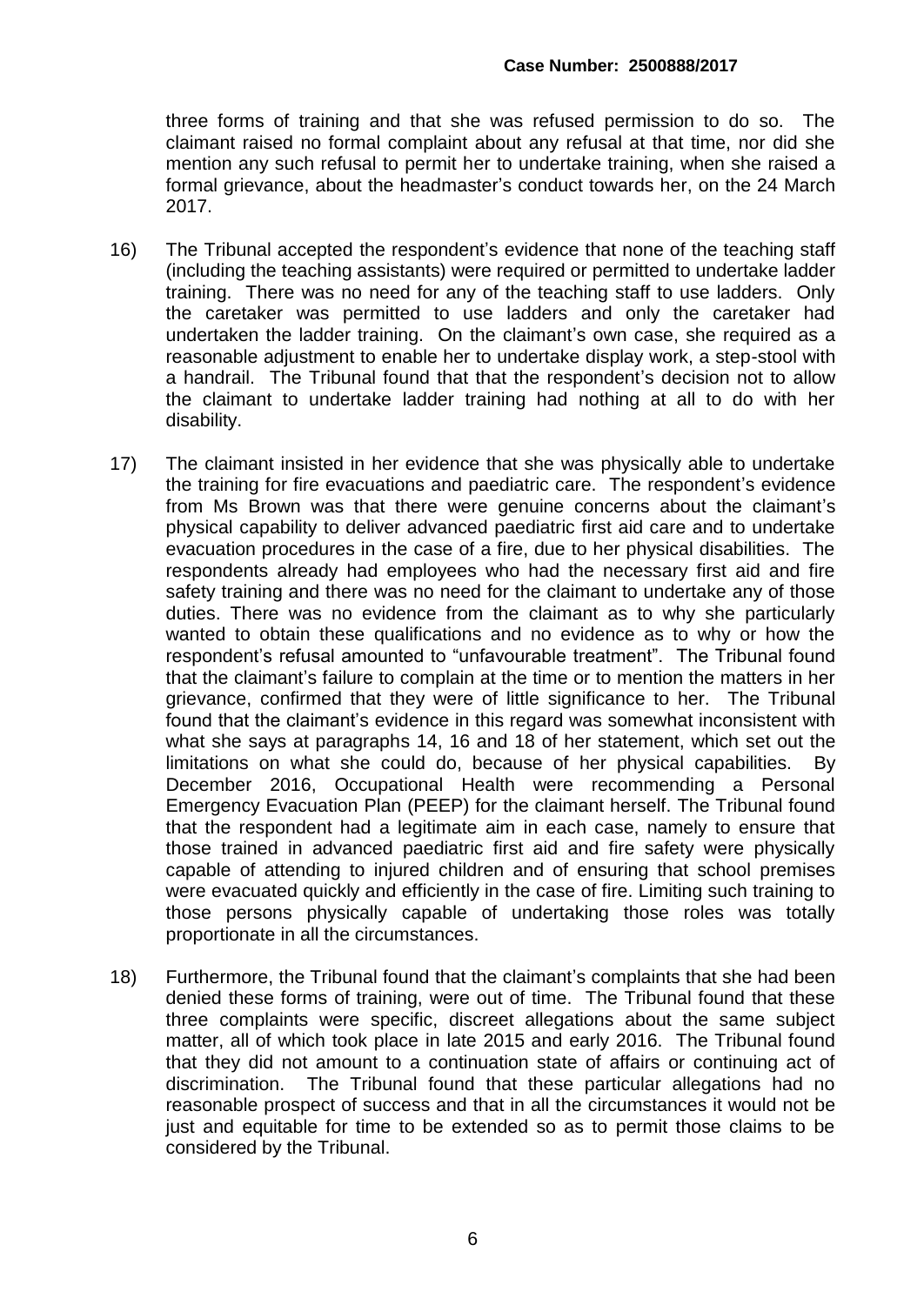19) a) The next complaint raised by the claimant related to an incident which occurred in September/ October 2015. The claimant had been assisting a teacher with a class of children who were preparing for PE lesson. An external contractor, who had been working in the building, complained to the school secretary about the manner in which the claimant had spoken to the children. The school secretary brought the matter to the attention of the headmaster. The claimant alleges that she was "chastised by the headmaster for the way I handled a class whilst they got changed in strict silence for a PE lesson." Nowhere does the claimant allege that the headmaster's behaviour towards her was anyway related to her disability. The claimant does not allege that the manner in which she spoke to the children was in someway related to her disability. The Tribunal found that, having received a complaint from the outside contractor, it was entirely appropriate for the headmaster to challenge the claimant and even "chastise" her in connection with the incident. The claimant alleges that the headmaster's treatment of her on this occasion, amounted to "bullying and harassment". The claimant does not however say that her disability had anything to do with this particular incident. Immediately following the incident, the claimant met with the headmaster and Ms Brown, the deputy head, in the headmaster's office. The claimant was given the opportunity to present her case in relation to the situation and circumstances. Mrs Brown's evidence was that they wanted to help the children and to give her some strategies of how to improve her interactions with the children. The claimant's evidence to the Tribunal about this meeting was that Mrs Brown had to leave the meeting for a short time, during which the headmaster to her:-

> "Yes you`re right. I have been watching you and waiting for you to slip up. I have been bullying you and I have been waiting to get something on you."

b) The claimant said that she was totally intimidated by "this hostile behaviour" and reported it to Mrs Brown as soon as she returned to the room. Mrs Brown's evidence was that she could not recall the claimant saying those words to her and that she was sure she would have remembered, had the claimant done so. Mrs Brown's evidence was that it would have been entirely out of character and not typical of what the headmaster would say. It was put to the claimant by Mr Stubbs in cross examination, that her description of what had been said was "artificial" and simply not something that would have been said by a headmaster in those circumstances. The claimant insisted that those were the exact words that had been used by the headmaster. The Tribunal found that it was highly unlikely that any such words would have been used and that the claimant's description of the incident was highly implausible. Furthermore, there is nothing in what was alleged to have been said that could possibly be connected to the claimant's disabilities. At the time this incident is said to have taken place, there had been no complaints by the claimant to the headmaster about anything to do with her disability. According to the claimants own evidence at paragraph 28 in her statement, it was not until around Christmas time 2015 that she informed the head teacher that she was struggling in reception due to her disabilities and needed to be moved to other work.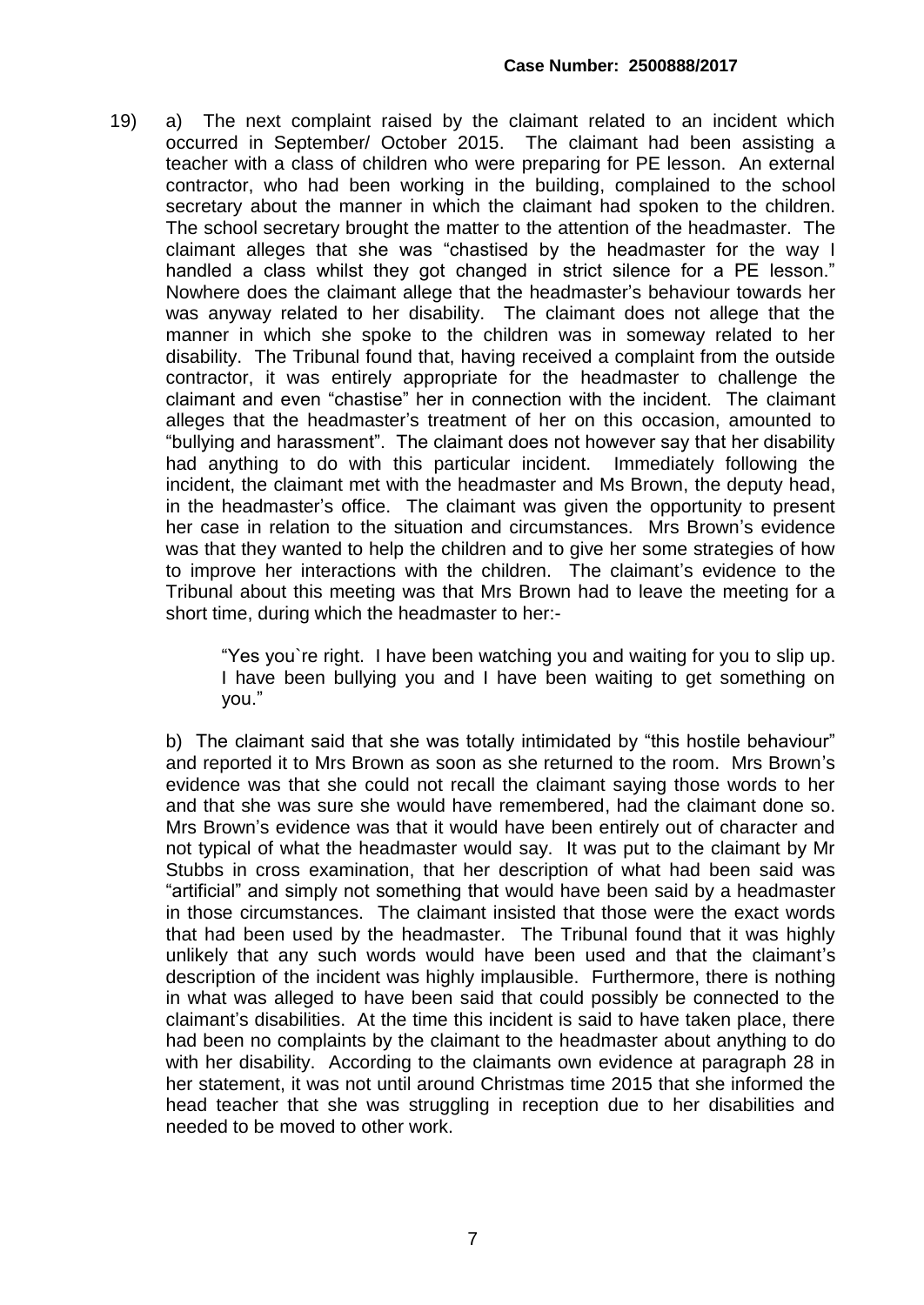- 20) The Tribunal found that the headmaster was quite entitled to discipline the claimant in all the circumstances surrounding this incident. The Tribunal found that the headmaster's decision to do so was in no sense whatsoever influenced by her disability. Furthermore, this was another "one-off" incident, about which no complaint was made until the claimant mentioned it in her grievance of 24 March 2017. The complaint about the matter is considerably out of time. Again, the Tribunal found that it had nothing to do with her disability and thus had no prospect of success. It would not be just and equitable for time to be extended.
- 21) At the beginning of 2016, the claimant was working 21.25 hours per week as a learning support assistant, which included 5.5 hours per week as a higher level teaching assistant. The claimant's evidence to the Tribunal was that from about Christmas 2015 she informed the head teacher that she was struggling in reception class due to her disability. The claimant complained that the "cacophony of noise and the constant grabbing of me by the children was difficult because of how it affected by condition". No formal request was made in writing for any reasonable adjustments. However, the headmaster referred the claimant for an occupational health service report in July 2016, towards the end of the summer term. The OH report appears at pages  $72 - 73$  in the bundle. The substantive part of the report states as follows:-

"Thank you for referring Mrs Clifford to the occupational health service. At the time of todays consultation I understand she remains at work in her normal substantive post. As I understand you are aware Mrs Clifford has a long term condition and describes some well recognised symptoms related to this condition. She describes a great degree of day to day variability in her symptoms and functionability. On bad days she can sometimes struggle to get up and mobilise. She explains that she has constant pain which limits her ability to do certain activities of daily living at home. She feels most uncomfortable when assuming one position for to long, eg sitting or standing. She also describes some difficulty with rising from lower chairs (eg with the younger age groups at work). She describes fatigue which she explains is worse in the afternoons and later in the working week. She is currently avoiding driving she explains due to a worsening in her symptoms and also due to the side effects of prescribed medications she requires for her condition. Mrs Clifford also describes difficulty when in an environment where there are different loud noises at once and explains that she plays background music when taking whole classes, in order that the children can keep their noise level below that of the music, which she feels helps. In Mrs Clifford with her duties in her post, I would recommend:-

- Keeping Mrs Clifford's working hours as much as possible earlier in the day and week given the afternoon and end of week fatigue she describes.
- Allowing Mrs Clifford to have flexibility in sitting and standing duties, where she can alternate her position for her comfort.
- Considering provision of a step-stool with attached handle to facilitate Mrs Clifford in creating wall displays.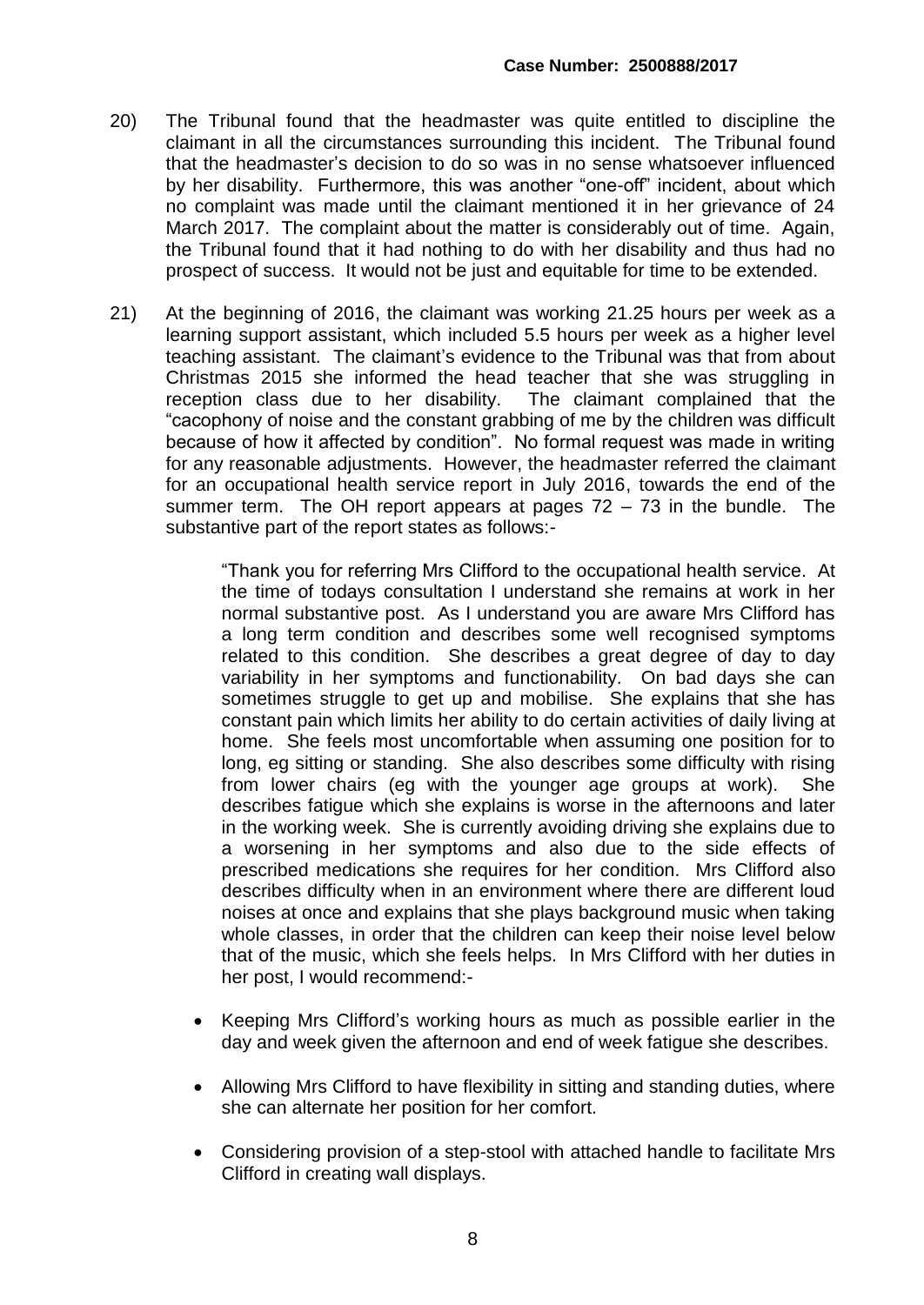- Allowing Mrs Clifford to have short breaks through the working day if needed, on days when symptoms are particularly bad.
- Ensuring that Mrs Clifford has clear lines of communication at work to a supervisor/manager to whom she can raise any concerns about her heath at work at the earliest opportunity"
- 22) The claimant alleges that the headmaster failed to inform those teachers with whom the claimant was working, about the recommendations contained in the occupational health report, which the claimant describes as "reasonable adjustments". The evidence from Mrs Brown was that she had been made aware of the contents of the occupational health reports. The evidence of the claimant's own witness, Mrs Penelope Johnson, was that she was made aware of the contents of the occupation health report in July 2016. The report is dated 11 July, which meant that it would have sent to and received by the headmaster only a matter of days before the end of the summer term. The claimant would have returned to work in early September 2016. The Tribunal found that it was more likely than not that those members of staff with whom the claimant frequently worked were made aware of the contents of the occupational health report by the start of the Autumn term 2016.
- 23) The claimant alleges that she specifically requested the acquisition of a stepstool with a handle, to enable her to continue to produce display work on the classroom walls. It is accepted that the respondent already had a step-stool for this purpose, but that one did not have the kind of handle which the claimant says she required to enable her to use if safely. The Tribunal found from the evidence of Mrs Brown that there was no requirement for the claimant to undertake this display work. She did so because she particularly enjoyed doing it. The teachers knew that the claimant enjoyed doing it and were quite happy for the claimant to continue doing it. The claimant's evidence was that when she requested step stool from the headmaster, his reply was that there was no money to pay for it and he was "clearly irritated by the fact that my disability was a nuisance". The claimant's evidence was that she offered to pay for this stool herselft, whereupon the head master agreed to purchase the new stool. It is accepted that the new stool was purchased. The invoice for the purchase of the stool is at page 74 in the bundle and is dated 5 October 2016. The Tribunal found it likely that the stool was delivered around that time, which would have been approximately four weeks after the start of the Autumn term. When asked by the Tribunal Judge whether she would have complained if the headmaster had said to her in response to her request for the stool to the affect of "we will get one but it may take three or four weeks to do so", the claimant accepted that she would not have had any grounds of complaint. Her case was that the headmaster's initial expression of reluctance/refusal to obtain another step-stool, amounted to unfavourable treatment because of something arising in consequence of her disability, failure to make reasonable adjustments, harassment and victimisation. The Tribunal found that it was none of these. There was no requirement for the claimant to undertake the display work in circumstances where she had to use a step- stool. In any event, the step-stool was acquired within a reasonable period of time. The headmaster telling the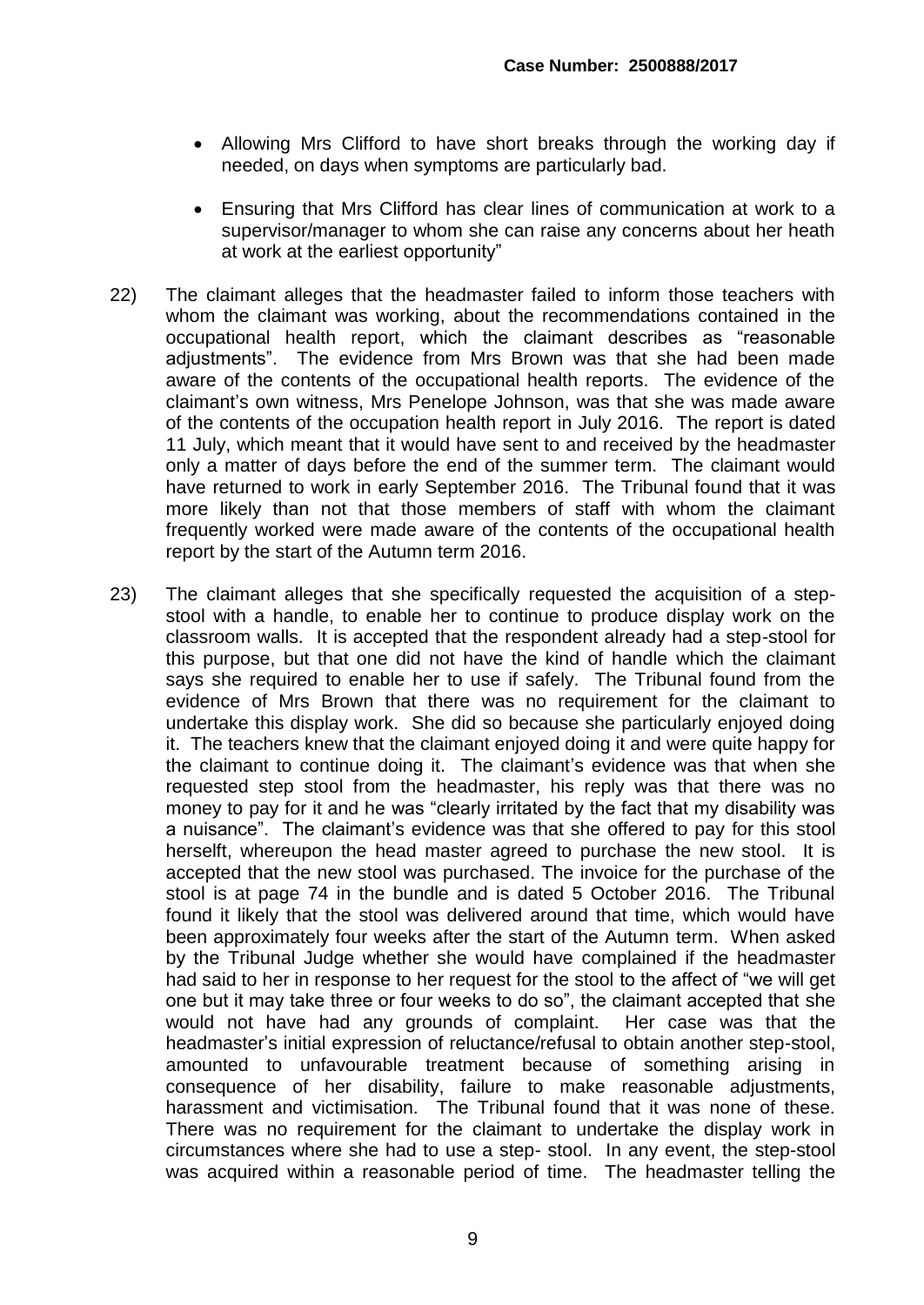claimant that there were insufficient funds to buy another stool did not amount to unfavourable treatment because of something arising in consequence of the claimant's disability. It was not calculated or likely to create an intimidating, hostile, degrading, humiliating or offensive environment for the claimant. Prior to this incident, there had been no formal complaint by the claimant about any alleged discriminatory conduct by the headmaster or anyone else. The headmaster's reluctance to acquire the new step- stool could not amount to an act of victimisation.

- 24) The claimant had a period of absence from 10 October 2016 until 7 December 2016. The claimant attended an attendance management interview on 21 October. Notes appear at pages  $75 - 77$  in the bundle. In answer to the question, "is the absence work related?" appears the words "possibly – increases due to stress and worry due to current TA situation". That is understood to refer to an ongoing dispute between Durham County Council and its teaching assistants, relating to their terms and conditions of employment. On the second page of the interview form is a box headed "details of current state of health and impact of absence". Next to that appears the words, "increased work load on other TAs due to SC's absence. Three day financial impact before cover can be arranged though the insurance." The next box on the form refers to "detail support and/or reasonable adjustments to overcome barriers". The adjoining box recites, "breaks – (to be negotiated with the staff" not always practical to take breaks at a moments notice). Music – soothing music (when SC is covering the class.
- 25) The claimant was accompanied at that meeting by her trade union representative. At no stage did she raise any issues relating to alleged discriminatory behaviour by the headmaster and there is no mention of that in the occupational health report. The claimant was told at this meeting that she was not subject to any attendance targets in the school's attendance management policy, due to her underlying medical condition which amounted to a disability.
- 26) The claimant attended another occupational health assessment on 2 December 2016. The report appears at pages 87 – 90 in the bundle. Recommendations include:-
	- Consideration should be given to flexible working hours.
	- Additional rest breaks.
	- Pacing activities and task rotation.
	- Arranging the work place so less physical exertion is necessary, particularly as Mrs Clifford uses a walking aid to assist her mobility.
	- Any adjustments or modifications would need to be reviewed periodically.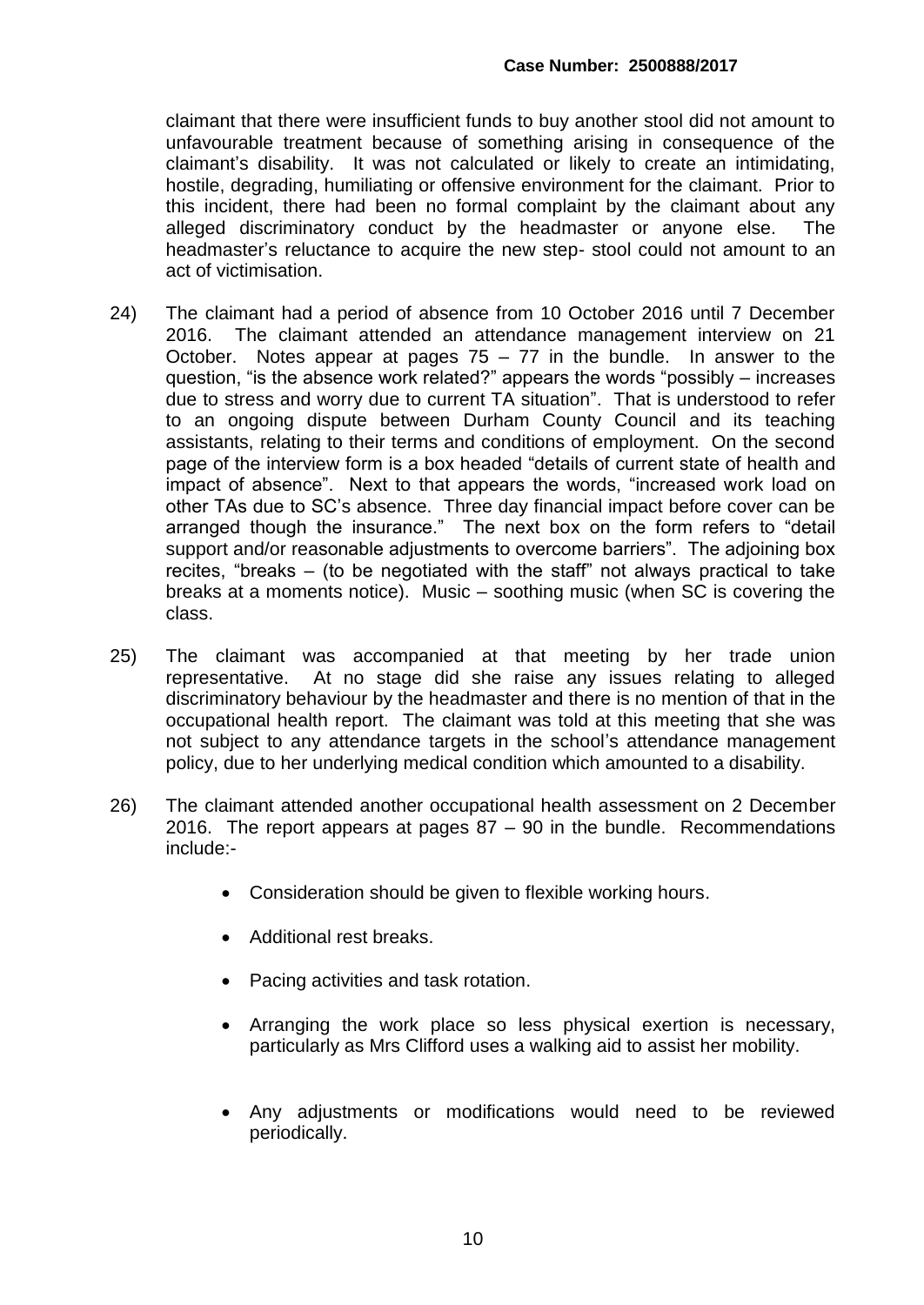If returning to work after a period of absence, a return to work plan should be agreed and the following should be considered:-

- Building up work or work related skills at home if possible before returning to work.
- Starting with shorter hours and gradually building the hours back up again.
- Starting with a reduced work load and gradually increasing it.
- Ensuring that regular breaks are taken.
- Reducing physical tasks.
- Changing the location of work where possible (eg working from home for some of the time if there is appropriate work available such as a project etc).
- Flexibility in working patterns.

The report then recites:-

"As a result I would advise that you consider and discuss the operational feasibility of implementing the work place adaptations above and talk to her about how modifications will work practically in the school environment in order to support any job role modifications you might make, informing her colleagues of changes would be helpful (this does not need to include discussion about Mrs Cliffords condition); however I do suggest you confirm with her the information you will be sharing prior to doing this.

Secondary to using a walking aid, I have discussed with her the reasons for implementing a PEEP. (Personal Emergency Evacuation Procedure)."

27) No mention is made anywhere in the occupational health report of the claimant complaining about any discriminatory or other unreasonable conduct by the headmaster. At a sickness absence interview on 6 December (page 90), it is recorded that the claimant's sick note was to expire on 7 December and goes on to state:-

> "Phased return commenced on 8 December 2016. This will continue after the return in January – increasing incrementally in the third and fourth week. Different working environment offered. (Support for statemented pupil)"

The note then states:-

"No non-medical issues".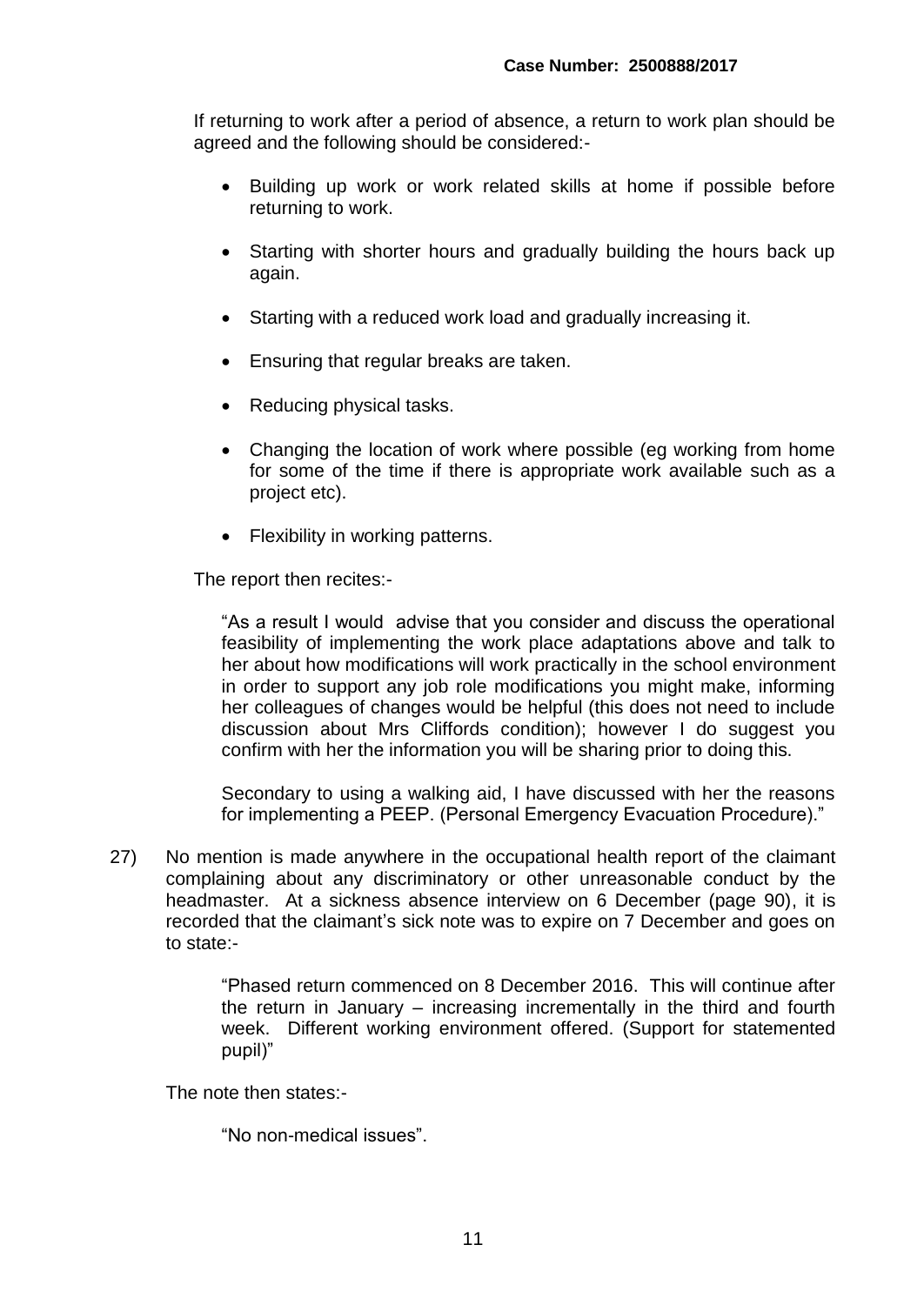- 28) The claimant returned to work on 8 December. In weeks one and two, she worked one half of her normal hours, in week three the claimant left after lunch and in week four she finished at 2.00pm. Because the claimant was finding it difficult to work in reception class, she was taken from that class and given different duties. The occupational health report recommended a reduction in hours, but the claimant did not wish to reduce her hours. Rather than work in the reception class, the claimant was given a number of "intervention" classes, which involved her taking between six and eight pupils for a short, concentrated lesson in particular topics. The claimant was also providing SEN (special educational needs) support to an individual child over the remainder of her working hours. The claimant had wanted to spend as much time as possible with this child, but the child's parents had expressed concern that it may adversely effect their child if she was to spend all of her time with one teacher. To accommodate the recommendation of the occupational health report, the claimant's working hours did not include Friday afternoon, which was also in accordance with the claimant's request. The Tribunal found that the claimant had been removed from reception class and instead was working in the intervention classes and with the individual child. The claimant completed the phased return. Her hours were not reduced as she had requested and as far as possible her hours were early in the day and did not include Friday afternoons.
- 29) At paragraph 38 of her witness statement, the claimant alleges that approximately half way through the phased return, the head teacher had told her that she would have to return to the reception class to finish her phased return to work. The claimant's evidence was that she challenged this decision and was told by the headmaster, "I can do whatever I like". The claimant's evidence was that this "really upset her because, he was changing things for no apparent reason. This was another failure to make reasonable adjustments, an act of harassment and/or unfavourable treatment arsing as a consequence of my disability". It was accepted by the claimant that as things turned out, she was not actually required to return to work in the reception class. The reasonable adjustment which she had requested therefore continued to be implemented. There was no evidence from any of the respondent's witnesses to contradict the claimant's version of what she had been told by the headmaster. The Tribunal was satisfied that the headmaster informed the claimant that he proposed to put her back in the reception class and had probably said words to the effect that he was entitled to do so. The Tribunal accepted the claimant's evidence as to how she felt when told that by the headmaster. The Tribunal found that it amounted to an act of harassment.
- 30) In January 2017 the claimant was permanently moved out of working in the reception class. The claimant hoped to spend all of her working hours dealing with the SEN child which she felt would be the most suitable role for her, taking into account her disabilities and the recommendations of occupational health. The Tribunal accepted the respondent's evidence about the concerns expressed by the child's parents, to the effect that they did not want the child to spend all of her time with the same teacher. This meant that other duties had be found for the claimant to fulfil her contractual hours. Because the claimant could not work in reception class, she was given two afternoons each week where she carried out "back to back interventions". The claimant described these as "where groups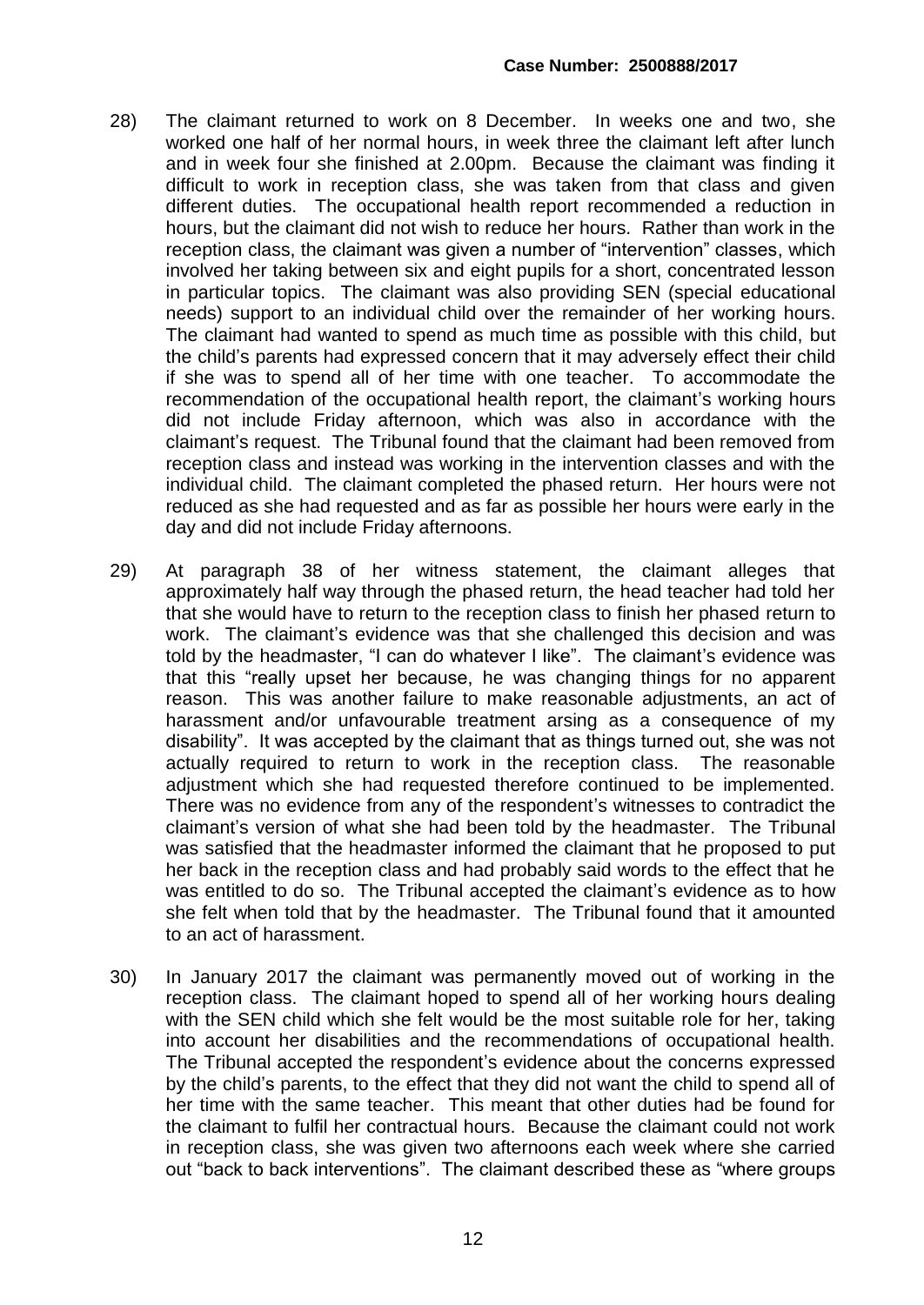#### **Case Number: 2500888/2017**

of children are removed from the classroom and taught in groups, usually because they are high or low achievers". At paragraph 43 of her witness statement, the claimant said that she found it easier to work with a whole class in the classroom rather than intervention work, as this "provides greater space and opportunity for me to keep mobile while I work. The intervention area is very small. I have been knocked by the children pulling their chairs out and have been pushed into the wall. My walking stick has been knocked from my hand due to the restricted space available. I made the head teacher aware the working in a class room situation is better for my disability, on a couple of occasions during February. I gave it some time first to see if it was feasible because I did not want to cause any problems. I told him it was difficult to work in such a tight space. His reply was basically "tough" and that I had to do whatever he told me."

- 31) The Tribunal was provided with a copy of a plan of the intervention area (page 229) and also some photographs which were taken on the evening of the first day of the hearing and submitted on the morning of the second day. Having examined the plan and the photographs and having heard the evidence of the claimant and Mrs Brown, the Tribunal found that there was adequate space in the intervention area for the claimant to perform her duties without being subjected to the risks which she describes. The claimant insisted that it was "best practice" for the teaching assistant to be able to stand behind each pupil and to look over the pupil's shoulder to assist them with their work. It is clear from the plan and photographs that the table at which all the pupils sit is in a corner, with one long side, at which three chairs are placed close to a wall. The claimant would not be able to stand behind a pupil sat in the chair in the middle of those three. The claimant could easily access all of the other pupils. Mrs Brown accepted that whilst it was "best practice" for the teacher to stand behind each pupil, it is not an absolute requirement. Mrs Brown suggested that the claimant could have either moved the pupil in the middle to one end of the table, or asked the pupil to go and stand with the claimant at her seat. The Tribunal found that the space generally around this table contained more than sufficient space for the claimant to walk around the table either with or without her walking stick, except for that side next to the wall. The Tribunal found that the claimant was placed at no particular physical disadvantage by working in the intervention area, when compared to working in a normal classroom.
- 32) At paragraph 45 of her statement the claimant says as follows:-

"On Monday 6 February 2017 I asked the head teacher for two minutes to walk around between teaching interventions sessions to loosen by body. He said he would discuss it with Mrs Brown. A couple of days later I asked if there was any outcome. He responded that "We are all under pressure and working hard". I explained that I was prepared to work to the best of my ability. He told me that I knew what I could do if I did not like it, "There's the door". I felt humiliated that I was so worthless in my employers eye. At no time did he ever discuss letting me have some time for this. This meant I was in paiN for the whole time of the two afternoons I was teaching intervention groups."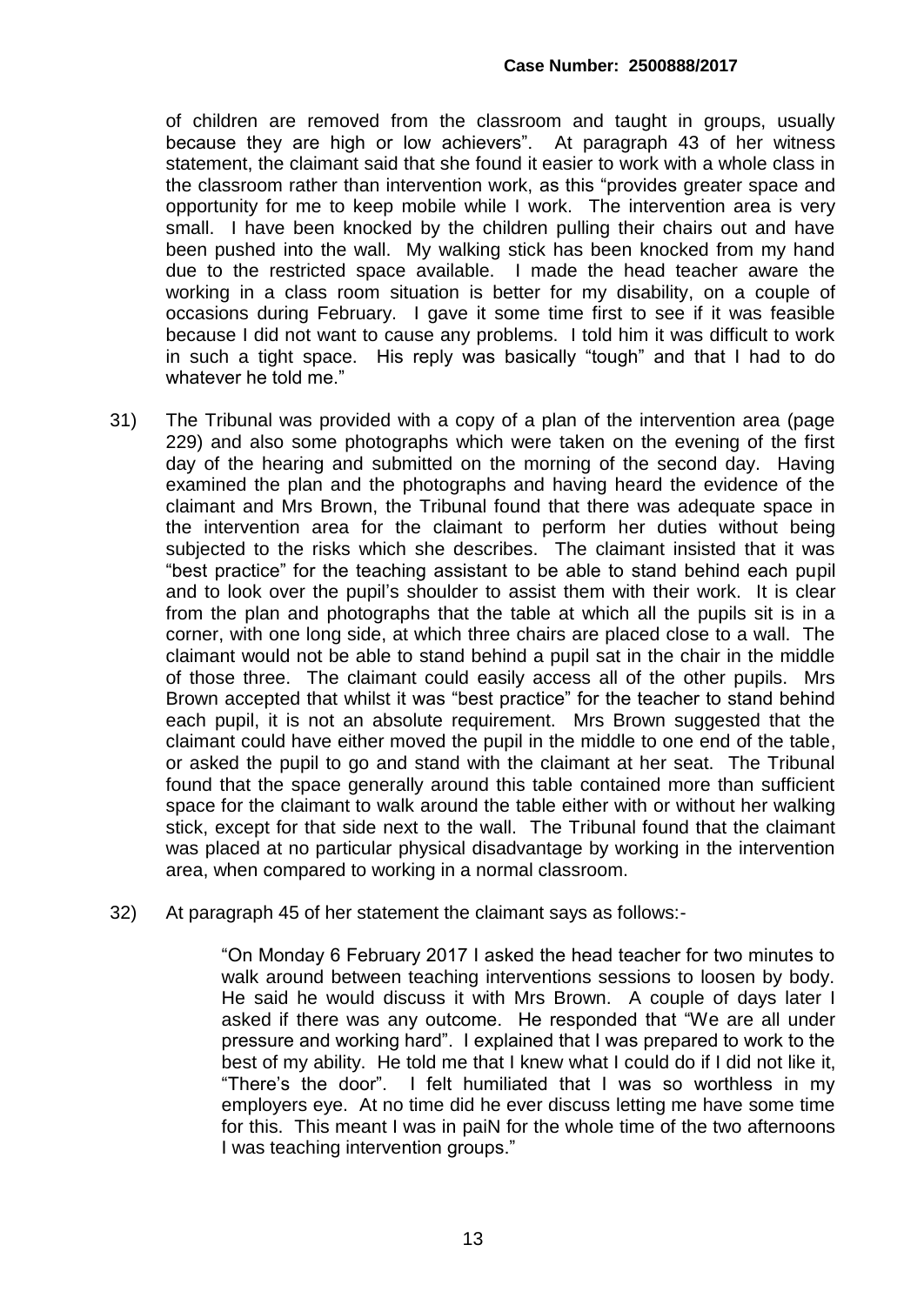- 33) In the absence of any evidence from the respondent to contradict what the claimant said she had been told by the headmaster, the Tribunal found it likely that the claimant had raised the matter with the headmaster and that he had responded in the way described by the claimant. The Tribunal accepted that the manner in which the headmaster spoke to the claimant on this occasion amounted to an act of harassment. However, the Tribunal did not accept that the claimant was not given two minutes or so around either during or between teaching intervention sessions, to loosen her body. The agreed procedure was that those pupils involved in an intervention would have to leave their classroom to go to the intervention area at the end of a lesson, whilst those pupils who had been involved in an intervention, would return to their classroom. That could not be done instantaneously. The Tribunal found that there was no reason why the claimant could not stand, stretch and walk around whilst changeover took place. The Tribunal found it highly unlikely that the changeover could be carried out in less than two minutes. Furthermore, there was adequate space alongside the table where the interventions took place, for the claimant to walk up and down and stretch during the course of the interventions themselves, if she so required.
- 34) The claimant and one of her colleagues used to work on a one to one basis with a SEN child, who had a swimming lesson with her class. In early February 2017, the claimant's colleague indicated that was no longer comfortable getting into the pool with the child and asked if the claimant would be prepared to do so. The claimant agreed, but realised that the time taken to do so would impact upon her lunch break. The claimant initially swapped days with her colleague, but this impacted upon timetabling. At paragraph 46 of her witness statement the claimant states as follows:-

"A few days later the head teacher pulled me out of class because the deputy head had complained about the impact that the shift swap was having on the timetable. The head teacher was annoyed, asking aggressively, "Why are you causing so many problems? You are making mountains out of molehills over this". The following week, the claimant was asked to go swimming as a one-off to help out with this child. She asked the head teacher when she would be able to take her lunch break, as she was working with another child during lunch time right up to the point of taking the children to the swimming pool by bus for their swimming lesson. The head teacher told me that he eats his sandwich on the bus, "Why can't you".

- 35) The claimant regarded this behaviour by the head teacher to be unfavourable treatment arising as a consequence of her disability and harassment. In the absence of any contradictory evidence from the respondent, the Tribunal found it more likely than not that the headmaster had spoken to the claimant in this way on both occasions. The Tribunal accepted the claimant's evidence as to how she felt when she was spoken to in this manner and the Tribunal was satisfied that this conduct amounted to harassment.
- 36) The claimant then took a period of ill-health absence from 9 February to 15 February for "work related stress". The claimant returned to work on 16 February. There is a "return to work declaration form" at pages 93 – 94 in the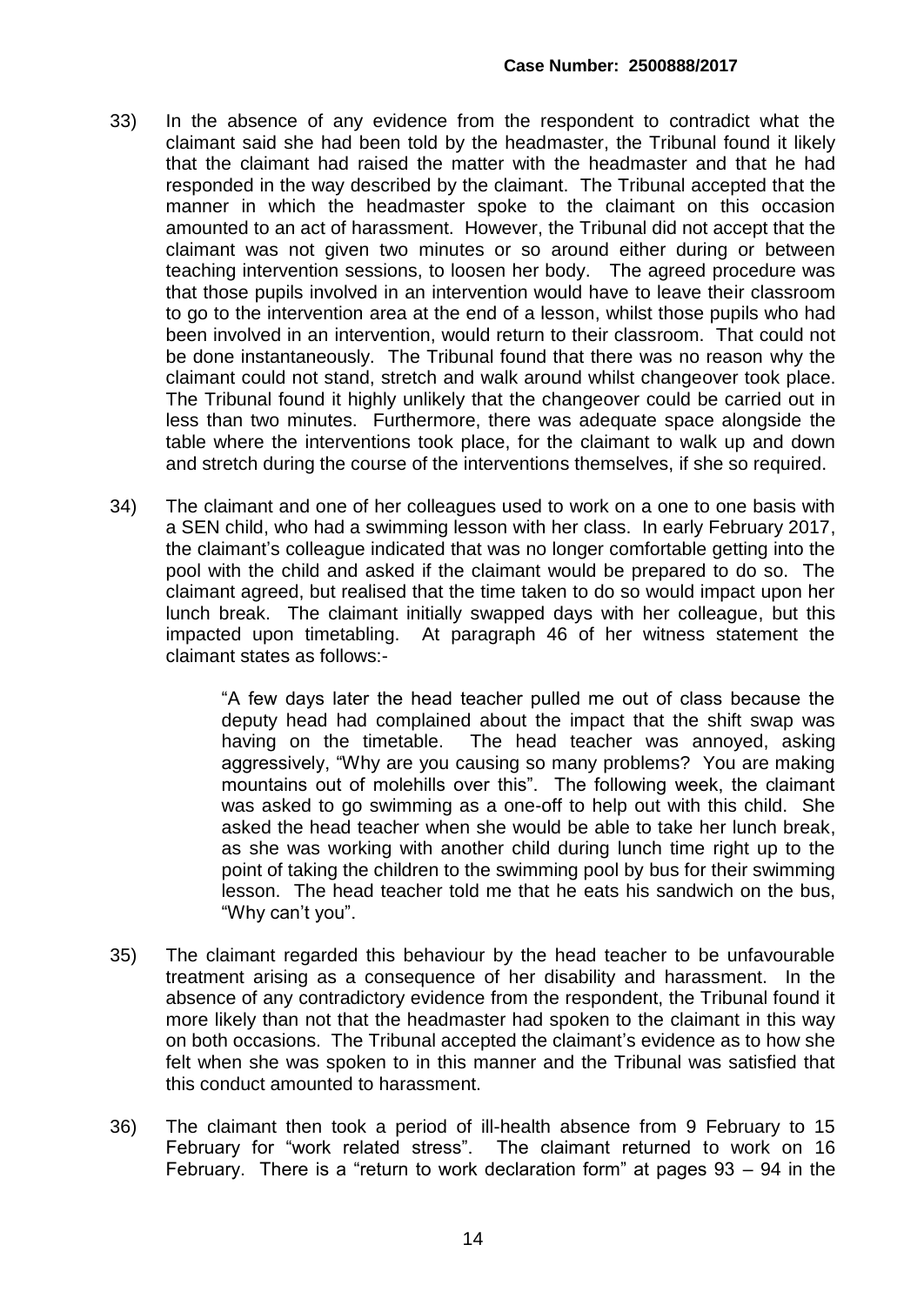bundle. The reason for absence is stated to be "work related stress". At page 94 it states:-

"Mrs Clifford believes that Mr Gargen is speaking to her in a way that causes her stress. Mrs Clifford wants her point to be fully heard and listen to all sides. Mr Gargen assures Mrs Clifford that she is doing her job properly when working with pupils and the other tasks she has to deal with".

The box marked "summary of discussion and action plan" states,:-

"Mr Gargen to speak to Mrs Clifford in a way that does not cause her stress. The school to look how the intervention group can be arranged to allow planning and marking. Class teacher to deal with CM after break so that SC gets her break entitlement."

37) The claimant had telephoned the school secretary the day before this return to work meeting, to advise that was her intention to return to work the following day. At paragraph 49 of her witness statement, the claimant states as follows:-

> "Almost immediately after that call, the head phoned me and told me that he did not want me to come back to work until my condition had subsided. When I explained that the condition was a disability and was permanent, the head teacher responded that he did not ever want me back. I was dumbfounded and severely upset. The school secretary told me she had tried to stop him phoning me at home because she knew he would cause a problem."

- 38) In the absence of any contradictory evidence from the respondent, the Tribunal accepted the claimant's version of this telephone call between herself and the headmaster. The Tribunal accepted the claimant's evidence as to how the headmaster's comments affected her. The Tribunal found out this amounted to an act of harassment. The Tribunal was satisfied that it was also unfavourable treatment because of something arising in consequence of the claimant's disability. The "something" was the claimant's series of absences and her inability to perform all of the normal duties performed by a teaching assistant, all of which arose in consequence of her disability
- 39) At page 94 b of the bundle is the claimant's copy of the "return to work declaration form" signed by her on 16 February 2017. At the bottom of that form, the claimant has written:-

"At the end of this meeting – after signing this but whilst were all still in his office – JG said I could no longer have any hospital appointments during work time. I explained I had to take them when they were offered but that I do my best."

Again, the Tribunal found in the absence of any contradictory evidence from the respondent, that this had been said by the headmaster to the claimant. It was accepted by the claimant that she was never actually prevented from attending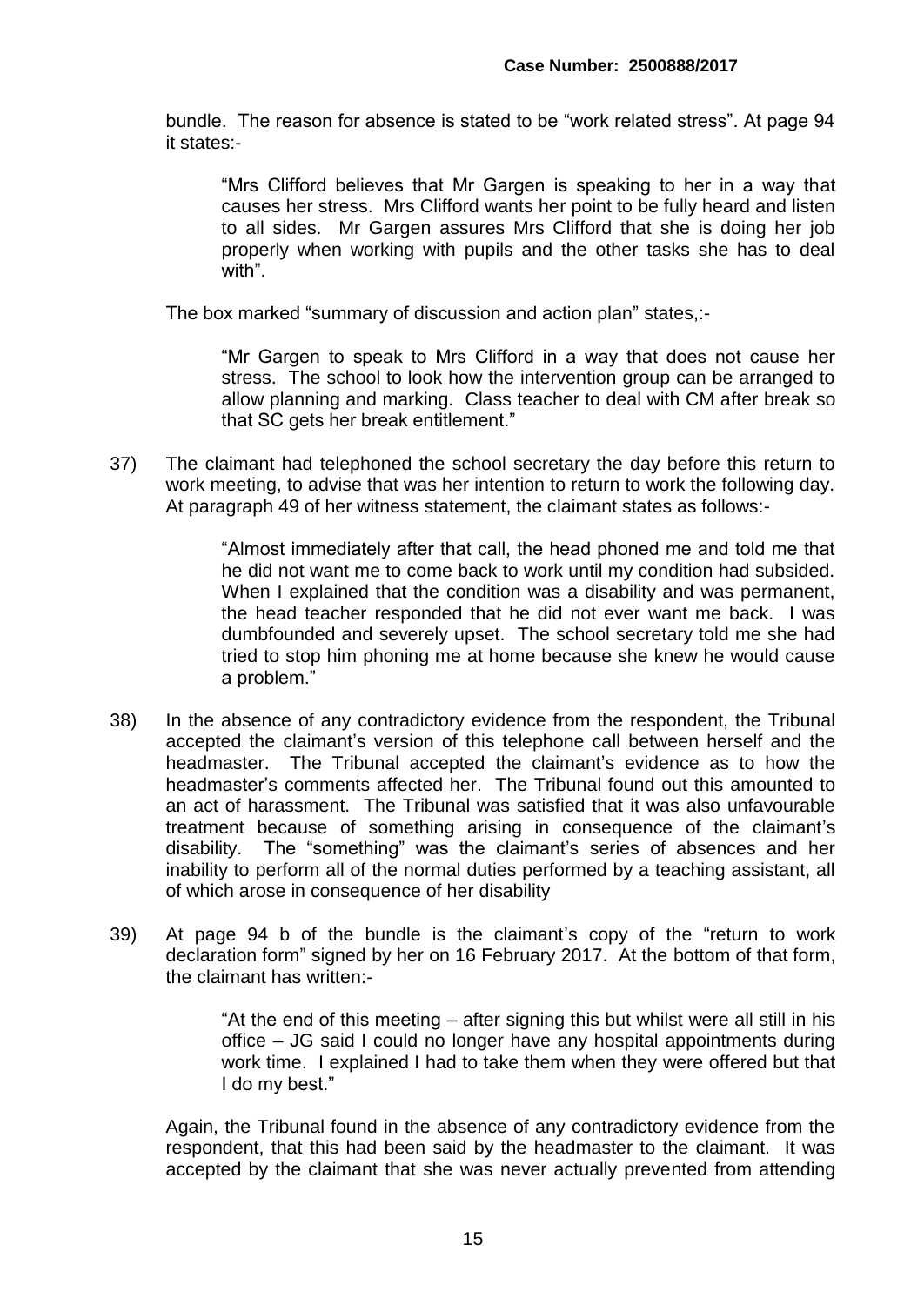hospital appointments during work time, but the Tribunal was satisfied that the headmaster's conduct amounted to both harassment and unreasonable conduct because of something arising in consequence of the claimants disability. The "something" was the requirement to attend hospital appointments during work time, which clearly arose as a consequence of the claimant's disability.

40) At paragraph 50 of her statement, the claimant states:-

"The head teacher had also told me on many occasions during my sickness absences, that I was causing stress and extra work for my colleagues and that I was costing the school money due to those absences. This was hostile, intimidating and humiliating."

It was suggested by Mr Stubbs that this could not have been the case, as the school had an insurance policy whereby the cost of employing supply teachers was covered for all but the first three days of any absence. The Tribunal noted from P.76 (the attendance management interview form from 21 October 2016) the words, "three day financial impact before cover can be arranged through the insurance". The Tribunal was satisfied that there was indeed a financial impact upon the school, caused by the claimant's absences. In the absence of any evidence to contradict the claimant's version of events, the Tribunal found it more likely than not that the headmaster had indeed informed the claimant that her absences were causing stress and extra work for her colleagues, as well as financial stress for the school. The claimant's absences were a consequence of her disability. The Tribunal found that the headmaster's conduct towards the claimant amounted to both harassment and unfavourable treatment because of something arising in consequence of her disability.

41) At paragraph 52 of her witness statement, the claimant says as follows:-

"I have a very sensitive response to noise due to my conditions and medication. In or around February 2017 I was reprimanded for shouting above the noise of the children, although the head teacher does not reprimand other staff for doing the same. When I challenged him due to his inconsistent behaviour, he told me that it had nothing to do with me and that he was telling me off, not them. The fact that he was treating me differently to others was very humiliating and intimidating. This had happened on several occasions over the last few years. Other members of staff had screamed at the children at times and had been heard by the head teacher and other members of staff and visitors. The head teacher did not challenge other staff when they did it, though he did challenge me. This I believe was because he viewed me as in irritant because of the demands I had to make of him."

This matter was raised by the claimant in her grievance in March 2017. That part of the grievance was upheld by Mr Walsh, the Chair of Governors who carried out the investigation into that grievance. Taking that into account, the Tribunal was satisfied that the head teacher had spoken to the claimant in this way, and that there was no explanation for the difference in treatment. The Tribunal found that it amounted to unfavourable treatment because of something arising in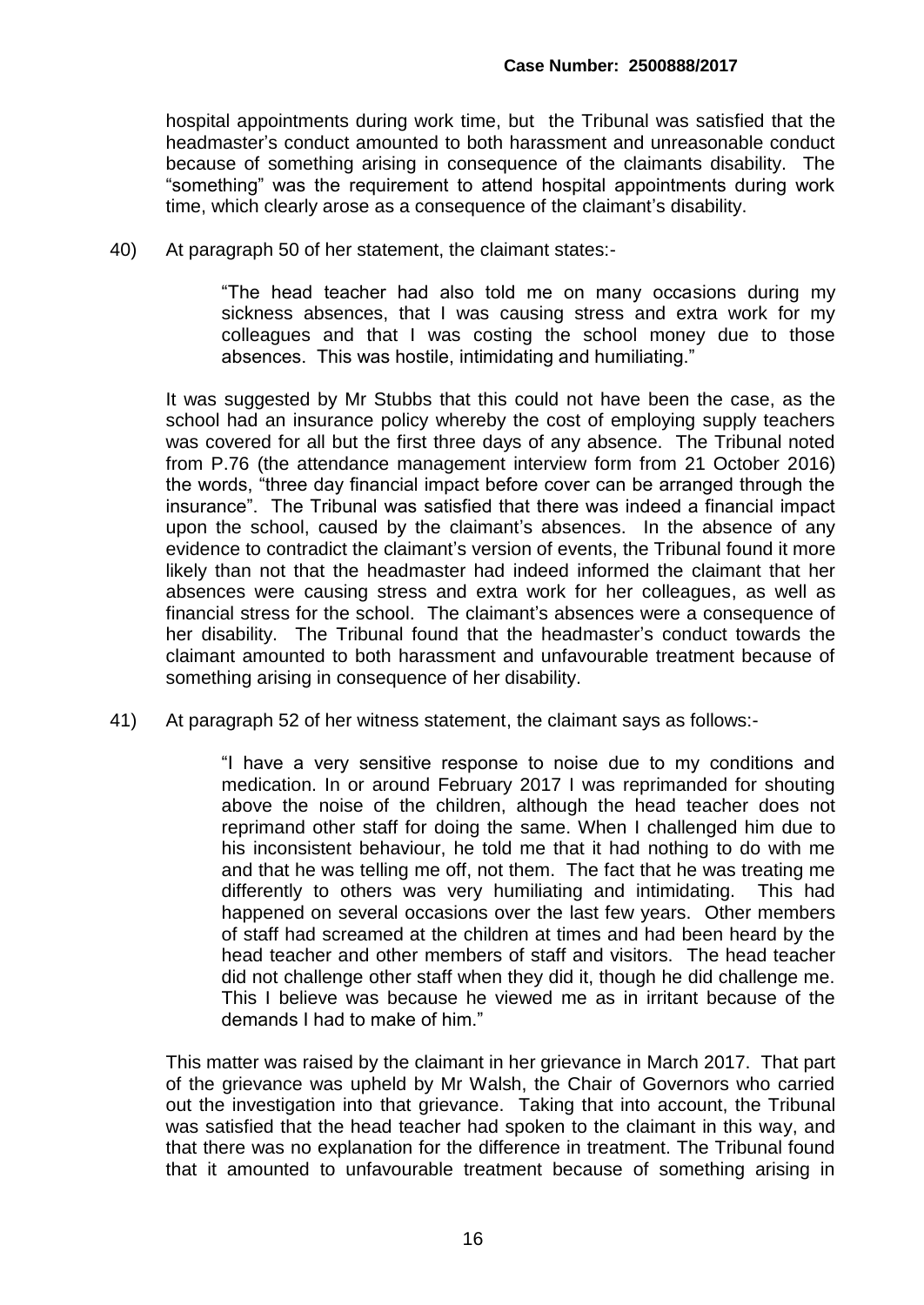consequence of the claimant's disability and harassment. The "something" is the claimant's absences and the requests for reasonable adjustments, all of which arose in consequence of her disability.

42) a) On 6 March 2017 the claimant says that she was handed a revised timetable, prepared by the headmaster, when she arrived at work. The difference for the claimant was that she had been allocated another afternoon of interventions on a Wednesday afternoon. Another teacher had previously been undertaking those interventions, but she had been allocated classroom based work, which the claimant considered would have been easier for her to undertake, because of her disability. The claimant described in her witness statement how she was "devastated and couldn't believe that the head teacher had put the colleague in the place which would have been suitable for her and had given her the intervention work. That was a third afternoon of interventions for me to do."

 b) The claimant alleges at paragraph 44 of her statement that she had insufficient time to prepare for her intervention classes and to mark the work of the pupils who took part in those classes. She says that, due to her disability, she "needed extra break times to stretch and get mobile, but had to use the normal break times to complete work." Mrs Brown's evidence was that the claimant was not required to prepare for the intervention lessons, as it was not part of her contracted role, nor was it ever recommended by Occupational Health. Mrs Brown said that "Intervention work is given, overseen and monitored by the class teacher so that there was no planning for (the claimant) to do." Furthermore, the claimant "would have to do some marking for the small groups of children in her intervention groups, but she should get all of the marking done during the session, and from an educational perspective it is better to give children with special needs immediate feedback on work during the session, rather than delay feedback to a later time." The Tribunal accepted Mrs Brown's evidence and found that the claimant was not required to carry out any preparation for the intervention lessons and that there was no reason why she could not carry out any marking as part of and during, the intervention lessons. There was no evidence that the claimant was ever unable to do so, or that any inability to do so was related to her disability.

c) The claimant went to see the head teacher to query why she had been allocated further intervention work, when she had already indicated on earlier occasions that she was struggling with the timetable and the interventions. The claimant's evidence was that the headmaster had said to her, "There's the door". The claimant alleged that this was not the first time the headmaster had spoken to her in this way and that whenever she queried a decision with the headmaster he would tell her, "You know where the door is". The claimant described this as an intimidating and humiliating way to be treated, which upset her greatly. The claimant raised this matter in her grievance and her complaint was "partially upheld" by Mr Walsh. The headmaster's version of his discussion with the claimant was that he could not recall saying "There's the door", but may well have said something to the affect "No-one is forcing you to stay." In the absence of any contradictory evidence from the respondent, the Tribunal was satisfied that the headmaster had spoken to the claimant in the way she describes. The Tribunal found that this amounted to unfavourable treatment because of something arising in consequence of the claimant's disability and harassment.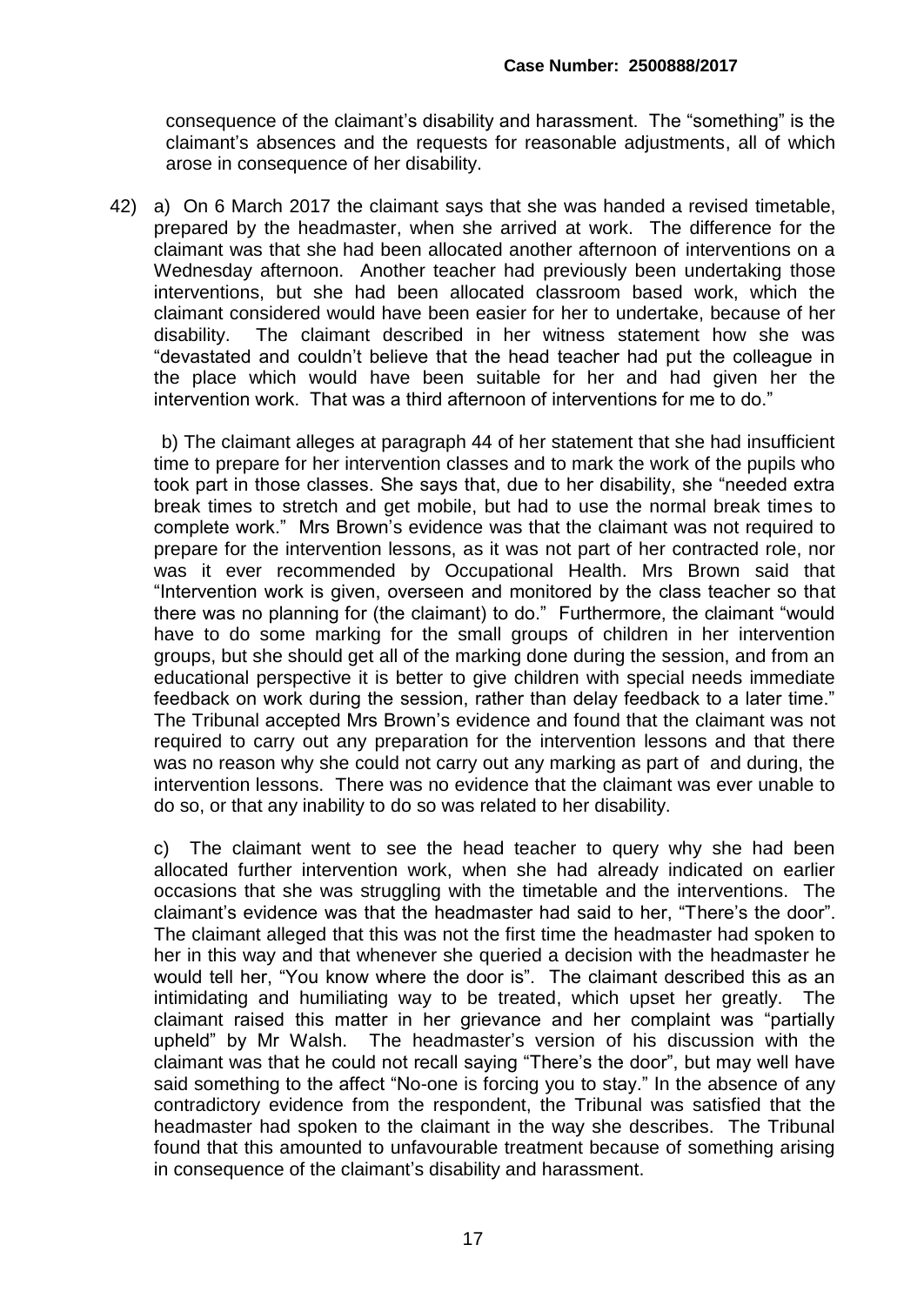- 43) The last complaint raised by the claimant is that the headmaster had informed members of staff at a staff meeting on 3 May 2017, that the claimant had raised a grievance against him. It was accepted by the respondent's witnesses that the head master had done so. The claimant described this as "demonstrative of his contempt for me and another act to humiliate and intimidate me". The Tribunal found that the head teacher, in disclosing to members of staff at the staff meeting that the claimant had raised a grievance against him, amount to unfavourable treatment because of something arising in consequence of the claimants disability, harassment and victimisation. The protected act was the raising of the grievance.
- 44) The claimant raised her grievance on 24 March. A copy of the completed formal grievance form appears at pages 97 -103 in the bundle. The grievance was investigated by the Chair of Governors, Mr James Walsh. This was the first grievance in which Mr Walsh had ever been involved in his capacity as Chair of Governors. Mr Walsh met with the claimant on 6 April in the presence of her trade union representative. Thereafter, Mrs Clifford raised two further issues by e-mail dated 18 April 2017 and 3 May 2017. Those related to the refusal of the claimant's requests to undertake ladder training, first aid training and fire safety training and the latter was a complaint regarding the breach of confidentiality after the headmaster had disclosed to other members of staff that she had raised a grievance against him.
- 45) Mr Walsh identified 16 separate elements of the grievance. Having interviewed Mrs Clifford on 6 April, Mr Walsh then interviewed Mr Gargen on 3 May and the school secretary and deputy-head on 12 May. Mr Walsh accepted that he did not give the claimant the opportunity of commenting on what had been said to him by Mr Gargen, Mrs Dolan or Mrs Brown.
- 46) Mr Walsh prepared the grievance investigation report on 16 June 2017, a copy of which appears at pages 126 – 136 of the bundle. The following allegations were upheld:-

Allegation 2 – that Mr Gargen reprimanded the claimant for shouting at pupils, but did not reprimand other staff for that.

Allegation 5 – that the claimant found out in a staff meeting that a decision had been remove SENCO duties from her without her being consulted and about being told the reasons why.

Allegation 12 – that Mr Gargen rang Sandra at home in February 2017 while she was absent due to work related stress and told her "I don't want you back at work".

Allegation 16 – that Mr Gargen breached confidentiality by disclosing in a staff meeting that the claimant had submitted a grievance about him which was being investigated and that he would inform them of the out come.

Mr Walsh partially upheld the following four allegations:-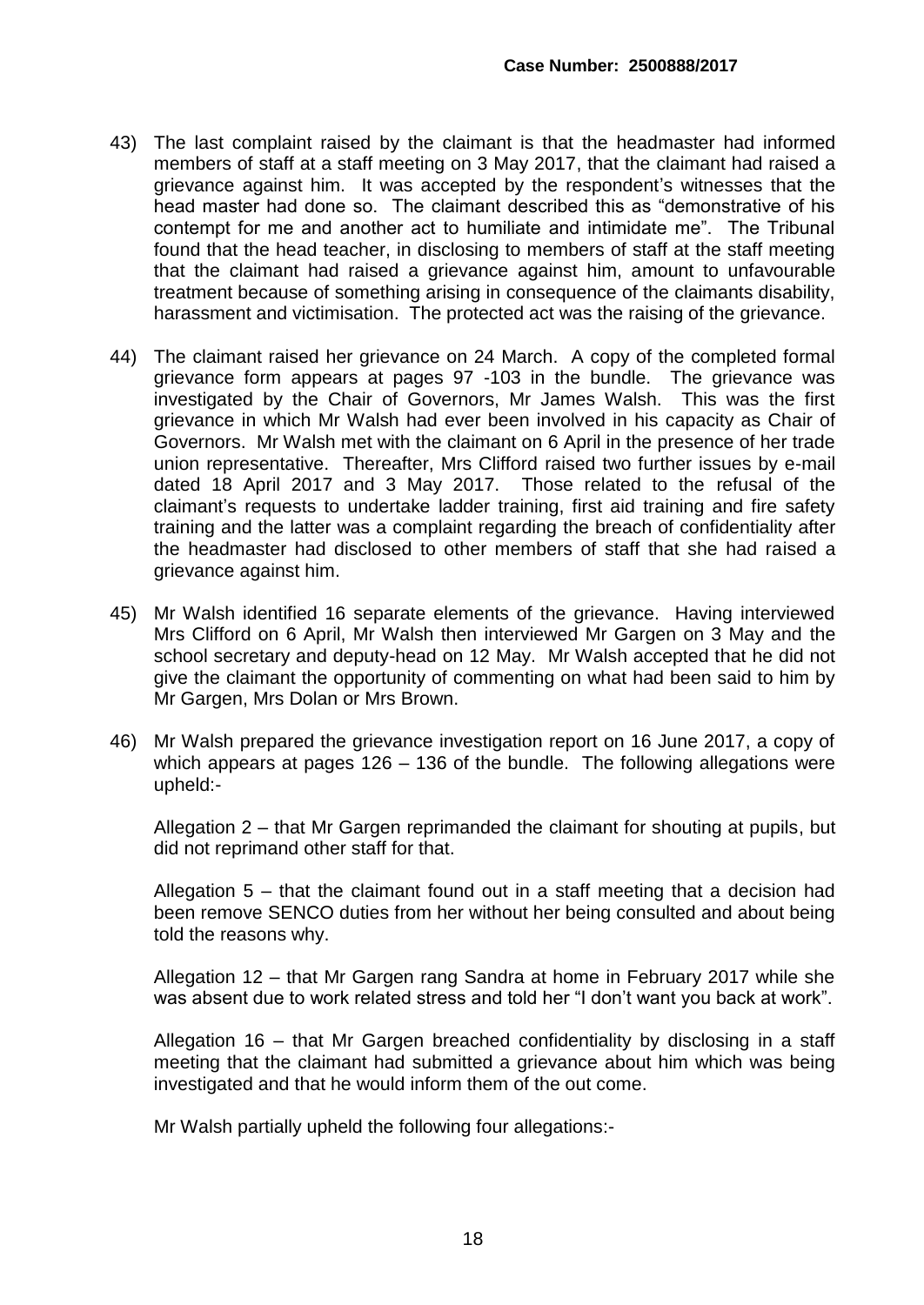Allegation 1 – Mr Gargen had not followed attendance management procedures correctly by using incorrect paperwork and failing to make reasonable adjustments as recommended by the occupational health service.

Allegation 3 – that Mr Gargen reprimanded the claimant following a complaint from a contractor within school about the atmosphere in the reception class while children were getting changed in silence despite the fact that Sandra was following the instruction of the class teacher.

Allegation 9 – that Mr Gargen regularly tells the claimant "if you don't like it there's the door" if she raises an issue with him about work.

Allegation 10 – suggesting that Sandra eat her lunch on the bus while supporting a SEND child to attend swimming lessons with her class.

Mr Walsh found that there was one allegation in respect of which it was impossible for him to draw conclusion, namely that Mr Gargen refused the claimants request for ladder, first aid and fire training safety, because he did not feel she could do it giving her underlying medical conditions.

The other seven allegations in the grievance were not upheld.

- 47) By letter dated 16 June (page 138 140) Mr Walsh informed the claimant of the outcome of her grievance. In the grievance report, Mr Walsh's recommendations were as follows:-
	- (i) Mr Gargen and Mrs Clifford undergo a period of mediation

(ii) Attendance procedures in relation to Mrs Clifford should continue to be carried out by the deputy head teacher.

- (iii) Mrs Clifford does not have any meetings (formal or informal) with Mr Gargen without another member of staff present.
- (iv) That all meetings between Mr Gargen and Mrs Clifford are written up, even when they are informal meetings and signed by all parties.
- (v) That outcomes of any meetings are provided in writing to Mrs Clifford.
- (vi) That Mr Gargen attends a training session in effective communication.
- (vii) That any recommendations from OHS referrals are documented in terms of how they can or why they can't be addressed.
- (viii) That the PEEP is revisited and implemented as soon as possible.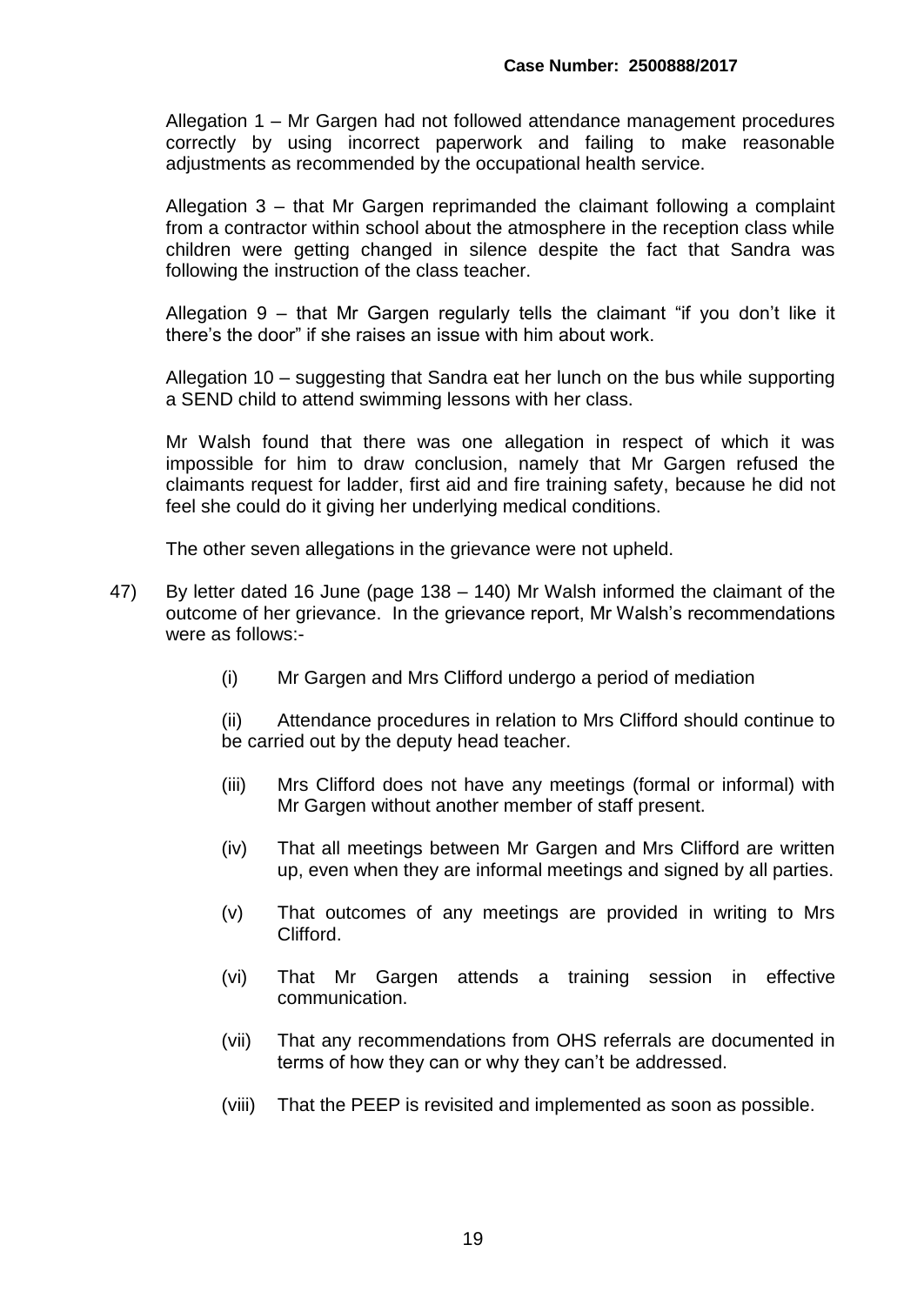48) The claimant appealed against the grievance outcome and set out her grounds of appeal in a letter dated 30 August 2017, a copy of which appears at page 152 in the bundle. Her complaint was that she had engaged fully in the respondent's policies whereas the head master had only partially co-operated with the investigation into her grievance, before handing in is notice. The claimant goes on to say:-

"I would nevertheless like to specifically appeal on three of the allegation outcomes:-

Allegation 1

The PEEP document which JG has submitted as evidence has not been previously shared with me and there is no record of it being signed. Although JG made reference to it in one of my attendance meetings, this is the first time I have seen it and I am concerned it has been completed retrospectively to satisfy the investigation. In my interview (appendix 2) I also specifically cited that when I was offered additional hours because of the TA dispute, JG would only offer me gardening club, despite full knowledge of my disabilities and occupational health recommendations. There isn't any evidence that this was raised with JG.

#### Allegation 7

I can provide evidence that, contrary to JGs response, I had been assigned to other duties in the times he has indicated. I feel he did this deliberately to make my working day more difficult and he has misled the investigating officer.

#### Allegation 8

I believe there is evidence that JG was dismissive about this request in appendix 5 where he wrote, "not always practical to take breaks at a moments notice". This is not an accurate representation of what I was asking and it contradicts his interview with the investigating officer.

- 49) Mr Walsh prepared a "management statement of case", which he presented to the panel of Governors who were to hear the appeal. A copy appears at page 153 – 156 in the bundle. The appeal took place on 3 October 2017. The Governors dismissed the claimants appeal on all of the three grounds she had raised. Their reasons appear in a letter dated 4 October, which appears at page 157 – 159 in the bundle.
- 50) The claimant had commenced a period of sick leave on 6 March 2017 and did not in fact return to work thereafter. The headmaster handed in his notice at the end of the summer term to take effect from 31 December 2017. He also did not return to work from the date when he handed in his notice as he was absent on long term sick leave.
- 51) The claimant presented her claim form to the Employment Tribunal on 14 July2017. The claimant's employment was terminated on 16 December 2017, with three months notice. At an attendance meeting on 11 October 2017, the claimant confirmed that she was now suffering from rheumatoid arthritis and that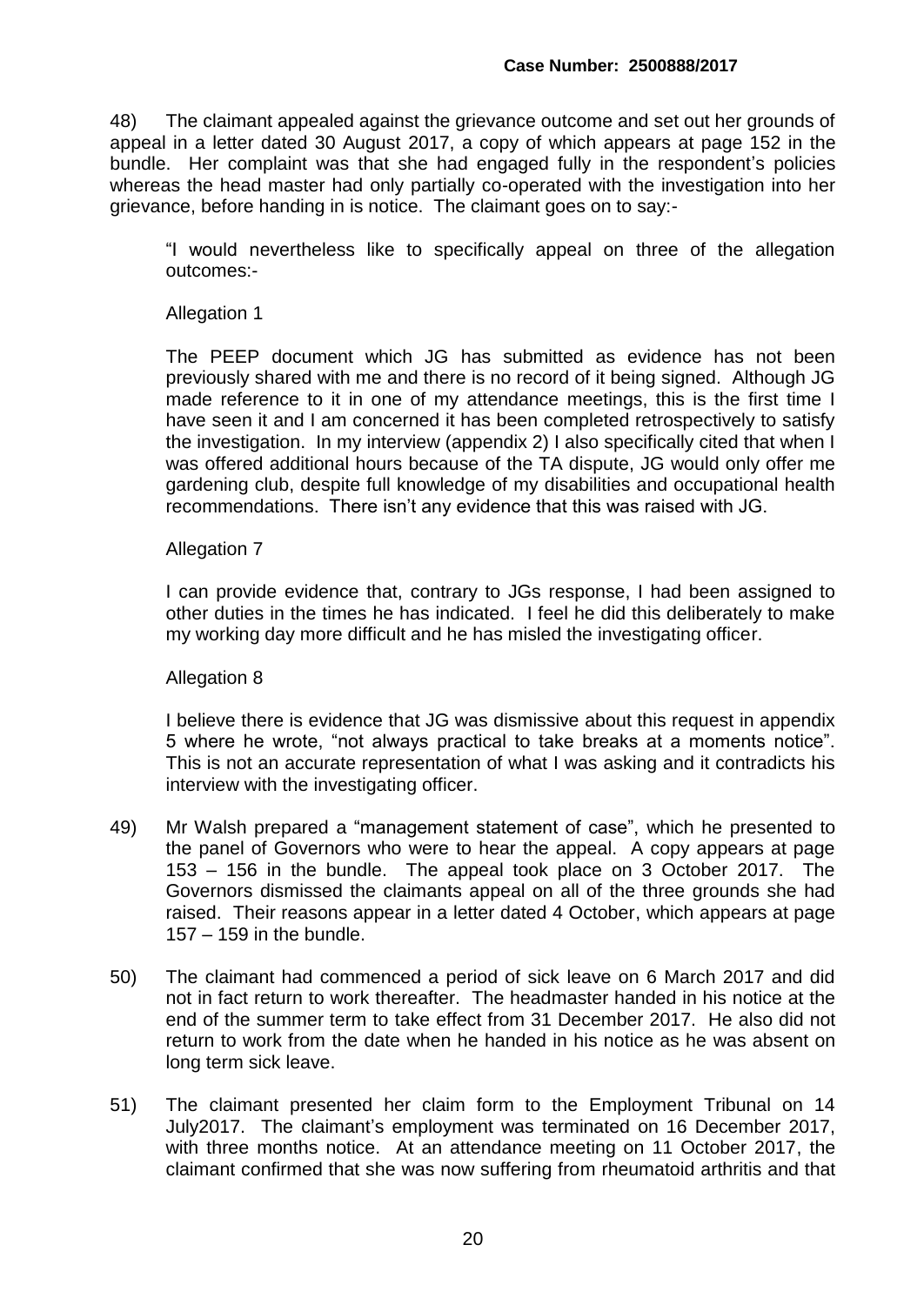due to her ill-health, it was impossible for he to continue to work. The claimant stated that there were no adjustments which could be made which would enable her to return to work.

#### **The Law**

52) The statutory provisions engaged by the claims brought by the claimant are contained in the **Equality Act 2010**.

#### **15 Discrimination arising from disability**

(1) A person (A) discriminates against a disabled person (B) if--

 (a) A treats B unfavourably because of something arising in consequence of B's disability, and

 (b) A cannot show that the treatment is a proportionate means of achieving a legitimate aim.

(2) Subsection (1) does not apply if A shows that A did not know, and could not reasonably have been expected to know, that B had the disability.

#### **20 Duty to make adjustments**

(1) Where this Act imposes a duty to make reasonable adjustments on a person, this section, sections 21 and 22 and the applicable Schedule apply; and for those purposes, a person on whom the duty is imposed is referred to as A.

(2) The duty comprises the following three requirements.

(3) The first requirement is a requirement, where a provision, criterion or practice of A's puts a disabled person at a substantial disadvantage in relation to a relevant matter in comparison with persons who are not disabled, to take such steps as it is reasonable to have to take to avoid the disadvantage.

(4) The second requirement is a requirement, where a physical feature puts a disabled person at a substantial disadvantage in relation to a relevant matter in comparison with persons who are not disabled, to take such steps as it is reasonable to have to take to avoid the disadvantage.

(5) The third requirement is a requirement, where a disabled person would, but for the provision of an auxiliary aid, be put at a substantial disadvantage in relation to a relevant matter in comparison with persons who are not disabled, to take such steps as it is reasonable to have to take to provide the auxiliary aid.

(6) Where the first or third requirement relates to the provision of information, the steps which it is reasonable for A to have to take include steps for ensuring that in the circumstances concerned the information is provided in an accessible format.

(7) A person (A) who is subject to a duty to make reasonable adjustments is not (subject to express provision to the contrary) entitled to require a disabled person, in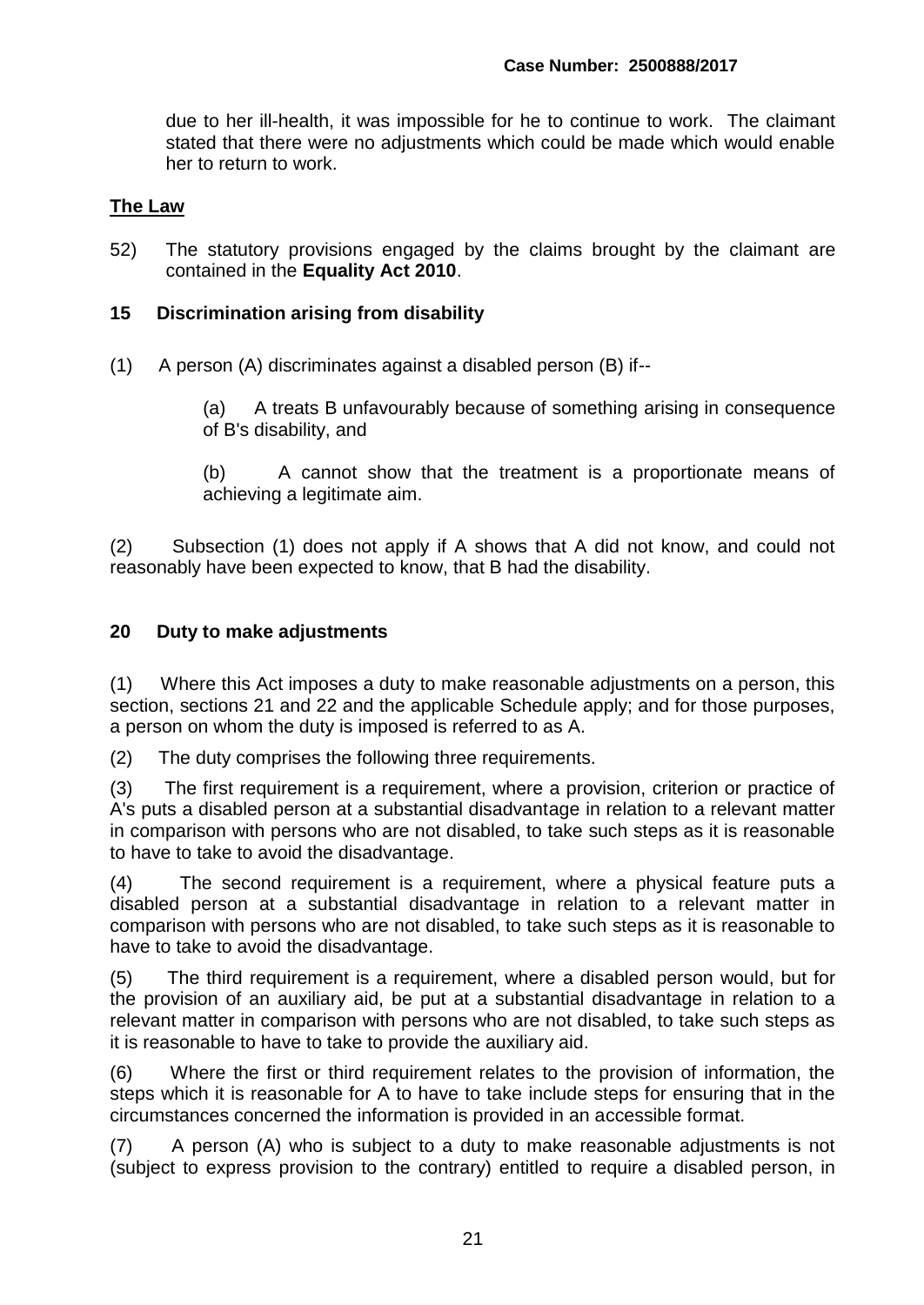relation to whom A is required to comply with the duty, to pay to any extent A's costs of complying with the duty.

(8) A reference in section 21 or 22 or an applicable Schedule to the first, second or third requirement is to be construed in accordance with this section.

(9) In relation to the second requirement, a reference in this section or an applicable Schedule to avoiding a substantial disadvantage includes a reference to--

- (a) removing the physical feature in question,
- (b) altering it, or
- (c) providing a reasonable means of avoiding it.

(10) A reference in this section, section 21 or 22 or an applicable Schedule (apart from paragraphs 2 to 4 of Schedule 4) to a physical feature is a reference to--

- (a) a feature arising from the design or construction of a building,
- (b) a feature of an approach to, exit from or access to a building,

 (c) a fixture or fitting, or furniture, furnishings, materials, equipment or other chattels, in or on premises, or

(d) any other physical element or quality.

(11) A reference in this section, section 21 or 22 or an applicable Schedule to an auxiliary aid includes a reference to an auxiliary service.

(12) A reference in this section or an applicable Schedule to chattels is to be read, in relation to Scotland, as a reference to moveable property.

(13) The applicable Schedule is, in relation to the Part of this Act specified in the first column of the Table, the Schedule specified in the second column.

| <b>Part of this Act</b>                | <b>Applicable Schedule</b> |
|----------------------------------------|----------------------------|
| Part 3 (services and public functions) | Schedule 2                 |
| Part 4 (premises)                      | Schedule 4                 |
| Part 5 (work)                          | Schedule 8                 |
| Part 6 (education)                     | Schedule 13                |
| Part 7 (associations)                  | Schedule 15                |
| Each of the Parts mentioned above      | Schedule 21                |

#### **21 Failure to comply with duty**

(1) A failure to comply with the first, second or third requirement is a failure to comply with a duty to make reasonable adjustments.

(2) A discriminates against a disabled person if A fails to comply with that duty in relation to that person.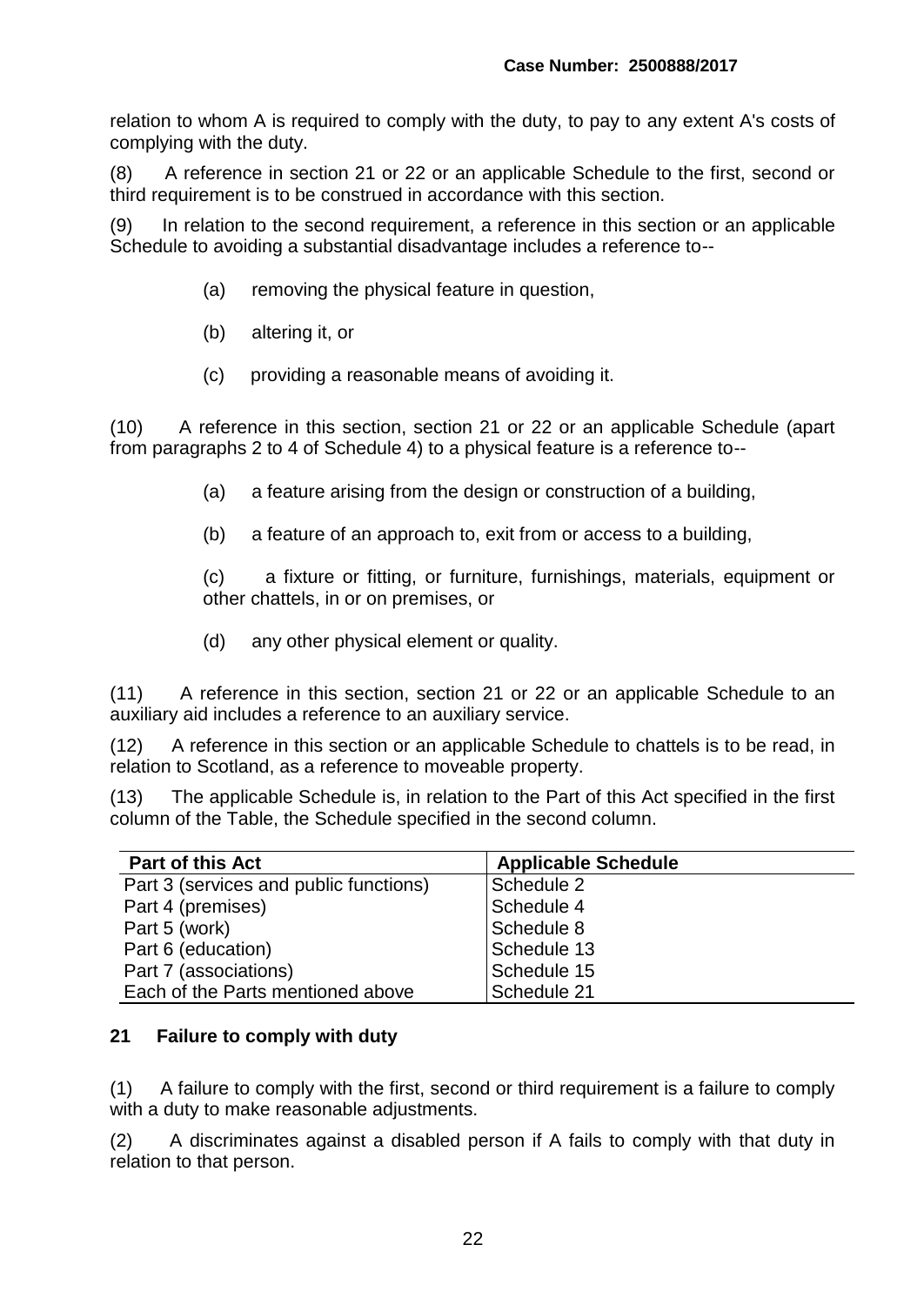(3) A provision of an applicable Schedule which imposes a duty to comply with the first, second or third requirement applies only for the purpose of establishing whether A has contravened this Act by virtue of subsection (2); a failure to comply is, accordingly, not actionable by virtue of another provision of this Act or otherwise.

#### **26 Harassment**

(1) A person (A) harasses another (B) if--

 (a) A engages in unwanted conduct related to a relevant protected characteristic, and

- (b) the conduct has the purpose or effect of--
	- (i) violating B's dignity, or

 (ii) creating an intimidating, hostile, degrading, humiliating or offensive environment for B.

- (2) A also harasses B if--
	- (a) A engages in unwanted conduct of a sexual nature, and
	- (b) the conduct has the purpose or effect referred to in subsection  $(1)(b)$ .
- (3) A also harasses B if--

 (a) A or another person engages in unwanted conduct of a sexual nature or that is related to gender reassignment or sex,

(b) the conduct has the purpose or effect referred to in subsection  $(1)(b)$ , and

 (c) because of B's rejection of or submission to the conduct, A treats B less favourably than A would treat B if B had not rejected or submitted to the conduct.

(4) In deciding whether conduct has the effect referred to in subsection (1)(b), each of the following must be taken into account--

- (a) the perception of B;
- (b) the other circumstances of the case;
- (c) whether it is reasonable for the conduct to have that effect.

(5) The relevant protected characteristics are--

age;

disability;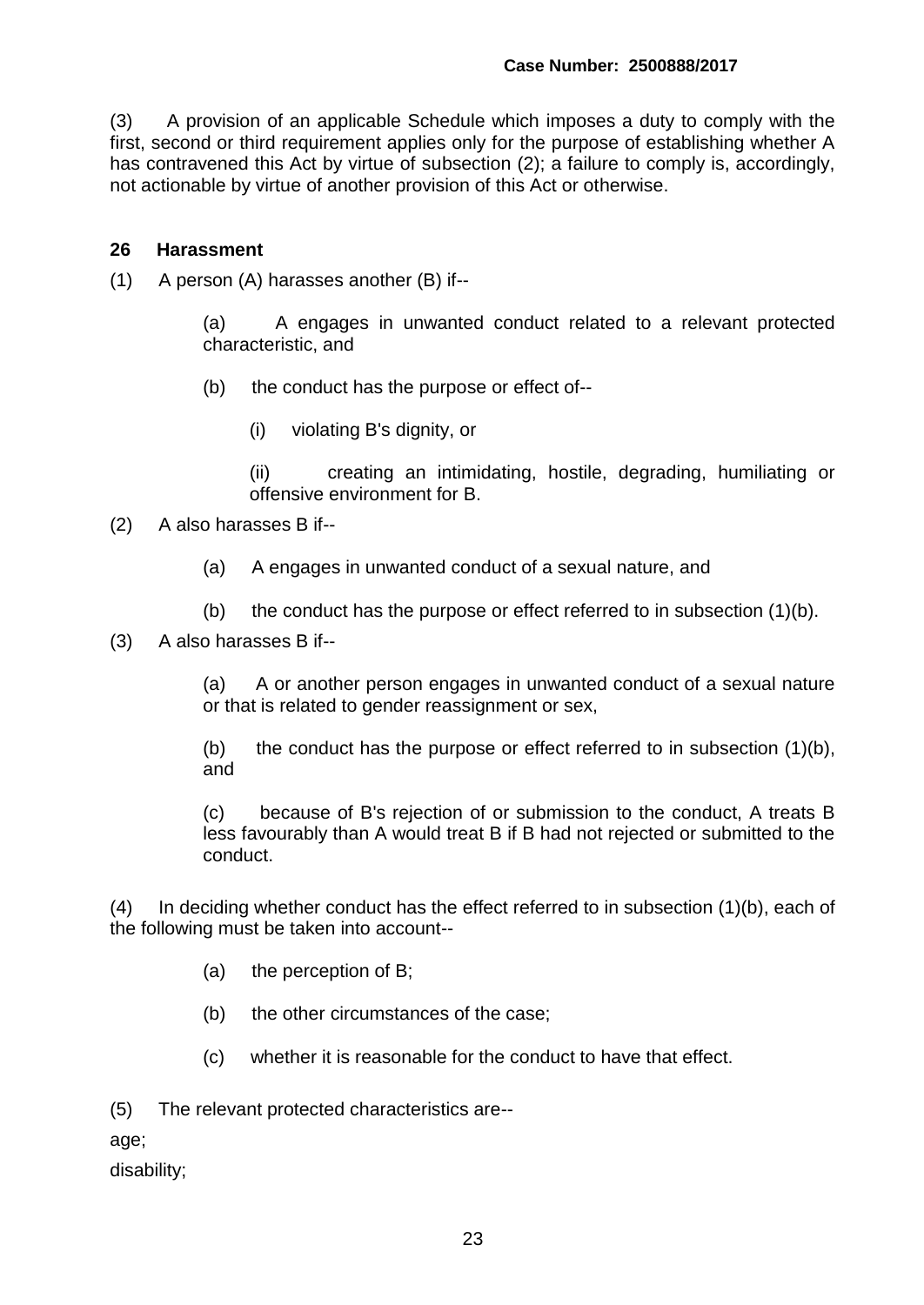gender reassignment; race; religion or belief; sex;

sexual orientation.

### **27 Victimisation**

(1) A person (A) victimises another person (B) if A subjects B to a detriment because- -

- (a) B does a protected act, or
- (b) A believes that B has done, or may do, a protected act.

(2) Each of the following is a protected act--

(a) bringing proceedings under this Act;

 (b) giving evidence or information in connection with proceedings under this Act;

(c) doing any other thing for the purposes of or in connection with this Act;

 (d) making an allegation (whether or not express) that A or another person has contravened this Act.

(3) Giving false evidence or information, or making a false allegation, is not a protected act if the evidence or information is given, or the allegation is made, in bad faith.

(4) This section applies only where the person subjected to a detriment is an individual.

(5) The reference to contravening this Act includes a reference to committing a breach of an equality clause or rule.

#### **39 Employees and applicants**

(1) An employer (A) must not discriminate against a person (B)--

 (a) in the arrangements A makes for deciding to whom to offer employment;

(b) as to the terms on which A offers B employment;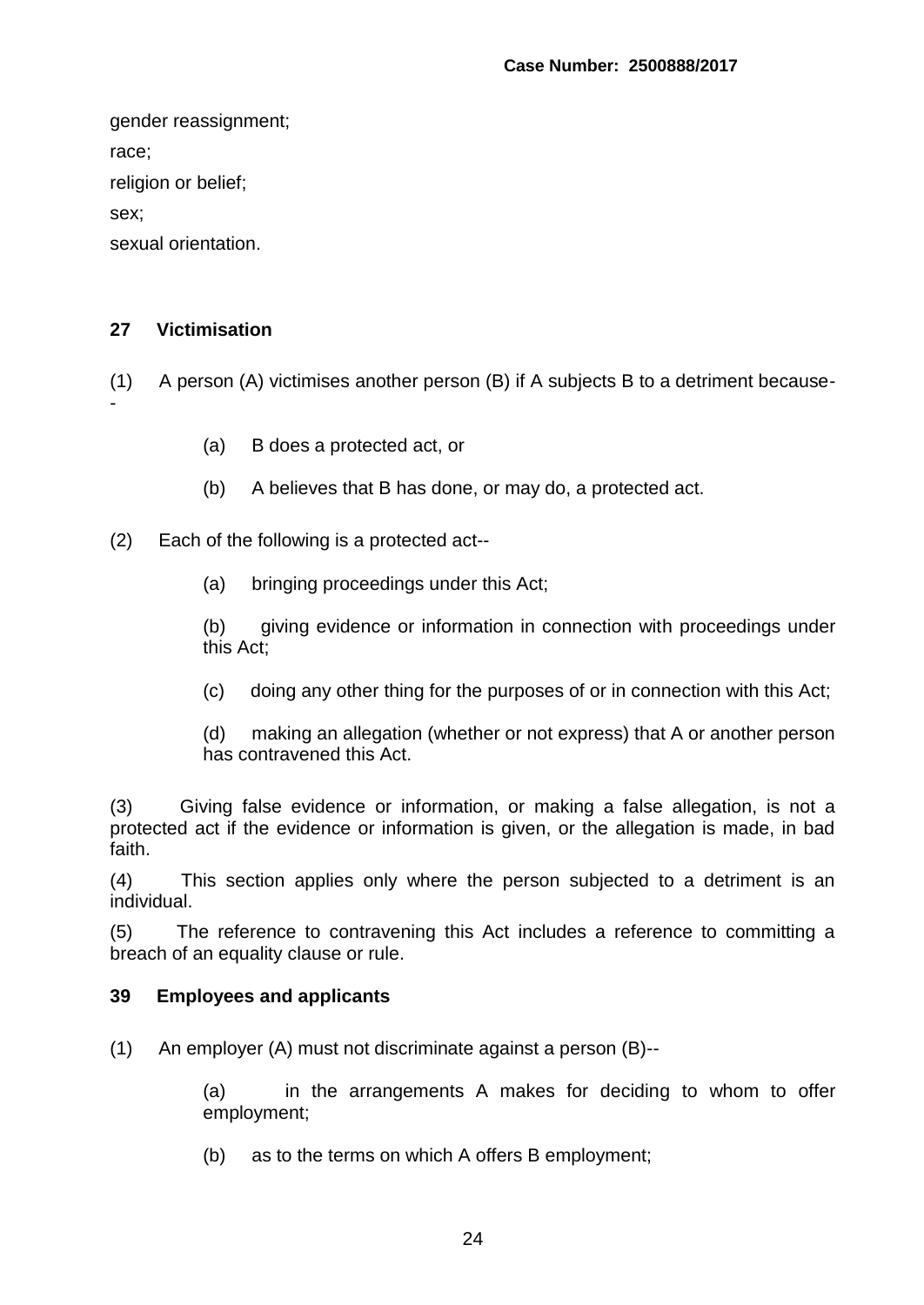- (c) by not offering B employment.
- (2) An employer (A) must not discriminate against an employee of A's (B)--
	- (a) as to B's terms of employment;

 (b) in the way A affords B access, or by not affording B access, to opportunities for promotion, transfer or training or for receiving any other benefit, facility or service;

- (c) by dismissing B;
- (d) by subjecting B to any other detriment.
- (3) An employer (A) must not victimise a person (B)--

 (a) in the arrangements A makes for deciding to whom to offer employment;

- (b) as to the terms on which A offers B employment;
- (c) by not offering B employment.
- (4) An employer (A) must not victimise an employee of A's (B)--
	- (a) as to B's terms of employment;

 (b) in the way A affords B access, or by not affording B access, to opportunities for promotion, transfer or training or for any other benefit, facility or service;

- (c) by dismissing B;
- (d) by subjecting B to any other detriment.
- (5) A duty to make reasonable adjustments applies to an employer.

#### **109 Liability of employers and principals**

(1) Anything done by a person (A) in the course of A's employment must be treated as also done by the employer.

(2) Anything done by an agent for a principal, with the authority of the principal, must be treated as also done by the principal.

(3) It does not matter whether that thing is done with the employer's or principal's knowledge or approval.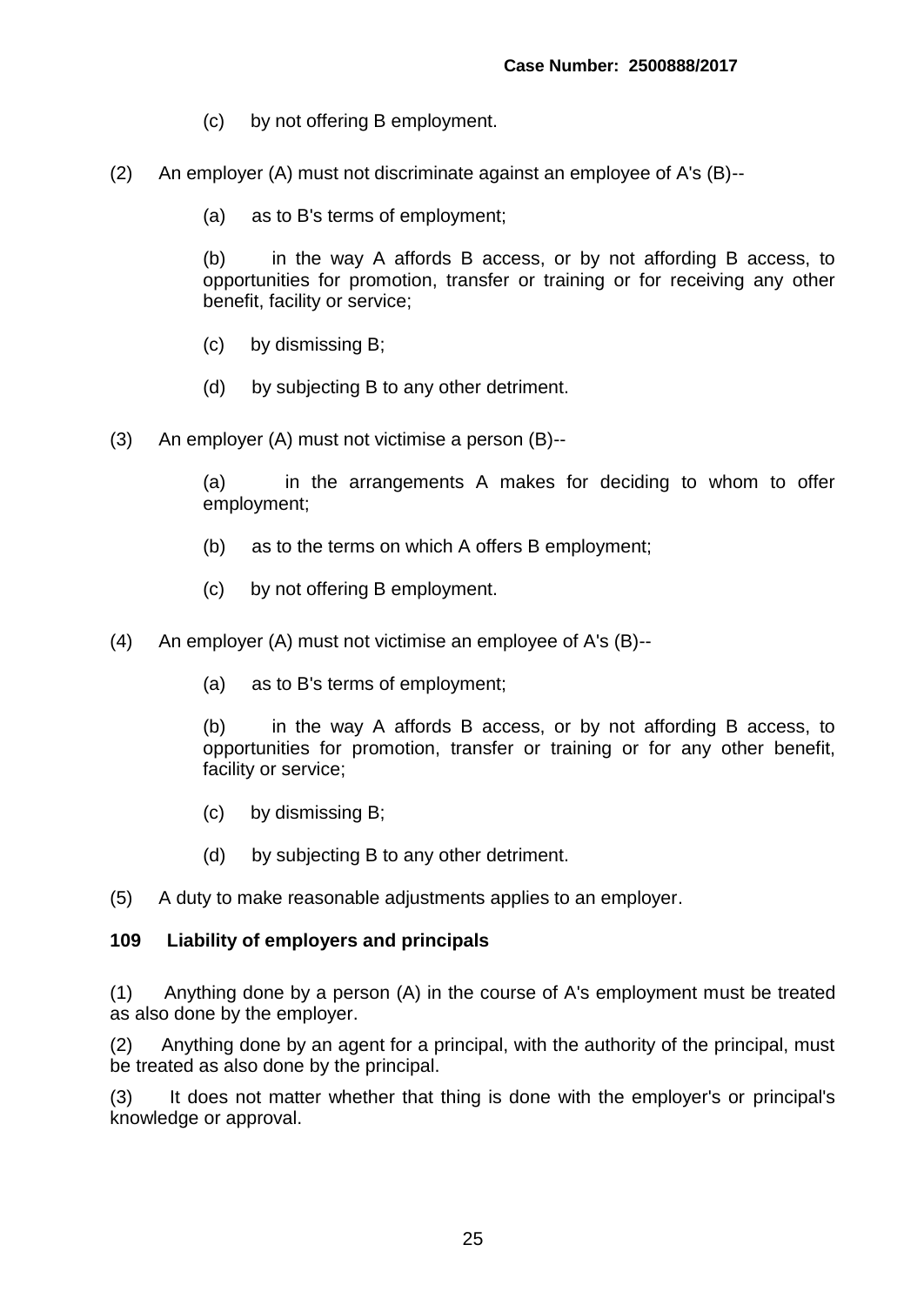(4) In proceedings against A's employer (B) in respect of anything alleged to have been done by A in the course of A's employment it is a defence for B to show that B took all reasonable steps to prevent A--

- (a) from doing that thing, or
- (b) from doing anything of that description.

(5) This section does not apply to offences under this Act (other than offences under Part 12 (disabled persons: transport)).

#### **123 Time limits**

(1) [Subject to section 140A] Proceedings on a complaint within section 120 may not be brought after the end of--

> (a) the period of 3 months starting with the date of the act to which the complaint relates, or

- (b) such other period as the employment tribunal thinks just and equitable.
- (2) Proceedings may not be brought in reliance on section 121(1) after the end of--

 (a) the period of 6 months starting with the date of the act to which the proceedings relate, or

- (b) such other period as the employment tribunal thinks just and equitable.
- (3) For the purposes of this section--

 (a) conduct extending over a period is to be treated as done at the end of the period;

 (b) failure to do something is to be treated as occurring when the person in question decided on it.

(4) In the absence of evidence to the contrary, a person (P) is to be taken to decide on failure to do something--

(a) when P does an act inconsistent with doing it, or

 (b) if P does no inconsistent act, on the expiry of the period in which P might reasonably have been expected to do it.

#### **136 Burden of proof**

(1) This section applies to any proceedings relating to a contravention of this Act.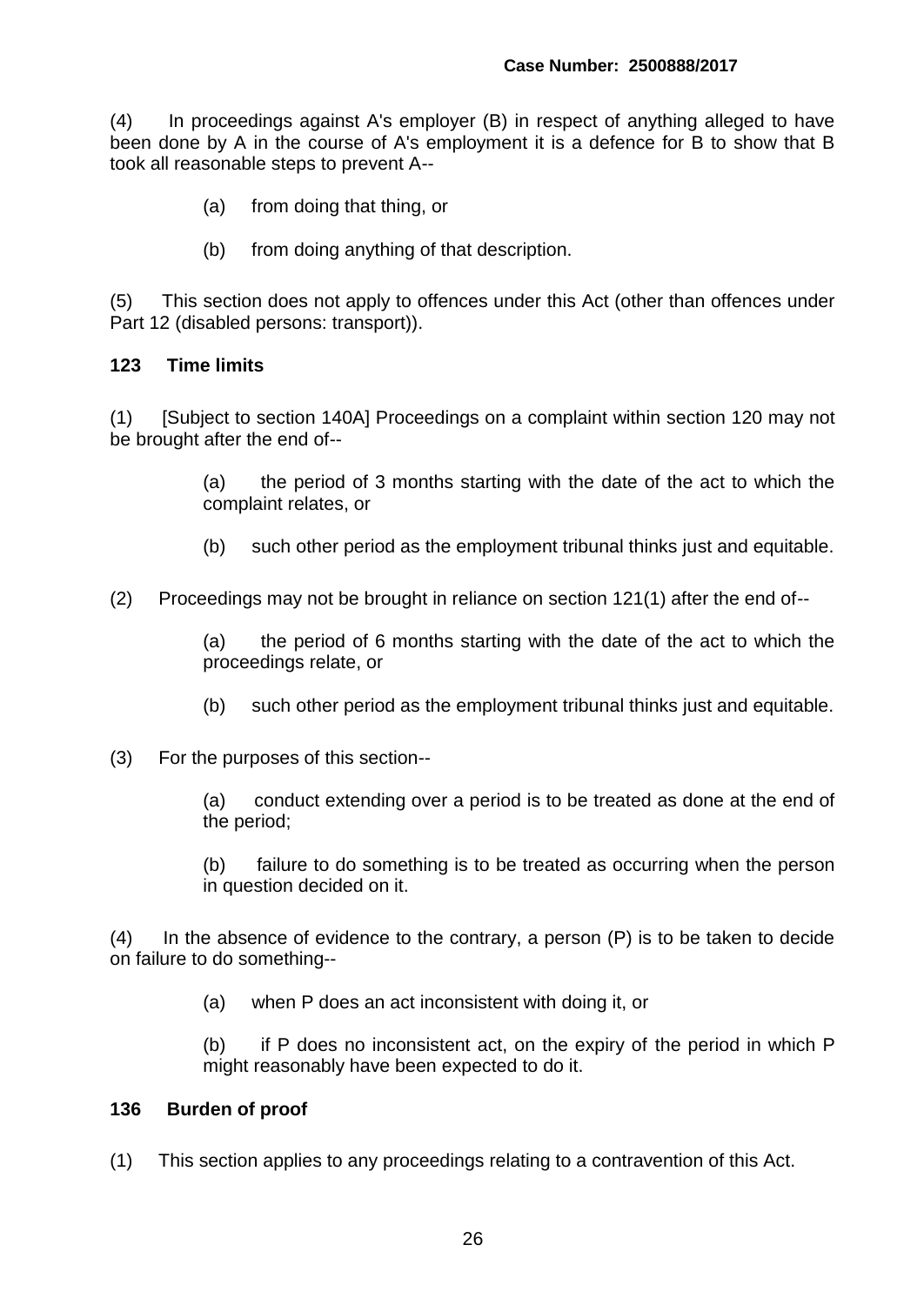(2) If there are facts from which the court could decide, in the absence of any other explanation, that a person (A) contravened the provision concerned, the court must hold that the contravention occurred.

53) a) Mr Crammond had prepared a document headed "list of issues", which he invited the Tribunal to utilise in considering his closing submissions. Mr Crammond submitted that all 15 factual allegations set out in paragraph 4 above, amounted both to acts of unfavourable treatment because of something arising in consequence of disability and harassment.

b) Mr Crammond submitted that allegations  $2 - 14$  inclusive were acts of victimisation, the claimant having made six separate "protected acts", namely;

i) Complaining about being bullied in October 2015

ii) Requesting a step-stool in July 2016

 iii) Complaining about the removal of the reasonable adjustment during her phased return to work

 iv) Asking to be taken out of Reception class and to be given dedicated marking and preparation time in January 2017.

 v) Complaining about failure to make reasonable adjustments relating to interventions on 6<sup>th</sup> March 2017.

vi) Submitting a grievance on 24<sup>th</sup> March 2017.

 c) Mr Crammond alleges that there were five separate incidents where the respondent had failed to make reasonable adjustments, namely;

 i) Requiring the claimant to work in Reception class during her phased return to work in December 2016

 ii) Requiring her to undertake display work without a step-stool and/or refusing to provide one from July 2016-October 2016

 iii) Requiring her to work in afternoons undertaking group interventions and/or not placing her in a class setting where it was easier for her to move, not be pushed over; and or not giving her the opportunity to stretch, from January 2017

 iv) Requiring her to attend/undertake intervention classes without taking a break and/or refusing the opportunity to walk around between interventions from approx. January 2017

 v) Requiring her to undertake planning/marking in her own time and/or failing to provide appropriate time for planning and marking from approx. January 2017.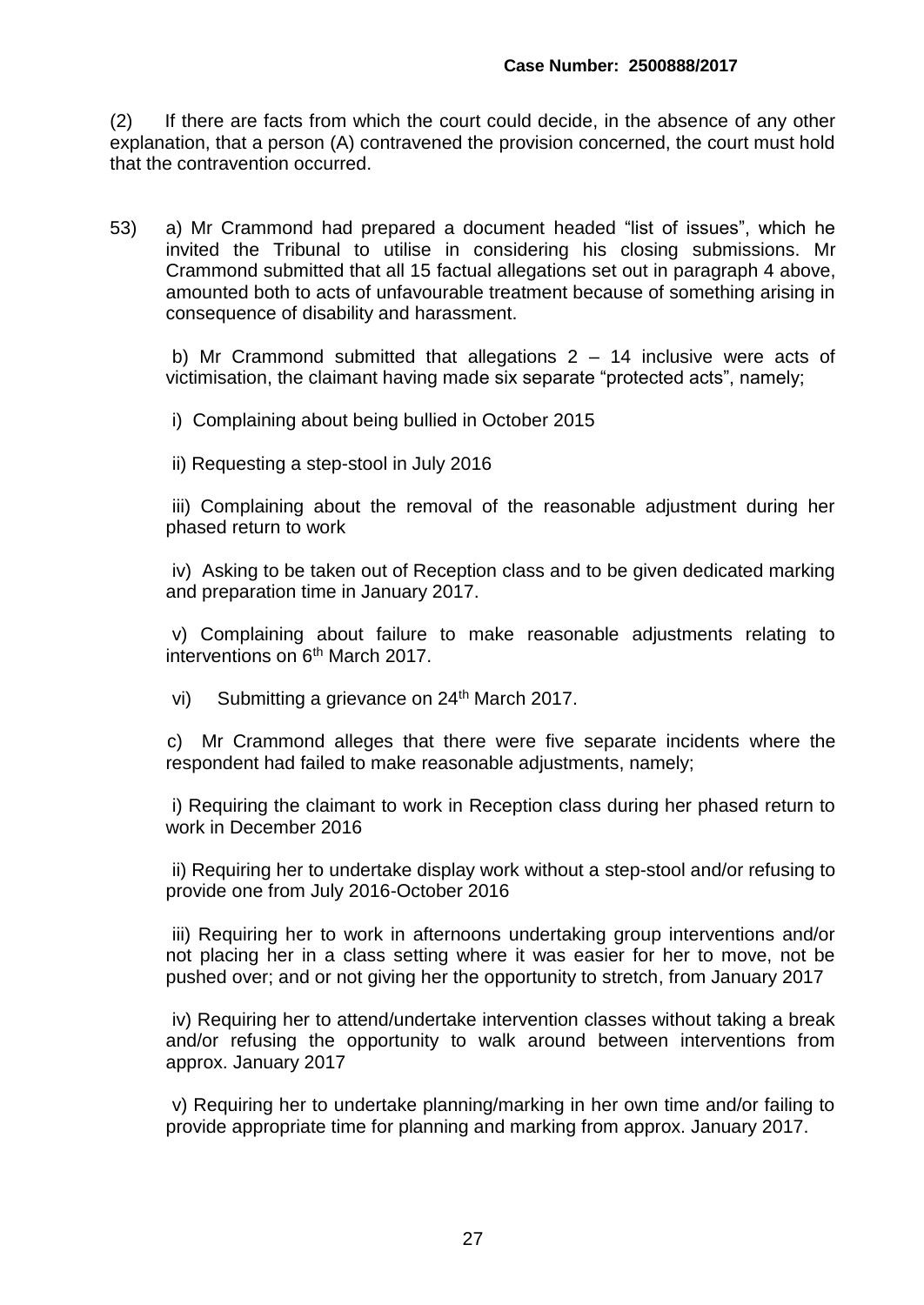### **Time Limits**

- 54) The effect of **S.123 (3) of the Equality Act 2010** is that, where there is alleged to be a continuing act of discrimination, the three-month time limit does not start to run until the discrimination ceases. The concept of "continuing acts" of discrimination has generated considerable case law in recent years. Continuing acts are distinguishable from one-off acts that have continuing consequences – time will run from the date of the one-off incident complained of. In **Hendrick –v-Commissioner of Police for the Metropolis (2003 IRLR 96**) the Court of Appeal held that the test is whether the employer is responsible for "an on-going situation or a continuing state of affairs" which should be contrasted with a "succession of unconnected or isolated specific acts". It will be a relevant, but not conclusive, factor whether the same or different individuals were involved in the alleged incidents of discrimination over the period. Where there is a break in contact of several months, the Tribunal may be entitled to conclude that continuity is not preserved. The Court of Appeal confirmed the Hendricks approach in **Lyfar –v- Brighton and Sussex University Hospitals Trust (2006 EWCA-CIV 1508),** emphasising the need to focus on the substance of the complaints when assessing whether they form a continuous act. In order to establish the existence of a policy or practice, the claimant must establish some degree of "co-ordination".
- 55) The Tribunal may consider a complaint which is out of time if, in all the circumstances of the case, it considers that it is just and equitable to do so. The correct approach is for the Tribunal to bear in mind that Employment Tribunal time limits are generally enforced strictly. The claimant must make out a sufficient case so that the Employment Tribunal may exercise is discretion in favour of extending time. It is not a question of extending time unless a good reason can be shown for not doing so. **(Robertson –v- Bexley Community Centre 2003 EWCA-CIV-576).** The discretion to extend time is not at large and the time limit will operate to exclude otherwise valid claims, unless the claimant can displace it. This does not however mean that the discretion has to be used sparingly. In deciding whether or not it is just and equitable to grant an extension of time, the Tribunal must take care first to consider the reasons why the claim was brought out of time and then the reasons why the claim was not presented sooner than it was. Failure to put forward a good reason for not having submitted the claim in time (or sooner) does not necessarily mean that time should not be extended – all of the relevant factors, including the balance of prejudice and the merits of the claim, must be considered**. (Rathakirshnan –v-Pizza Express Restaurants Limited (2016) IRLR 278).**

#### **The Section 15 Claims**

56) The Employment Appeal Tribunal gave guidance on the meaning of "unfavourable" in **Swansea University Pension Scheme Trustees –v- Williams (2015 IRLR 885)** and said that "unfavourable" should be measured against an objective sense of what is adverse, as compared with that which is beneficial. On appeal to the Court of Appeal, it was held that an employee was not unfavourably treated because of something arising in consequence of his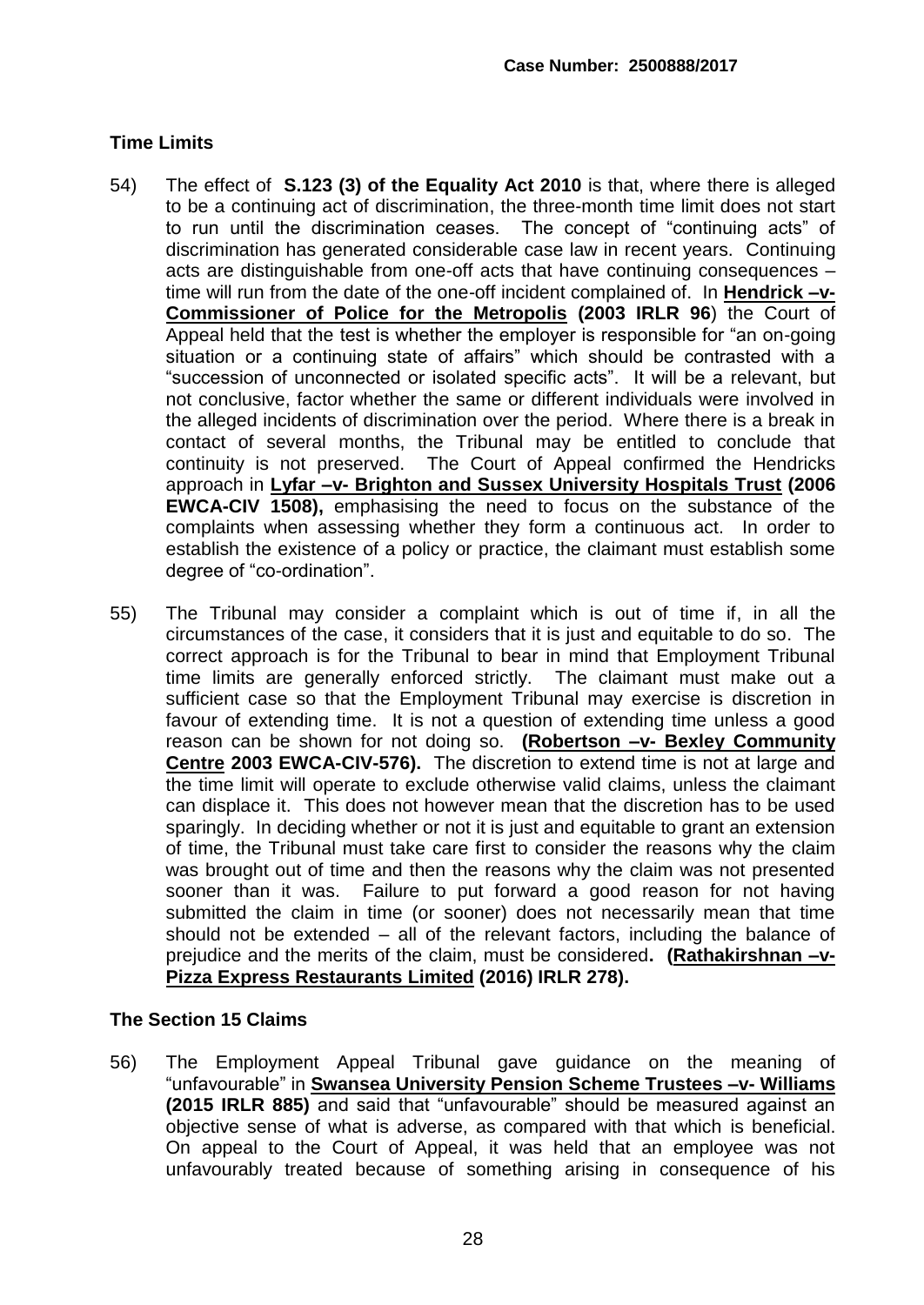disability, if he was not treated as advantageously as a person with a different disability or medical history would have been treated. The claimant thus cannot complain where they have been favourably treated but feel that they could have been treated more favourably still. However, no comparator is required, as would be the case with direct discrimination where the test is of "less favourable treatment".

- 57) **Section 15 (1) (a)** contains a double causation test. The unfavourable treatment must be "because of" the relevant "something" and that "something" must itself "arise in consequence" of the disability. It is not a question of whether the complainant was treated less favourably because of their disability. In respect of the first element of causation ("because" issue) the test is the same as that in respect of direct discrimination and focuses upon the alleged discriminator's reasons for action. The "something" must more than trivially influence the treatment, but it need not be the sole or principal cause. **(Hall –v- Chief Constable of West Yorkshire Police – UK EAT**/**0057/15).** In respect of the second element ("in consequence" issue) there is no need to look at what was in the mind of the alleged discriminator. **(Pnasier –v- NHS England UK EAT/0137/15).** In that case, the Employment Appeal Tribunal provided guidance on the correct approach to Section 15 cases as follows:-
	- (a) The Tribunal must first identity whether there was unfavourable treatment and by whom. In other words, it must ask whether A treated B unfavourably in the respects relied upon by B. No question of comparison arises.
	- (b) The Tribunal must determine what caused the impugned treatment, or what was the reason for it. The focus at this stage is on the reason in the mind of A. An examination of the conscious or unconscious thought processes of A is likely to be required, just as it is in a direct discrimination case. Again, just as there may be more than one reason or cause for impugned treatment in a direct discrimination context, so to there may be more than on reason in a Section 15 case. The "something" that causes the unfavourable treatment need not be the main or sole reason, but must have at least a significant (or more than trivial) influence on the unfavourable treatment, and so amount to an effective reason for or cause of it.
	- (c) Motives are irrelevant. The focus of this part of the enquiry is on the reason or cause of the impugned treatment and A's motive in acting as he or she did is simply irrelevant.
	- (d) The Tribunal must determine whether the reason/cause (or if more than one) reasons or causes, is "something arising in consequence of B's disability." That expression "arising in consequence of" could describe a range of causal links. Having regard to the legislative history of Section 15 of the Act, the statutory purpose which appears from the wording of Section 15, namely to provide protection in case where the consequence or effects of a disability lead to unfavourable treatment, and the availability of a justification defence, the causal link between the something that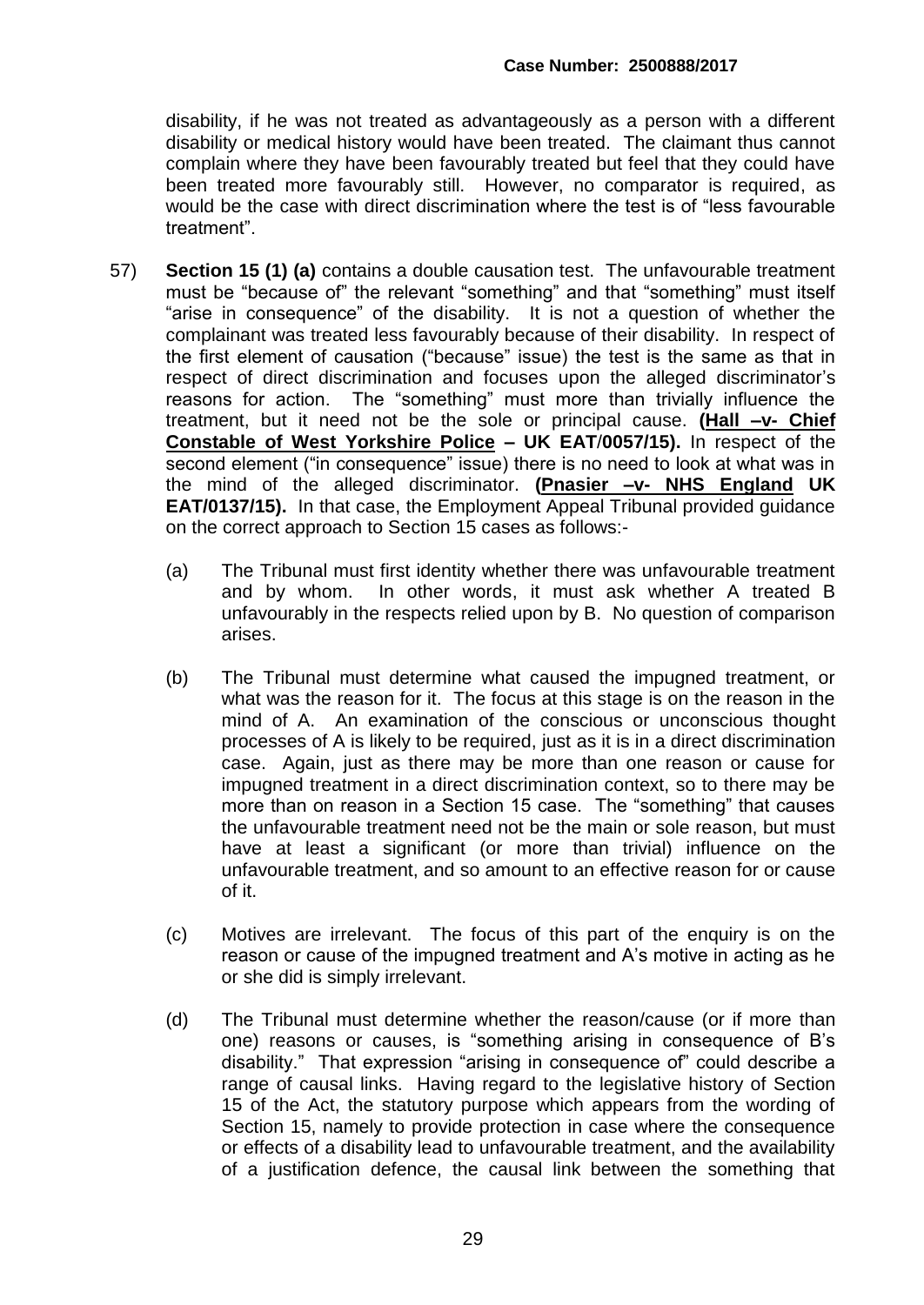causes unfavourable treatment and the disability may include more than one link. In other words, more than one relevant consequence of the disability may require consideration, and it will be a question of fact assessed robustly in each case that the "something" can properly be said to have arisen in consequence of disability.

- (e) However, the more links in the chain there are between the disability and the reason for the impugned treatment, the harder it is likely to be to establish the requisite connection as a matter of fact.
- (f) This stage of the causation test involves an objective question and does not depend on the thought processes of the alleged discriminator.
- (g) It does not matter precisely in which order these questions are addressed. Depending on the facts, a Tribunal may ask why A treated the claimant in the unfavourable way alleged, in order to answer the question whether it was because of "something arising in consequence of the claimants disability". Alternatively, it might ask whether the disability has a particular consequence for a claimant that leads to "something" that caused the unfavourable treatment.
- 58) **Section 15 (1) (b) of the Equality Act 2010** permits a respondent to show that its treatment of the claimant was a proportionate means of achieving a legitimate aim and thus not an act of discrimination. "A proportionate means of achieveing a legitimate aim" use to be called "justification" In **Hampton –v- Department of Education and Science (1989 ICLR 179)** it was held that "justifiable" requires an objective balance between the discriminatory effect of the condition and the reasonable needs of the party who applies the condition. The Tribunal must seek to weigh the justification against its discriminatory effect. Once a finding of the condition having a disparate and adverse impact in an employee has been made, what is required as a minimum, is a critical evaluation of whether the respondent's reasons demonstrate a real need to apply the condition. If there is such a need, consideration of the seriousness of the disparate impact must be undertaken together with an evaluation of whether the real need is sufficient to outweigh the disparate impact. The principal of proportionality requires the Tribunal to take into account the reasonable needs of the business. But the Tribunal must make its own judgment, upon a fair and detailed analysis of the working practices and business considerations involved, as to whether the condition or proposal is really been necessary. Justification is about striking a balance. It is not enough for the respondent to merely justify the PCP or practice itself. Showing that the practice was a proportionate means of achieving a legitimate aim in general is not quite the same as justifying whether the application of the practice in the particular circumstances of the claimant`s case was justified. The questions to be asked by the Employment Tribunal are:
	- (i) Whether the measure in question has a legitimate aim, unrelated to any discrimination based on any previous ground;
	- (ii) Whether the measure is capable of achieving that aim;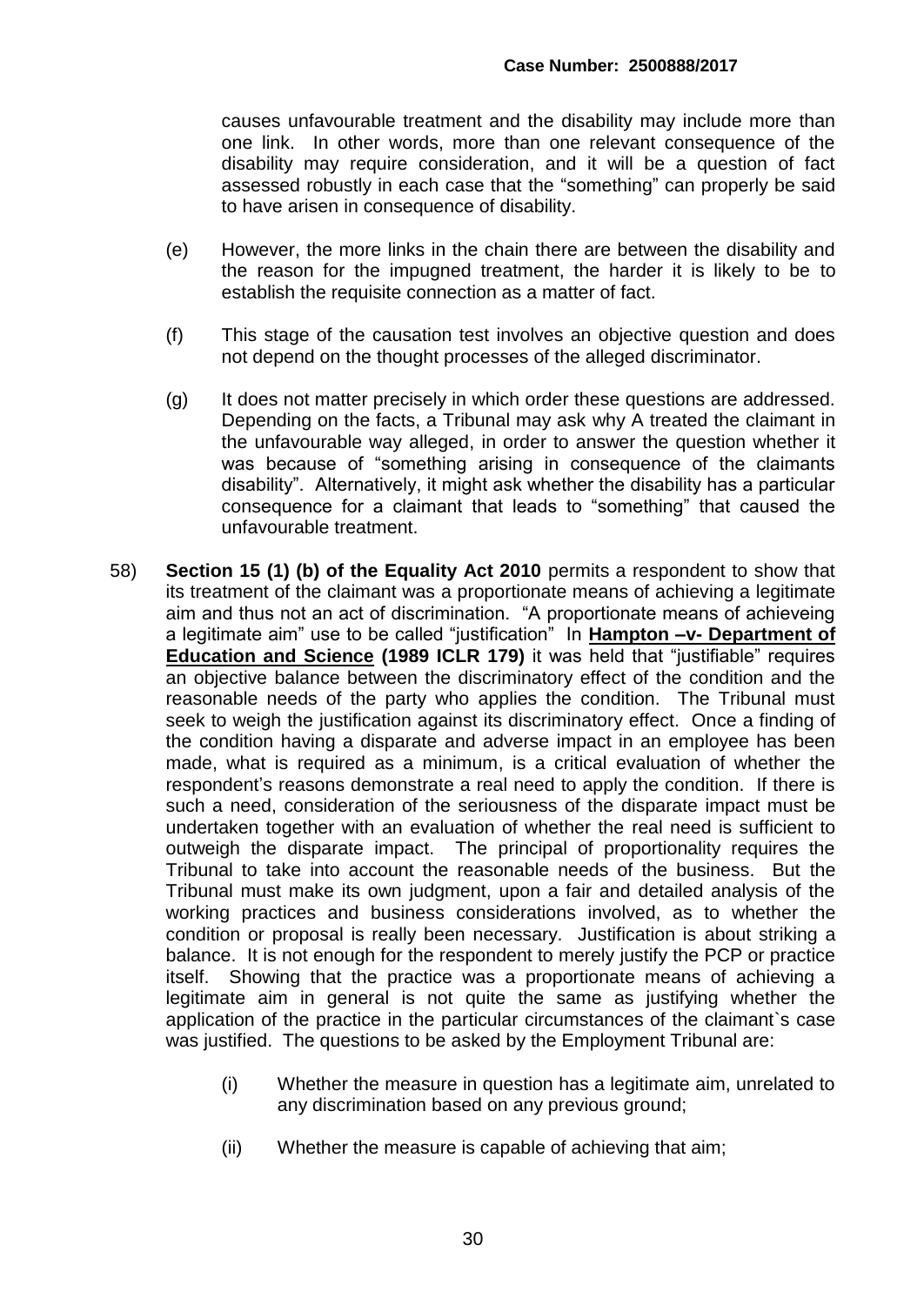(iii) Whether in the light of all the relevant factors and taking into account the possibility of achieving by other means the aims pursued by the provisions in question, the measure is proportionate. A measure has to be both an appropriate means of achieveing the legitimate aim and a reasonably necessary means of doing so **(Homer –v- Chief Constable of West Yorkshire (2012 UK SC15).**

59) The test to be applied by the Tribunal is an objective one. The Tribunal should take into account the reasonable needs of the respondent`s business, but must make its own judgment as to whether the provision criterion or practice applied by the respondent is reasonably necessary. There is no scope for a "margin of discretion" or "a range of reasonable responses" approach, when considering whether the practice is justified**. (Hardys and Hanson Plc –v- Lax 2005 EWCA-CIV-846).** The Tribunal must demonstrate that is has critically evalued any defence of justification.

#### **Reasonable Adjustments**

- 60) In **Environment Agency –v- Rowan (UK EAT/0060/07**) it was held that the Employment Tribunal **must** identify:-
	- (a) The provision criterion or practice applied or the physical feature or the auxiliary aid not supplied;
	- (b) The identity of non-disabled comparators (where appropriate);
	- (c) The nature and extent of the substantial disadvantage suffered by the claimant;

#### That approach was endorsed by the Court of Appeal in **Newham Sixth Form College – v- Sanders (2014 EWCA-CIV-734).**

- 61) The phrase "provision criterion or practice" should be construed widely and include formal and informal policies, rules, one-off decisions and actions. The duty to make reasonable adjustments will apply, for example, to selection an interview procedures as well as to job offers, contractual arrangements and working conditions. The Tribunal must not adopt "an overly technical approach" to the identification of the PCP. The is adequate guidance in the EHRC Code of Practice, which makes it clear that a PCP should be construed broadly. "Adopting a real world approach, whist "requirement" might be taken to imply some element of compulsion, an expectation or assumption placed upon an employee might well suffice." **(Carreras –v- United First Partners Research – UK EAT/0266/15).**
- 62) In **Archibold –v- Fife Council (2004 IRLR 651)** the House of Lords as it then was, identified how the non-disabled comparator should be identified. In that case, the employee had minor surgery which gave rise to complications, leaving her virtually unable to walk and therefore unable to do her job. The House of Lords identified the correct comparator as those employees who were not disabled, could carry out the functions of their job and were therefore not at risk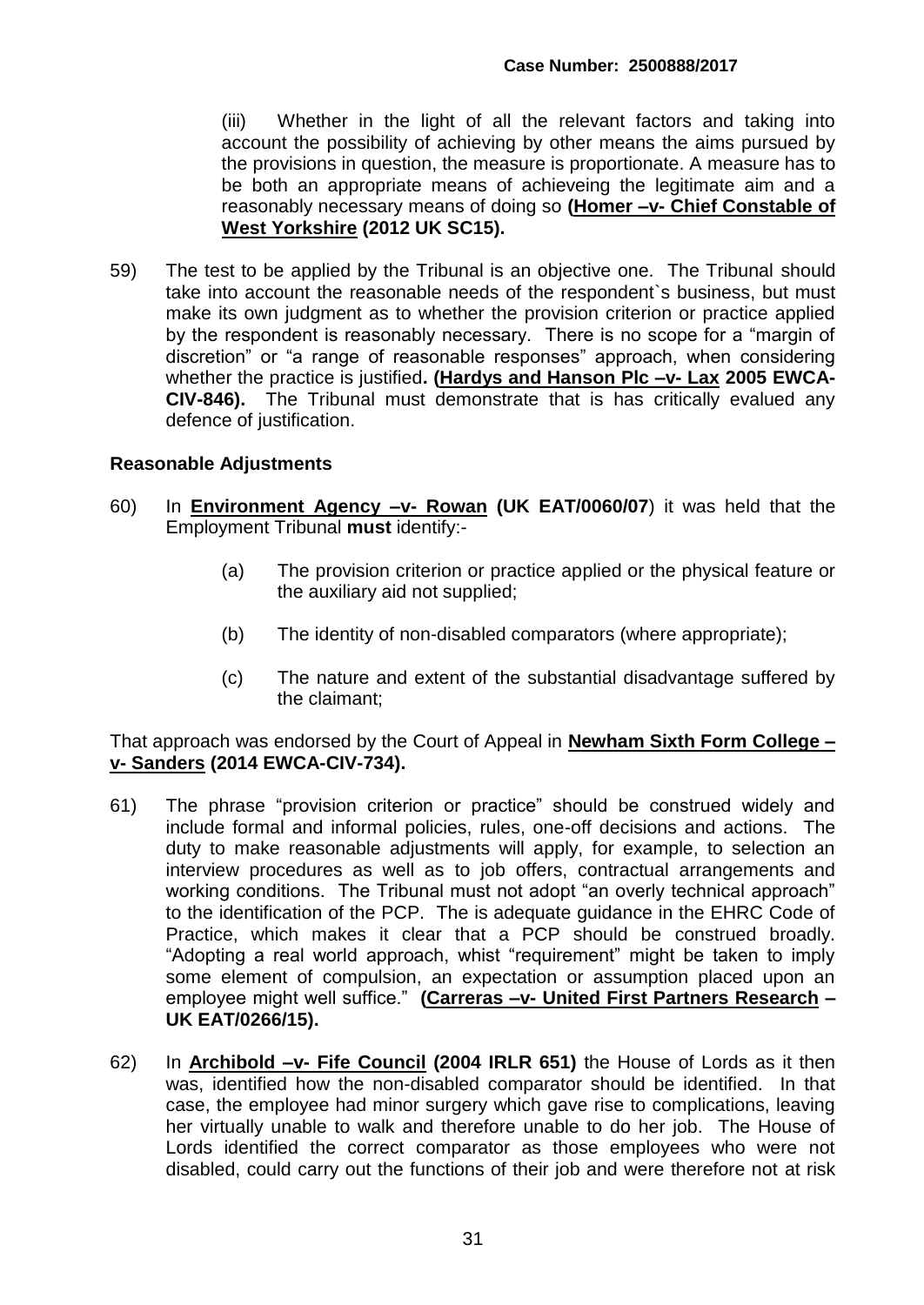of dismissal. In **Smith v Churchills Stairlifts Limited (2006 IRLR 41)** the Court of Appeal considered the judgment in **Archibold** and concluded that "the comparator is readily identified by the disadvantage caused by the relevant arrangements." The Employment Appeal Tribunal made it clear in **Fareham College –v-Walters (UK EAT/039/08)** that in many cases the facts will speak for themselves and the identity of the non-disabled comparator will be clear from the PCP found to be in place.

63) Once a comparison has identified a substantial disadvantage, the question will be whether the employer has made reasonable adjustments – the onus is on the employer to show this. This will depend on the circumstances of each case. In the case of **Smith –v- Chuchills Stairlifts** the position was summarised as follows:-

> "There is no doubt that the test required by Section 20 is an objective test. The employer must take such steps as it is reasonable in all the circumstances of the case to take. The objective nature of the test is further illuminated by the draft Code. Thus in determining whether it is reasonable for an employer to have to take a particular step, regard is to be had amongst other things to the financial and other costs which would be incurred by the employer in taking the steps and the extent to which taking it would impact upon any of its activities. It is significant that this concerns the extent to which the steps would disrupt any of his activities, not the extent to which the employer reasonably believes that such disruption would occur. The test of reasonableness under Section 20 must be objective. Section 21 speaks of "such steps as it is reasonable for him to have to take." The Code provides that, in determining whether it is reasonable for an employer to have taken a particular step in order to comply with the duty, the following factors might be taken into account:-

- (a) Whether taking any particular steps would be effective in preventing a substantial disadvantage;
- (b) The practicability of this step;
- (c) The financial and other costs of making the adjustment and the extent of any disruption caused;
- (d) The extent of the employer's financial or other resources;
- (e) The availability to the employer of financial or other assistance to make an adjustment (such as advice through Access to Work);
- (f) The type and size of the employer.

#### **Harassment**

64) The definition of harassment has a relatively wide scope, in that it covers harassment which "relates" to the relevant protect ground and not merely harassment which is "because of" the characteristic. In **GMB –v- Henderson**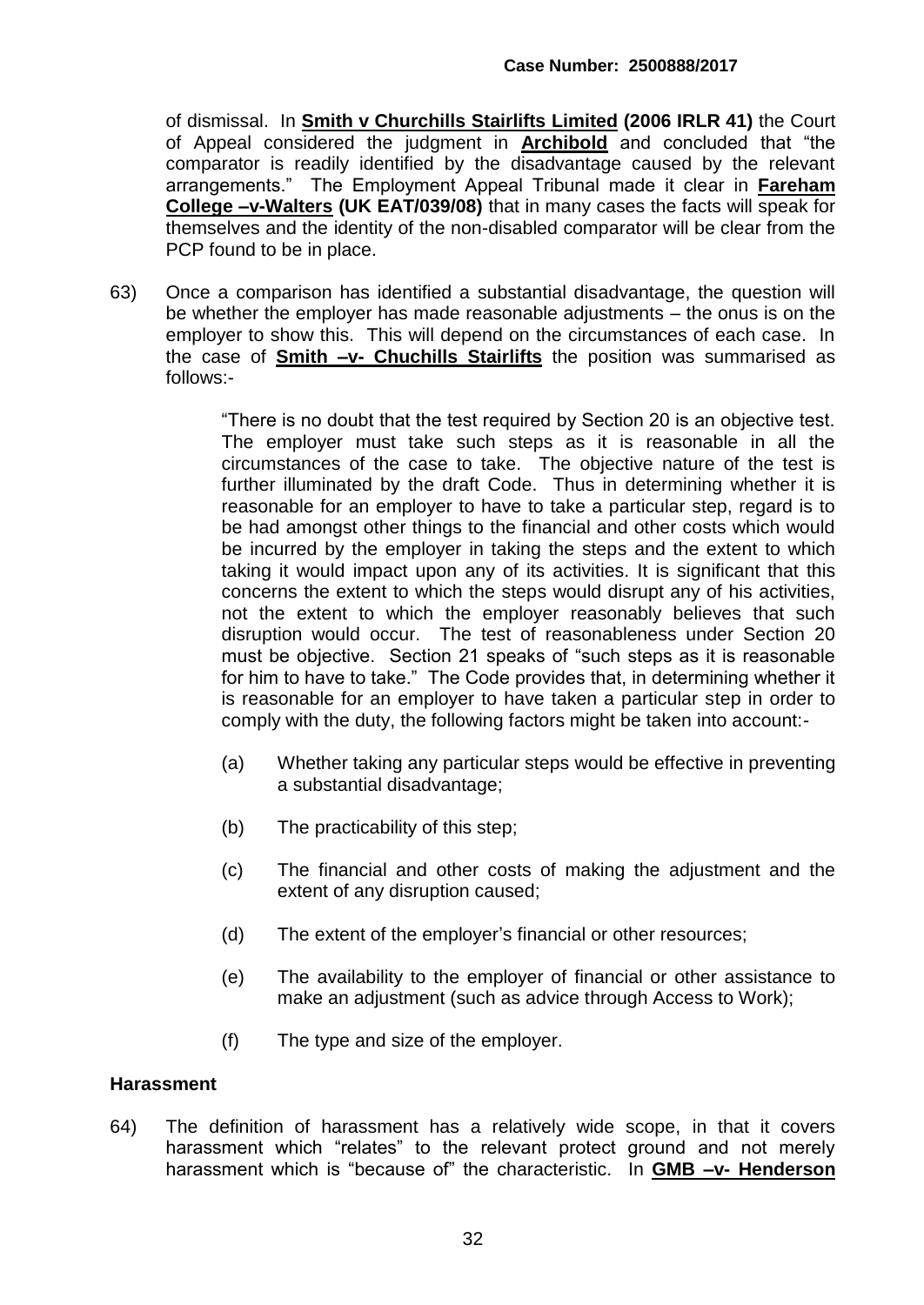**(2016 EWCA-CIV-1049)** the Court of Appeal suggested that deciding whether the unwanted conduct "relates to " the protected characteristic, will require a "consideration of the mental processes of the putative harasser". In determining whether the conduct has the effect of violating the employee's dignity or creating the relevant environment for the purposes of **Section 26 (1) (b),** the Tribunal must take into account the perception of the employee, the other circumstances of the case and whether it is reasonable for the conducts to have that effect. In **Land Registry –v- Grant (2011 ICR 1390)** Elias LJ focused on the words "intimidating, hostile, degrading, humiliating or offensive" and observed that:-

"Tribunals must not cheapen the significance of these words. They are an important control to prevent trivial acts causing minor upsets, being caught by the concept of harassment."

65) The test as to whether conduct has the relevant effect is not subjective. Conduct is not to be treated, for instance, as violating a complainant's dignity merely because the complainant thinks it does. It must be conduct which could reasonably be considered as having that effect. However, the Tribunal is obliged to take the complainant's perception into account in making that assessment. The intention of the alleged harasser may be relevant in determining whether the conduct could reasonably be considered to violate a complainant's dignity. However, it is not necessary that the alleged harasser should have known that his behaviour would be unwanted. **(Reid and Bull Information's Systems Limited –v- Steadman [1999] IRLR299)**.

#### **Victimisation**

66) The provisions of **Section 27 of the Equality Act 2010** are designed to prevent employees who complain from being subjected to retaliatory action by their employer. The complainant only needs to show that she has been treated badly, not that others have been treated better than her. The employer must subject the employee to a detriment "because" the employee has performed a "protected act." The protected act has to be an effective and substantial cause of the employer's detrimental actions, but does not have to be the principal cause. **(Chief Constable of West Yorkshire Police –v- Khan 2001 IRLR 830).** However, there is no victimisation where the reason for the unfavourable treatment or detriment is the destructive manner in which complaints are made, rather than the contents of the complaints themselves **(Martin –v- Devonshire Solicitors – 2011- ICR 352).**

#### **Submissions**

67) Mr Crammond for the claimant submitted that **section 136 of the Equality Act 2010** should be interpreted in such a way that the Employment Tribunal is entitled to infer discrimination by the respondent from the fact of the headmaster's absence from these proceedings. Mr Crammond referred to that as being a "glaring absence" as all of the claimant's allegations were against him personally and there was no meaningful explanation from the respondent as to the headmaster's absence. Mr Crammond submitted that, in those circumstances, where there is any conflict between the evidence of the claimant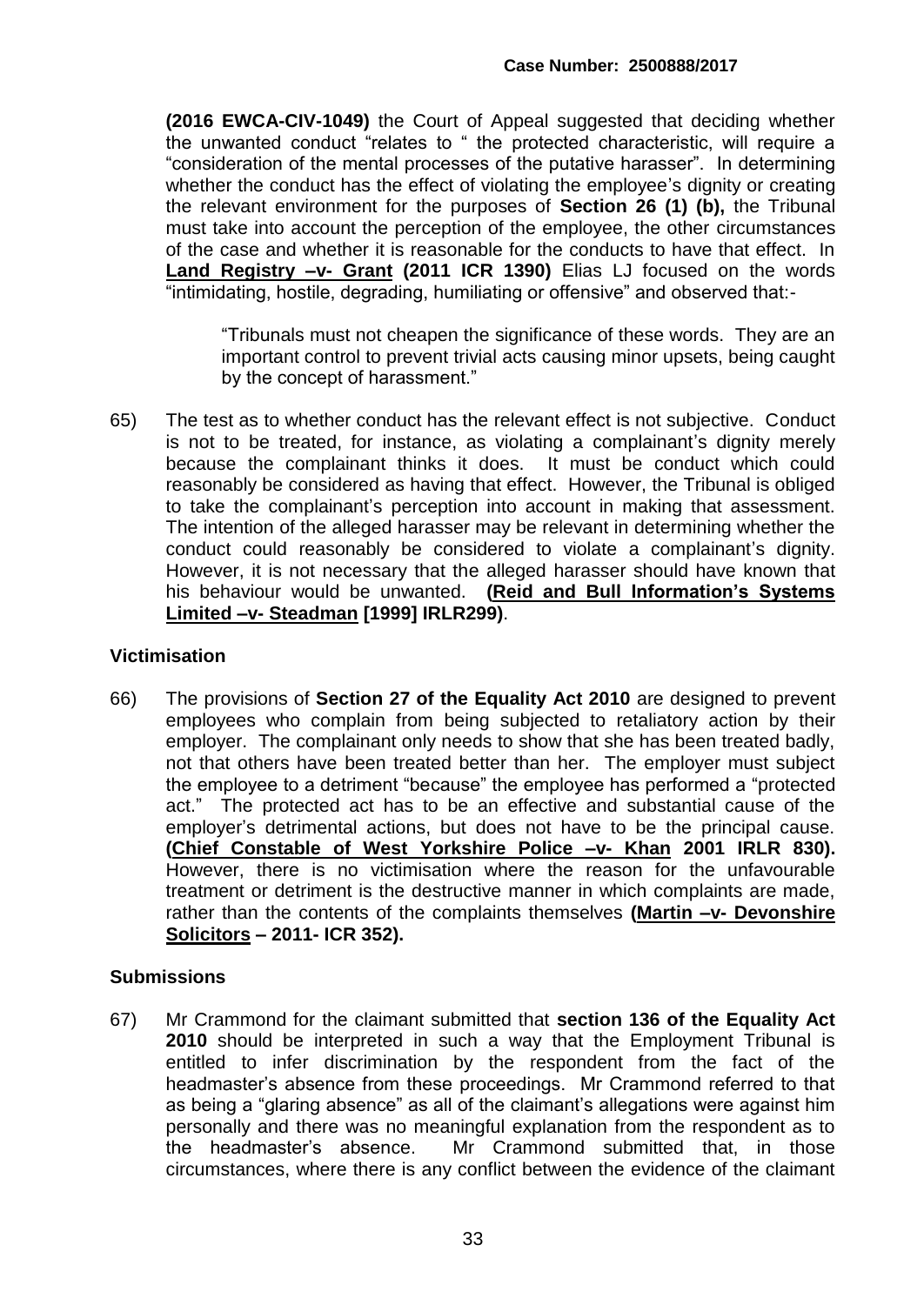and the respondent, then the claimant must be believed. Mr Crammond particularly referred to the Employment Tribunal's need to examine the mindset of the putative discriminator if it was to be invited by the respondent to find a non discriminatory reason for the headmaster's actions. Mr Crammond submitted that the headmaster's absence was itself a primary fact from which the Employment Tribunal could draw principles about his behaviour. Mr Crammond's secondary position was that the respondent could only be speculating on what the headmaster might have had in his mind and that without the headmaster's attendance, there was no evidence as to what was actually going on in his mind. Mr Crammond invited the Tribunal to accept the claimant's evidence about the 15 separate incidents, and to infer from the headmaster's absence that each amounted to an act of unlawful disability discrimination.

- 68) Mr Stubbs' submission on this point was that **section 136** still requires the claimant to prove facts from which the Tribunal could infer, in the absence of an explanation, that the respondent had contravened the relevant provisions. Mr Stubbs submitted that the absence of the headmaster was not itself a fact from which any inference could be drawn. The simple absence of the headmaster to rebut any allegation could not be treated by the Tribunal as evidence that a particular incident had in fact taken place. It remained for the Tribunal to assess the quality of all of the evidence and, if satisfied that incident had taken place, then to draw such inferences as were appropriate on the basis that there was no explanation from the respondent. The Tribunal acknowledged that, pursuant to **Madarassy v Nomura International Plc**, that the Tribunal is entitled to take into account evidence (albeit not explanations for allegedly discriminatory treatment) presented by the respondent at the first stage of the two-stage burden of proof test. It should be considered at the first stages all the evidence, from whatever source, and not only the evidence adduced by the claimant. The Tribunal notes the decisions of the Court of Appeal in **Igen v Wong, Hewage v Grampian Health Board** and more recently **Ayodele v Citylink Limited & Another** as Lord Hope said in the **Hewage** case, shifting the burden of proof rules in **section 136** have little relevance in a case where the Tribunal is in a position to make positive findings on the evidence one way or another as to whether the claimant was discriminated against.
- 69) The Tribunal found that the absence of the headmaster from the Tribunal was not itself a fact from which the Employment Tribunal could draw an inference that all of the allegations raised by the claimant must amount to acts of unlawful disability discrimination. It remains for the claimant to prove facts from which the Tribunal could draw that inference, in the absence of an explanation from the respondent.
- 70) Mr Stubbs submitted in his skeleton argument that "the behaviour of the former headmaster towards the claimant fell below that which should have been expected of him". Mr Stubbs submitted that this was due to "a very unfortunate personality clash and deterioration in relations from approximately the first time that the headmaster had to address the claimant following a complaint from the contractor in October 2015". Mr Stubbs put forward a formal apology from the respondent to the claimant for this conduct but continued that many of the allegations raised by the claimant were "speculative" and arose not from a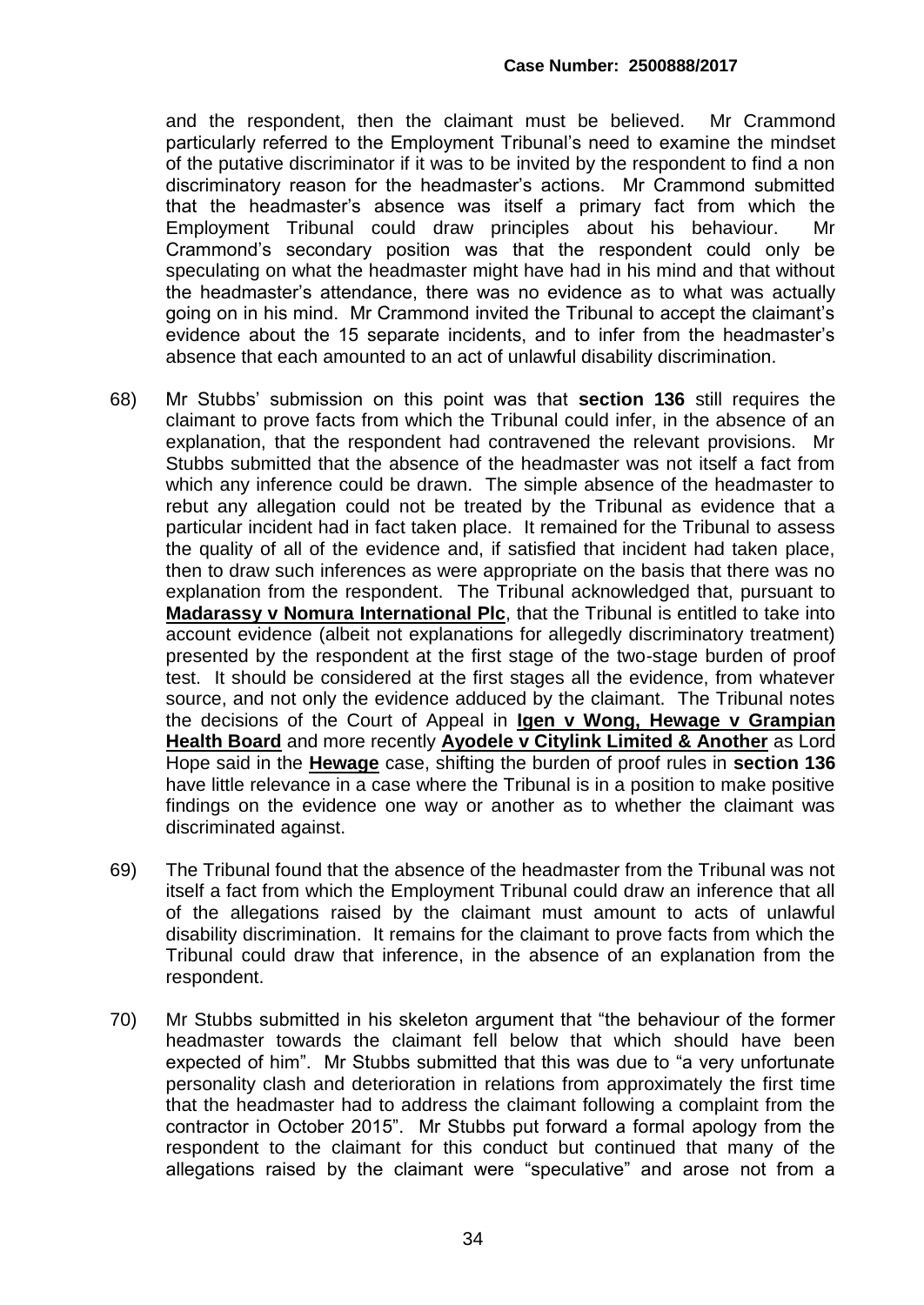discriminatory motive by the headmaster, but through an understandable sense of frustration on both sides caused by a number of non discriminatory factors.

#### **Reasonable adjustments**

- 71) Mr Crammond submitted that there was an expectation, amounting to a provision, criterion or practice, for the claimant to work in Reception during her phased return to work in December 2016. Whilst the headmaster did mention to the claimant that she may be required to work in Reception during that period, she was not in fact required to do so. The Tribunal found that the respondent did not apply that provision, criterion or practice to the claimant. Accordingly there was no obligation on the respondent to make any reasonable adjustment to prevent any potential disadvantage caused by the implementation of that provision, criterion or practice.
- 72) Mr Stubbs submitted that the respondent applied a requirement for the claimant to undertake display work without a step stool which had a handle. The Tribunal found that no such requirement was imposed upon the claimant. Furthermore, there was no "expectation" that the claimant should undertake display work at any time. She was free to do so if she so wished, but at no stage was she required to undertake it. Furthermore, the Tribunal found that a step stool with a handle was ordered within a reasonable period of time after the claimant's request was made. Insofar as that amounted to a reasonable adjustment, the Tribunal found that it was made and would therefore have removed any disadvantage caused to the claimant.
- 73) Mr Stubbs submitted that the claimant was required to work in the afternoons undertaking group interventions and that this put her at a disadvantage because she was removed from a classroom setting where it was easier for her to move, not to be pushed over and have the opportunity to stretch from time to time. Mr Stubbs' submission was that the respondent had implemented a reasonable adjustment by giving the claimant intervention classes to deal with as an alternative to being in a noisy, busy classroom where she was liable to be bumped or knocked over. The Tribunal found from the evidence that in the intervention area there was plenty of room for the claimant to move, plenty of room her to stretch and that it was not necessary for her to squeeze behind any pupils to undertake her work. The claimant was no more likely to be knocked or pushed over in the intervention area than she was in the classroom area. The claimant had made it clear that she did not wish to work in Reception and would have preferred to work solely with the SEN child. That was impossible due to the demands of the child's parents about the child not working with one teacher all of the time. The Tribunal found that there was no substantial disadvantage caused to the claimant by her working in the afternoons undertaking group intervention.
- 74) Mr Crammond submitted that the respondent implemented a requirement for the claimant to attend and undertake intervention classes without being able to take a two minute stretch break and without having the opportunity to walk around between interventions, from approximately January 2017. The Tribunal found that the respondent did not implement this PCP. The Tribunal found that there was ample room in the intervention area for the claimant to walk around and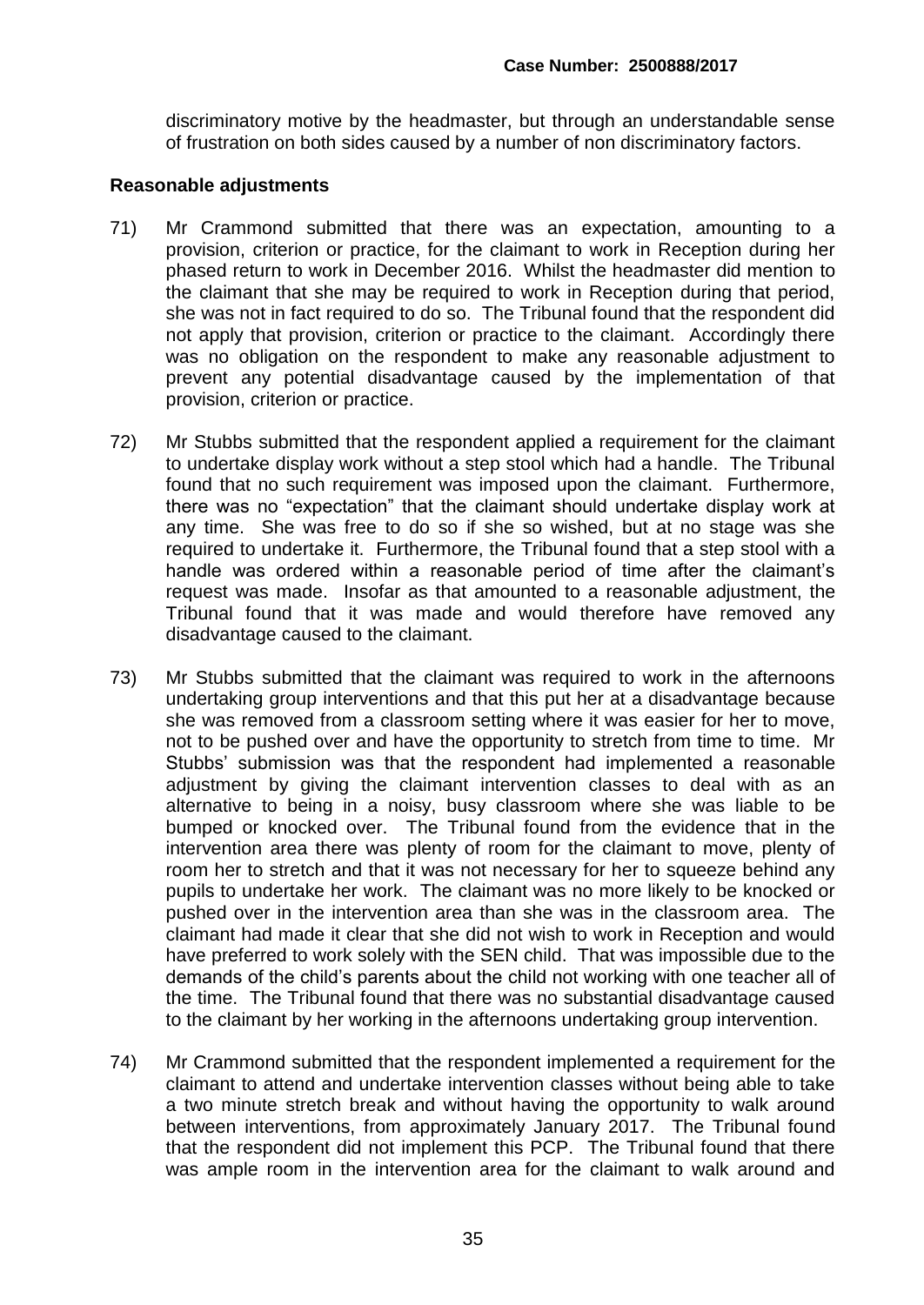stretch at any time. The Tribunal found that there would have been adequate time between each intervention class for the claimant to walk around and stretch. Accordingly, the provision, criterion or practice alleged by the claimant was not applied by the respondent.

- 75) Finally, Mr Crammond submitted that the claimant was required to undertake planning for intervention classes and marking work arising from those classes, in her own time and that the respondent failed to provide appropriate time for both planning and marking from approximately January 2017. The Tribunal accepted Mrs Brown's evidence that there was no such requirement for the claimant to prepare for intervention classes, nor was there any expectation that she should do so. Preparation was the responsibility of the class teacher. The Tribunal accepted Mrs Brown's evidence again to the effect that any marking of work carried out in intervention classes was to be done during the classes themselves and there was no need for the claimant to do any such marking in her own time. The Tribunal found that the respondent did not apply any provision, criterion or practice in this regard thus that the claimant was not placed at any substantial disadvantage as a result.
- 76) The Tribunal acknowledged the guidance given in **Environment Agency v Rowan**, **Newham Sixth Form College v Sanders** and **Carreras v United First Partners Research.** In the absence of any provision, criterion or practice which placed the claimant at a substantial disadvantage, then the obligation to make the reasonable adjustment proposed by the claimant would not and did not arise. All of the claimant's complaints of failure to make reasonable adjustments are therefore dismissed.

#### **Unfavourable treatment because of something arising in consequence of disability**

- 77) Mr Crammond submitted that each of the 15 incidents set out in paragraph 4 above amounted to an act of unfavourable treatment because of something arising in consequence of the claimant's disability. Mr Stubbs urged the Tribunal to exercise caution when assessing whether any of these incidents amounted to "unfavourable treatment" and whether each could properly be described as because of something arising in consequence of the claimant's disability.
- 78) With regards to the allegations of failing to permit the claimant to undertake ladder training, paediatric first aid training and fire safety training, the Tribunal found that none of these could fairly or reasonably be described as "unfavourable treatment". The Tribunal accepted that the claimant must have wanted to undergo the training, otherwise she would have not requested to do so. However, the Tribunal was not satisfied that the respondent's refusal caused any sense of loss, detriment or disadvantage to the claimant whatsoever. The refusal for her to undertake ladder training was in no sense whatsoever influenced by her disability. In simple terms, none of the staff members were required or permitted to undertake ladder training as that was limited to the caretaker. Furthermore, taking into account the claimant's deteriorating physical health the Tribunal found that the respondent was entirely justified in allocating training for paediatric first aid and fire safety to those members of staff who were physically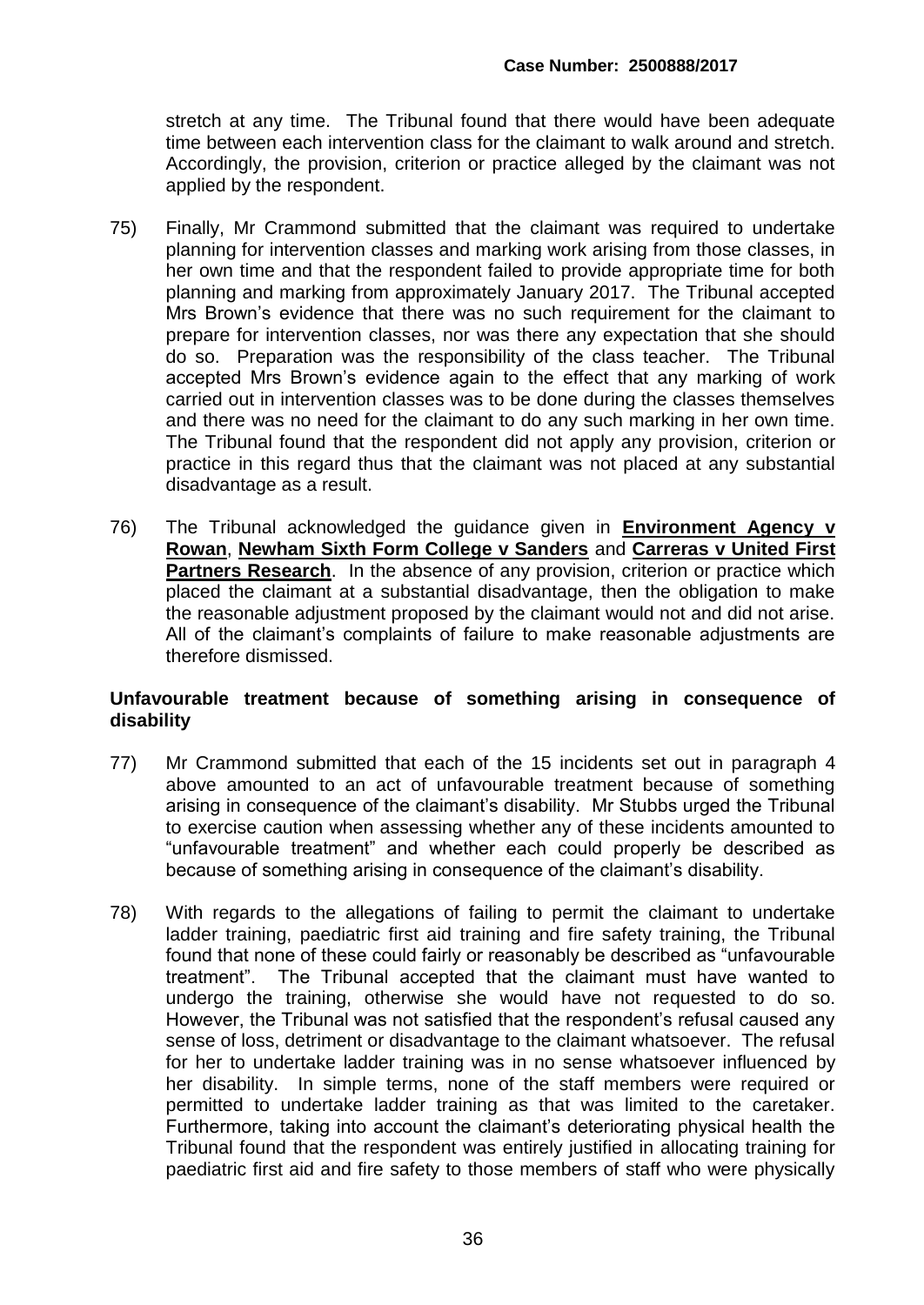capable of undertaking those roles. The respondent had a legitimate aim in providing paediatric first aid care to the children and fire safety for everyone within the school. Limiting training to those persons physically capable of undertaking those roles was entirely proportionate in all the circumstances of this case. Accordingly the respondent's refusal to permit the claimant to undertake this training could not and did not amount to unfavourable treatment because of something arising in consequence of the claimant's disability, it was not a proportionate means of achieving a legitimate aim. Furthermore, it could not and did not amount to harassment as the refusals could not properly be described as conduct which violated the claimant's dignity or which created an intimidating, hostile, degrading, humiliating or offensive environment for her.

- 79) The Tribunal found that the headmaster chastising the claimant for the way she spoke to pupils in the class in approximately October 2015 had nothing whatsoever to do with her disability. Whilst the claimant may well have preferred not to have been spoken to in that manner, and thus viewed it as unfavourable treatment, it had no connection whatsoever with her disability. The headmaster's reprimand was entirely due to the manner in which the claimant spoke to the children. The claimant has never suggested that disability impacted in anyway whatsoever upon the way she spoke to the children.
- 80) Immediately following this incident, the claimant alleges that she was told by the headmaster in a meeting where no one else was present, "Yes you are right, I have been watching you and waiting for you to slip up. I have been bullying you and I have been waiting to get something on you." The Tribunal found it highly unlikely that any headmaster would speak to a member of staff in that manner. The Tribunal accepted Mrs Brown's evidence in this regard. There was no evidence from the claimant about anything which had happened prior to this incident which could possibly lead the headmaster to wait for her to "slip up" or "waiting to get something on you". The Tribunal found the claimant's evidence in this regard to be totally implausible.
- 81) The claimant alleges that the respondent failed to inform those teachers with whom the claimant worked that occupational health had recommended certain reasonable adjustments to be implemented in or about July 2016. The Tribunal found that it was more likely than not that those teachers had been informed about the proposed reasonable adjustments for the claimant. The Tribunal accepted the evidence of Mrs Brown and the claimant's witness Ms Johnson, in this regard. Accordingly, there was simply no "unfavourable treatment" relating to this incident.
- 82) In July 2016 the claimant requested a step stool with a handle to enable her to continue to undertake display work in the classroom. It is accepted that the step stool was acquired by October. The Tribunal has already found that there is no failure to make reasonable adjustments with regard to this step stool. It is accepted that there is a considerable overlap between failing to make reasonable adjustments and treating an employee unfavourably because of something arising in consequence of their disability. In most cases, a breach of the duty to make reasonable adjustments will inevitably amount to unfavourable treatment because of something arising in consequence of disability, and vice versa.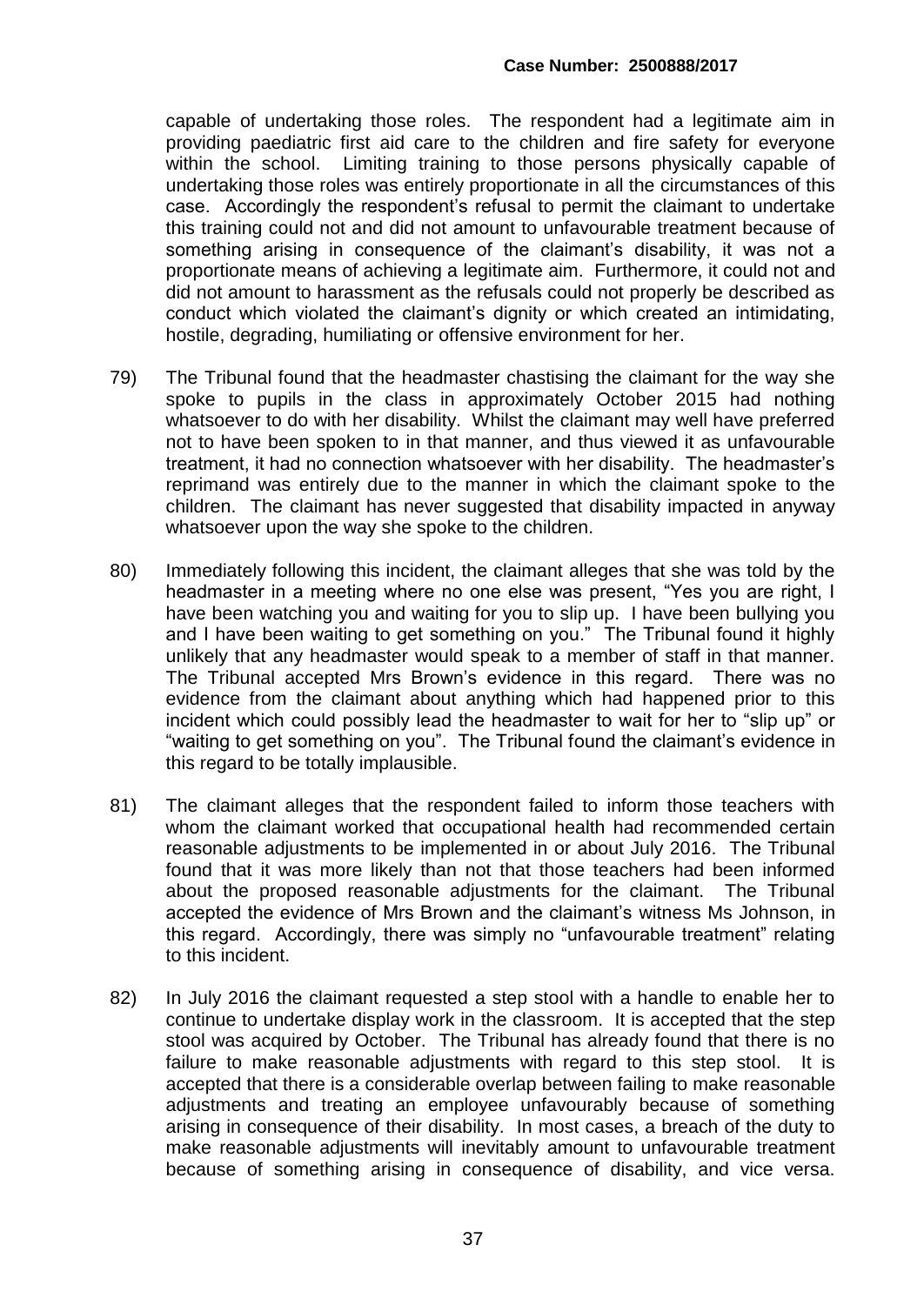However, the statutory provisions are not \_\_\_\_\_\_\_ inclusive. It is not impossible for the claimant to succeed in a complaint pursuant to **section 15**, but not succeed on a complaint pursuant to **sections 20 and 21**. In the present case however, the Tribunal found that there was no "unfavourable treatment" of this claimant. She asked for a stool and was given a stool. The Tribunal found that the stool was acquired within a reasonable period of time. In any event there was no requirement or expectation upon the claimant to undertake the kind of display work which required utilisation of such a stool and certainly not before the stool was obtained. The Tribunal accepted the claimant's evidence to the effect that the headmaster only relented when asked to provide the step stool, when the claimant indicated that she would be willing to pay for it herself. The Tribunal found that this initial reluctance by the headmaster \_\_\_\_\_\_\_\_\_ amount to "unfavourable treatment". Furthermore, the Tribunal found that the headmaster's reason was more likely to be due to the financial constraints imposed upon the school at that time, the fact that the school had already acquired one step stool and that it was reasonable for the headmaster to conclude that there was no requirement or expectation for the claimant to undertake the kind of work that would require the step stool.

- 83) In December 2016, whilst the claimant was undertaking a phased return to work and working in intervention classes, the headmaster indicated that he would require the claimant to return to the Reception class and when challenged by the claimant, he replied to her "I can do whatever I like". The Tribunal accepted the claimant's evidence that the headmaster did speak to her in this fashion. Whilst the reasonable adjustment was never in fact removed and the claimant was not required to return to work in Reception class, the Tribunal accepted the claimant's evidence that she was genuinely upset both by the way the headmaster had spoken to her and at the prospect of having to return to work in Reception class. The Tribunal found that this did amount to "unfavourable treatment" of the claimant by the headmaster. The "something" was the implementation of the reasonable adjustment to permit the claimant not to have to work in Reception class, which itself arose in consequence of her disability. This therefore did amount to a breach of the provisions of section 15. The Tribunal also found that it amounted to unwanted conduct which had the effect of violating the claimant's dignity and creating an intimidating, hostile, degrading, humiliating or offensive environment for her. It therefore amounted to harassment.
- 84) In February 2017 the claimant asked the headmaster for permission to walk around and stretch during and between intervention classes. The Tribunal accepted the claimant's evidence that the headmaster's reply to this request was, "We are all under pressure and working hard". Mr Stubbs submitted that the headmaster's comments were likely to be caused by stress, exhaustion and frustration due to various issues at the school, together with the claimant failing to apply commonsense to her own situation. Mr Stubbs submitted that the claimant's failure to apply commonsense could not be and was not linked to anything arising from her disability. The Tribunal found that this comment amounted to both unfavourable treatment because of something arising in consequence of the claimant's disability and harassment. The Tribunal has found that the claimant was not in fact prevented from walking around and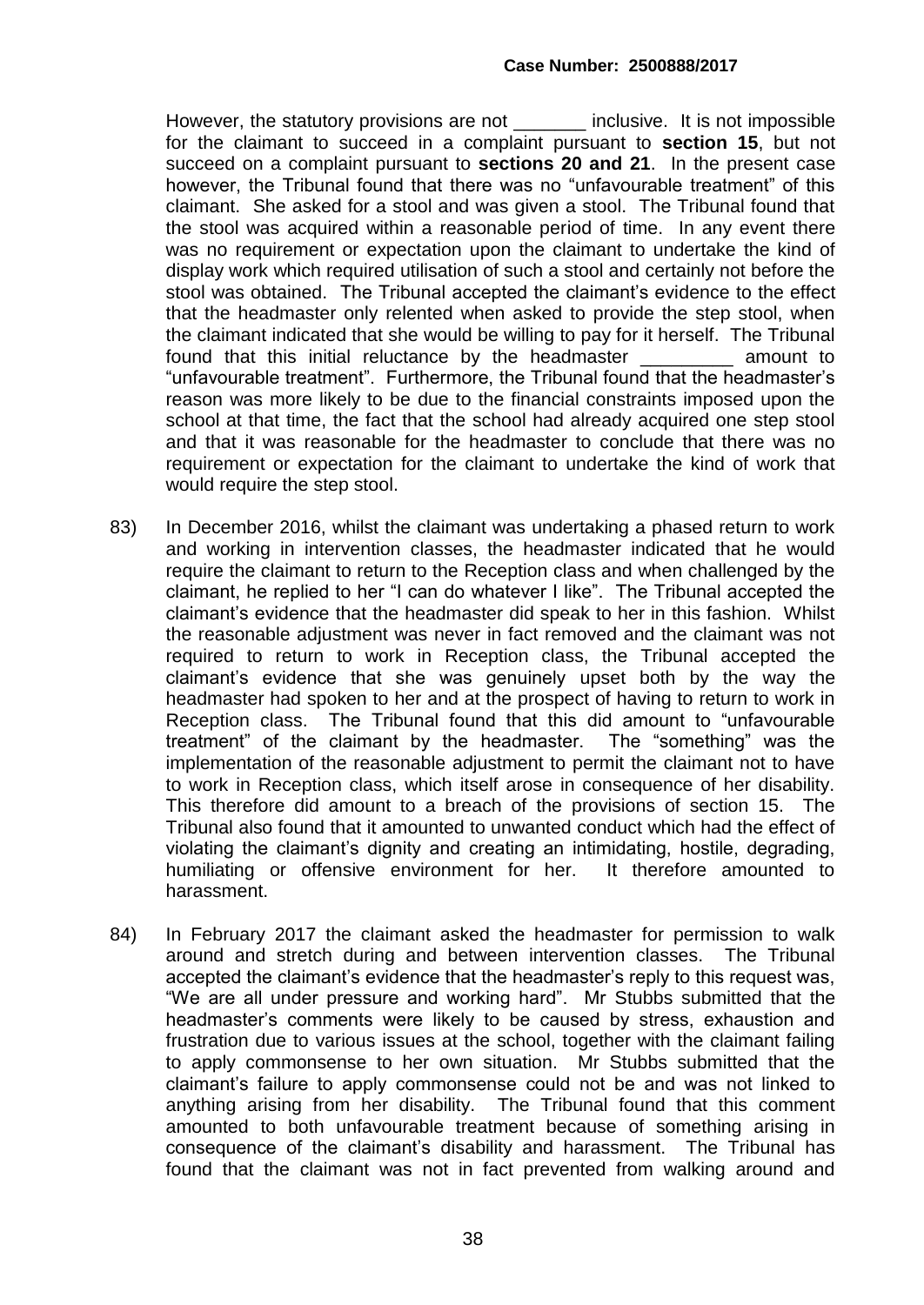stretching during the intervention classes, but that does not mean that the claimant was not reasonably entitled to explore with the headmaster the possibility of specific time being made available for her to do so. The Tribunal found that the claimant's request was made because of her perceived difficulties in walking and stretching during the intervention classes and was thus something which arose in consequence of her disability. The manner in which she was addressed by the headmaster amounted to both unfavourable treatment and harassment, as it was unwanted conduct which had the effect of violating the claimant's dignity and creating an intimidating, hostile, degrading, humiliating or offensive environment for her.

- 85) In February 2017 the claimant asked for clarification about working arrangements relating to swimming lessons which would have impacted upon the length of the claimant's lunch break. The Tribunal accepted the claimant's evidence that the headmaster had informed her that she was "making mountains out of molehills" with regard to this matter. The Tribunal found that the headmaster's comments were in no sense whatsoever influenced by the claimant's disability or the fact that she had earlier made requests for reasonable adjustments. This was simply a timetabling issue which the claimant and her colleague had attempted to resolve between themselves but which had ultimately required the intervention of the headmaster. It was accepted that it was the headmaster himself who eventually took the children swimming so as to allow the claimant to have her full lunch break. Whilst the claimant may well not have preferred to have been spoken to in that manner, the Tribunal found that it was not because of anything which arose in consequence of the claimant's disability. The headmaster's comments were not related to the claimant's disability. The comment did not amount to unfavourable treatment contrary to **section 15**, harassment contrary to **section 26** or victimisation contrary to **section 27**. The claimant has alleged that she was told by the headmaster on a number of occasions that her regular sickness absences were causing stress and extra work for her colleagues and also costing the school money. The claimant found that it was highly likely that the claimant's absences would indeed cause stress and extra work for her colleagues. The Tribunal found that the first three days of each absence were not covered by the respondent's insurance policy and therefore that there was indeed a financial impact caused by her absences. The Tribunal accepted the claimant's evidence as to how she had been addressed by the headmaster. The Tribunal found the comments to be unfavourable treatment because of her absences which were a consequences of her disability. They also amounted to unwanted conduct which had the effect of violating her dignity and creating an intimidating, hostile, degrading, humiliating or offensive environment for her. The Tribunal was not satisfied that the headmaster's comments amounted to victimisation. Whilst the comments may have been a detriment, the Tribunal was not satisfied that it was likely that the claimant's earlier requests for reasonable adjustments had impacted upon the headmaster's decision. The cause of the comments was the claimant's absences, the stress and extra work imposed upon the other members of staff and the financial cost to the school.
- 86) During a telephone call on 15 February 2017, the headmaster said to the claimant that he did not want her to return to work until her condition had subsided. When the claimant explained that her condition was a permanent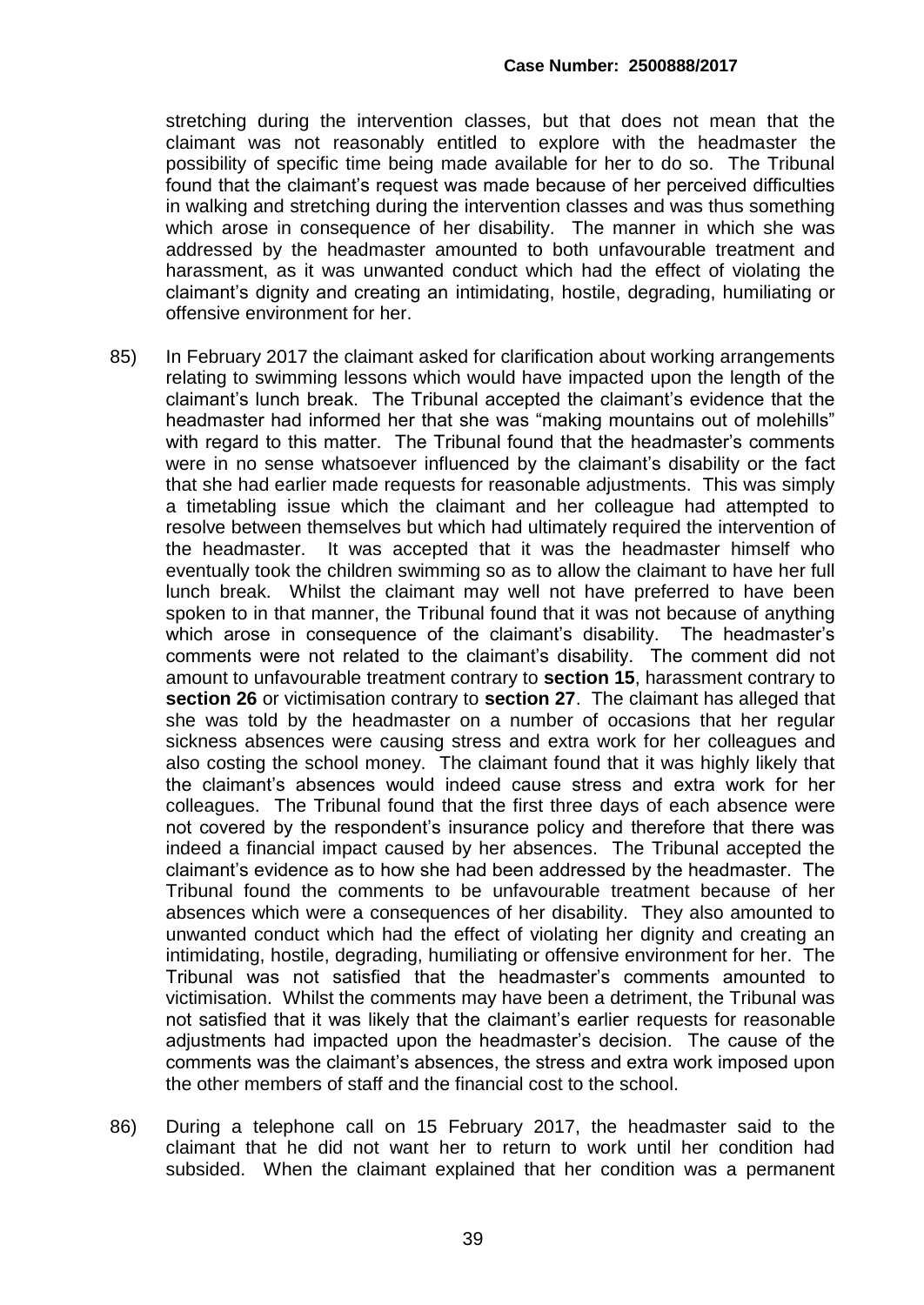disability, the headmaster informed the claimant that he did not ever want her to return to work. The Tribunal accepted the claimant's evidence as to exactly what was said to her by the headmaster. Mr Stubbs valiantly sought to persuade the Tribunal that it was more likely that the headmaster had simply informed the claimant that he did not want her to return to work until she was well enough to do so, which is what the headmaster stated in his grievance interview (page 114). Mr Stubbs conceded that, if the Tribunal found that the headmaster had said what the claimant alleges was said, then it would amount to a breach of both **section 15 and section 26**. On that basis, those allegations are well-founded. The Tribunal however found that the headmaster's comments did not amount to victimisation contrary to **section 27 of the Equality Act 2010**. The Tribunal found it unlikely that the headmaster's comments were in anyway influenced by the fact that the claimant previously requested reasonable adjustments for her disability. The Tribunal found it likely that the headmaster's comments were borne out of frustration caused by the claimant's absence and its impact upon the school.

- 87) The claimant alleges that she was told by the headmaster on 16 February that she would no longer be permitted to attend hospital appointments during working hours as she was having too much time off. Mr Stubbs submitted that it was highly unlikely that the headmaster had said any such thing, particularly because the claimant was thereafter never actually prevented from attending hospital appointments during work time. The Tribunal accepted the evidence of the claimant as to what had been said by the headmaster. Again, the Tribunal found that this amounted to unfavourable treatment because of something arising in consequence of the claimant's disability. The "something" was the claimant's requirement to attend hospital appointments during work hours. Those hospital appointments were a consequence of her disability. The Tribunal accepted the claimant's evidence that she was distressed by what the headmaster had said and the manner in which it had been said. That amounted to unwanted conduct which had the effect of violating the claimant's dignity or creating an intimidating, hostile, degrading, humiliating or offensive environment for her. However, the Tribunal was not satisfied that the headmaster's behaviour was materially influenced in anyway by the fact that the claimant had previously requested reasonable adjustments because of her disability. It therefore did not amount to victimisation.
- 88) The claimant alleged that in February 2017 she was berated by the headmaster for raising her voice to children, when other members of staff were not challenged in the same circumstances. This allegation was upheld by the Chairman of Governors when he conducted his grievance investigation. The Tribunal found that there was a difference in treatment of the claimant when compared to the other teachers and that there was no explanation from the respondent as to that difference in treatment. It was certainly unwanted conduct which had the effect of violating the claimant's dignity or creating an intimidating, hostile, degrading, humiliating or offensive environment for her. On the basis that the claimant was being singled out and treated less favourably than the other teachers, the Tribunal found that the burden of proof shifted to the respondent to explain the difference in treatment. In the absence of any such explanation, the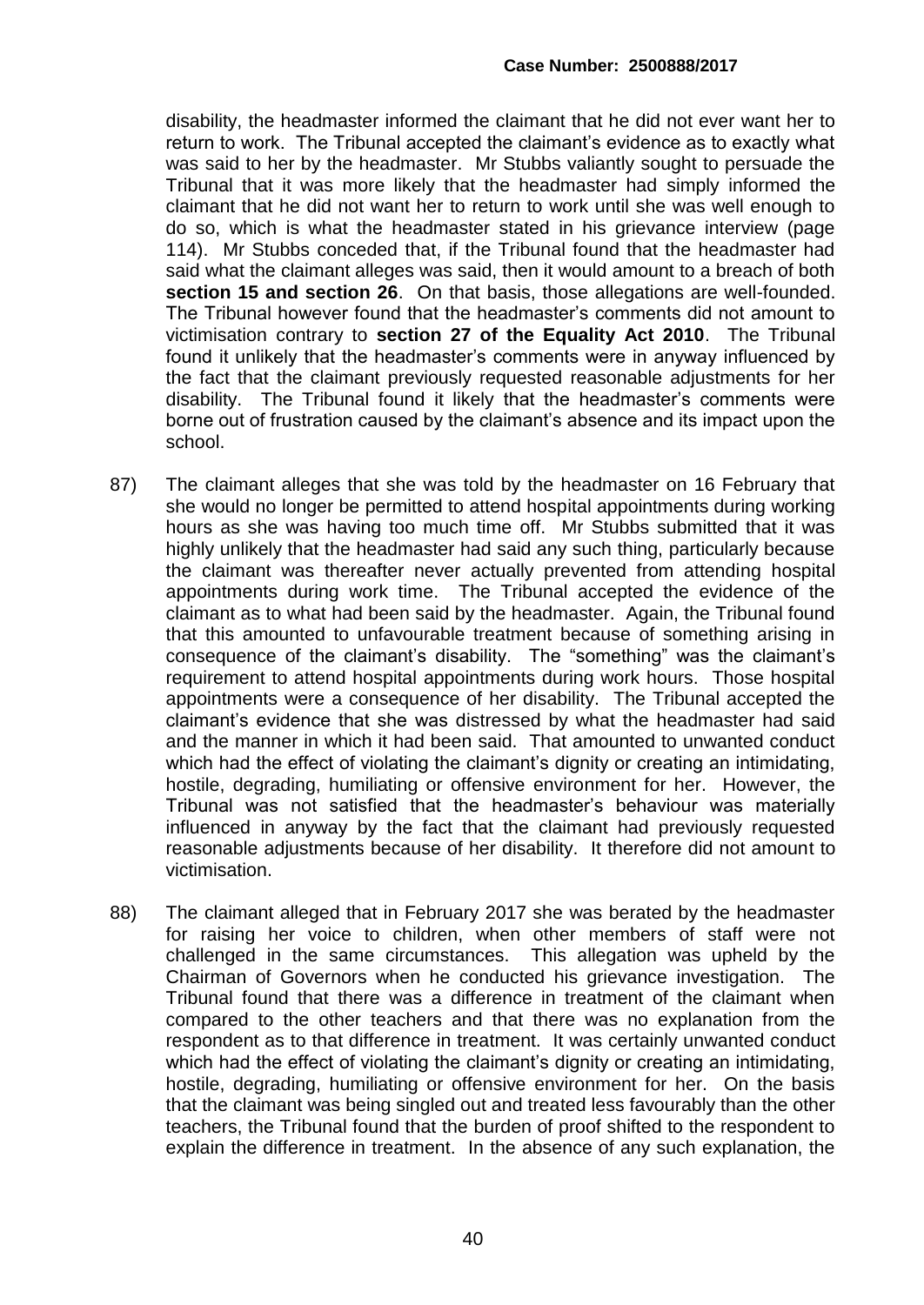Tribunal was satisfied that it amounted to both harassment and victimisation, the protected act being the earlier requests for reasonable adjustments.

- 89) On 6 March 2017 the claimant challenged the headmaster about his proposed implementation of a new timetable which would have led the claimant to undertake more interventions. The Tribunal accepted the claimant's evidence that she was told by the headmaster "There's the door". Mr Stubbs in his submissions accepted that the respondent could not gainsay that this was what was said to the claimant by the headmaster. The Tribunal found that the headmaster had used those words to the claimant in those circumstances. Whether or not the revised timetable was implemented, the Tribunal found that it was not unreasonable for the claimant to challenge the headmaster about his proposals. The manner in which the headmaster spoke to the claimant was unwanted conduct which had the effect of violating the claimant's dignity or creating an intimidating, hostile, degrading, humiliating or offensive environment for her. It was unfavourable treatment because of something arising in consequence of her disability, namely a request that the revised timetable should not be implemented because it would mean the removal of the reasonable adjustments implemented because of her disability. The Tribunal found that the claimant's earlier requests for reasonable adjustments had a material influence upon the way the headmaster spoke to her. The headmaster's conduct therefore amounted to a breach of **sections 15, 26 and 27 of the Equality Act 2010**.
- 90) The respondent accepts that on 3 May 2017 the headmaster divulged to other members of staff that the claimant had raised a grievance against him. Mr Stubbs conceded that the headmaster should not have done so, but sought to explain the headmaster's conduct by saying it was due to frustration at a grievance being raised and due to frustration at not knowing what the grievance was about. The Tribunal did not accept that submission, nor did it accept Mr Stubbs' submission that the "core" or "real" reason for his action was not causally linked to any earlier protected act. The raising of the grievance itself was a protected act. The headmaster's conduct therefore amounted to victimisation contrary to **section 27**, harassment contrary to **section 26** and unfavourable treatment contrary to **section 15**.

#### **Time points**

91) The first incident of unlawful disability discrimination found by the Employment Tribunal is that which occurred in December 2016 when the headmaster informed the claimant, "I can do whatever I like". Before that date, none of the allegations raised by the claimant amounted to a breach of any of the provisions in the **Equality Act 2010**. In particular, the allegations that she was refused permission to undertake training at the end of 2015 were found by the Tribunal to be specific, discreet allegations about the same subject matter, all of which were considerably out of time. The Tribunal found that they did not amount to a continuing state of affairs or continuing act of discrimination. They had no reasonable prospect of success in any event. They are so far out of time that it would not be just and equitable for time to be extended to permit those claims to proceed. Similarly, the allegation relating to the incident where the claimant was chastised for the manner in which she spoke to a class in September/October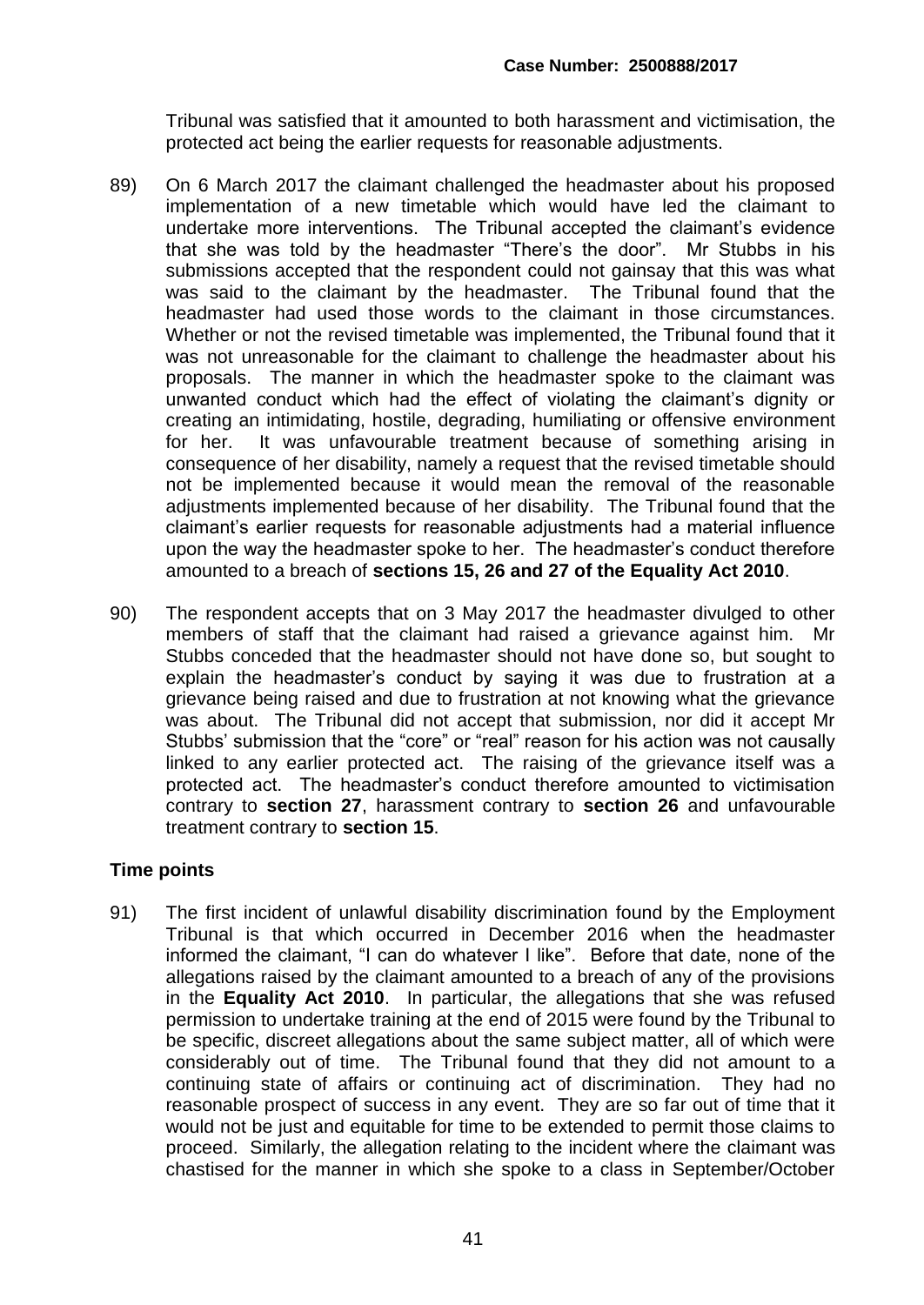2015 was found by the Tribunal to be in no sense whatsoever influenced by the claimant's disability. Again, it was a one off, discreet incident which h as no reasonable prospect of success. That allegation is out of time.

92) The first incident in respect of which the Tribunal finds that the respondent committed an act of unlawful disability discrimination is that when the headmaster informed the claimant in or about December 2016 that "I can do whatever I like". Thereafter, the Tribunal was satisfied that the headmaster's conduct towards the claimant amounted to an ongoing situation or a continuing state of affairs, whereby the claimant was subjected to various acts of unlawful discriminatory conduct by the headmaster. The Tribunal found that there was an element of coordination about the headmaster's treatment of the claimant in respect of those incidents where the respondent has been found to have committed breaches of the **Equality Act 2010**. The Tribunal found that all of the allegations after December 2016 were therefore presented within the appropriate time limit. All of the allegations before then are out of time and it would not be just and equitable for time to be extended in respect of those allegations.

#### **Summary**

- 93) In respect of the 15 specific allegations raised by the claimant, the Tribunal's findings are that the following amount to unlawful discriminatory conduct:-
	- 93.1 The headmaster saying "I can do whatever I like" in or about December 2016 is a breach of **section 26**, harassment.
	- 93.2 The headmaster telling the claimant "We are all under pressure and working hard" in February 2017 was a breach of **section 26**, harassment.
	- 93.3 The headmaster telling the claimant that she was causing stress and extra work for her colleagues as well as financial stress for the school by taking sickness absence – **section 15, section 26 and section 27** – unfavourable treatment because of something arising in consequence of disability, harassment and victimisation.
	- 93.4 The headmaster telling the claimant he did not ever want her to return to work on 15 February 2017 – **section 15**, unfavourable treatment because of something arising in consequence of disability and harassment.
	- 93.5 The headmaster telling the claimant she was no longer permitted to attend hospital appointments in working hours on 16 February 2017 – **section 15**, unfavourable treatment because of something arising in consequence of disability and harassment.
	- 93.6 The headmaster berating the claimant for raising her voice to children in February 2017. Harassment contrary to **section 26** and victimisation contrary to **section 27**.
	- 93.7 The headmaster saying to the claimant "There is the door" on 6 March 2017. **Section 15**, unfavourable treatment because of something arising